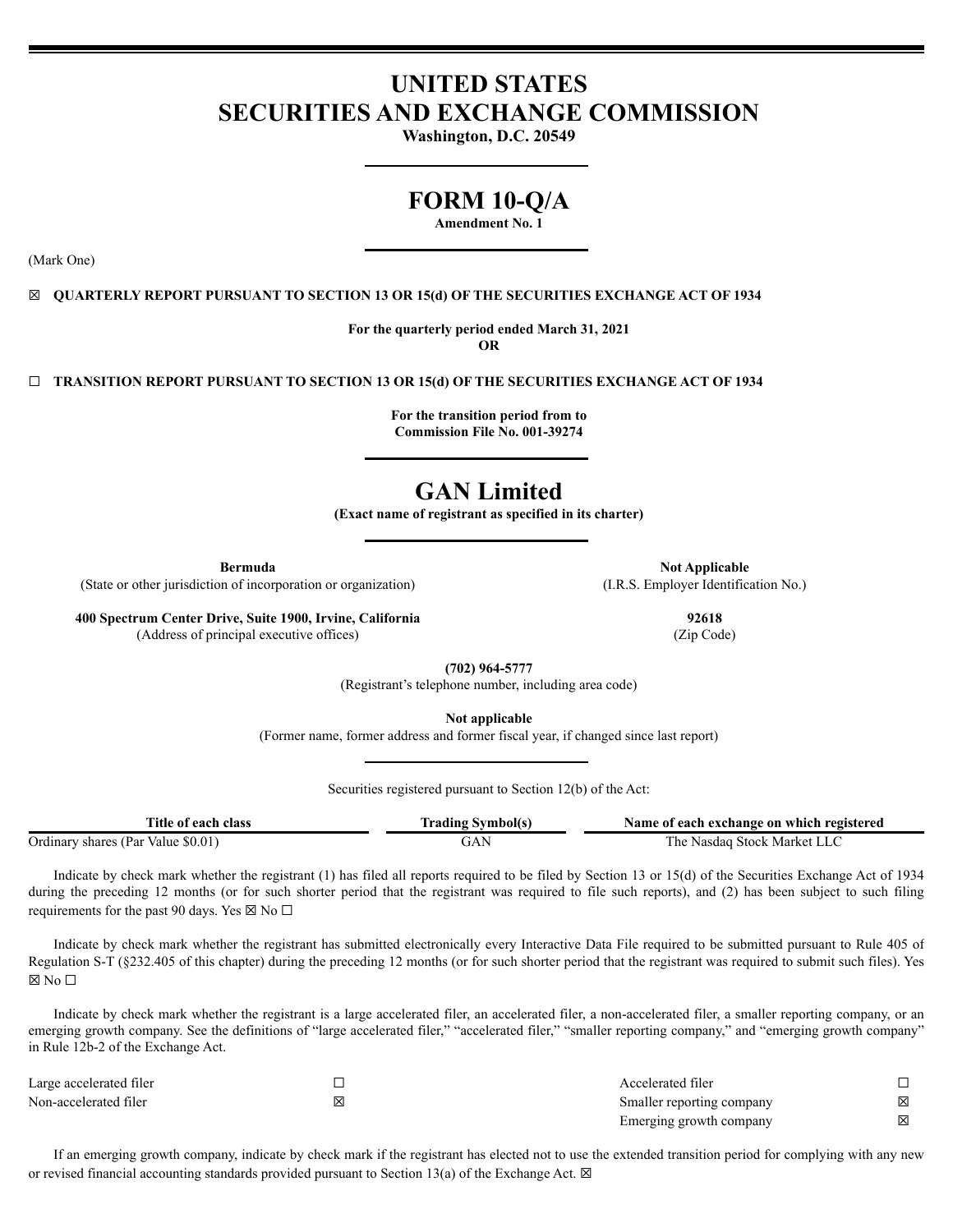Indicate by check mark whether the registrant is a shell company (as defined in Rule 12b-2 of the Exchange Act). Yes  $\Box$  No  $\boxtimes$ 

Ξ

At May 3, 2021, there were 42,007,600 ordinary shares outstanding.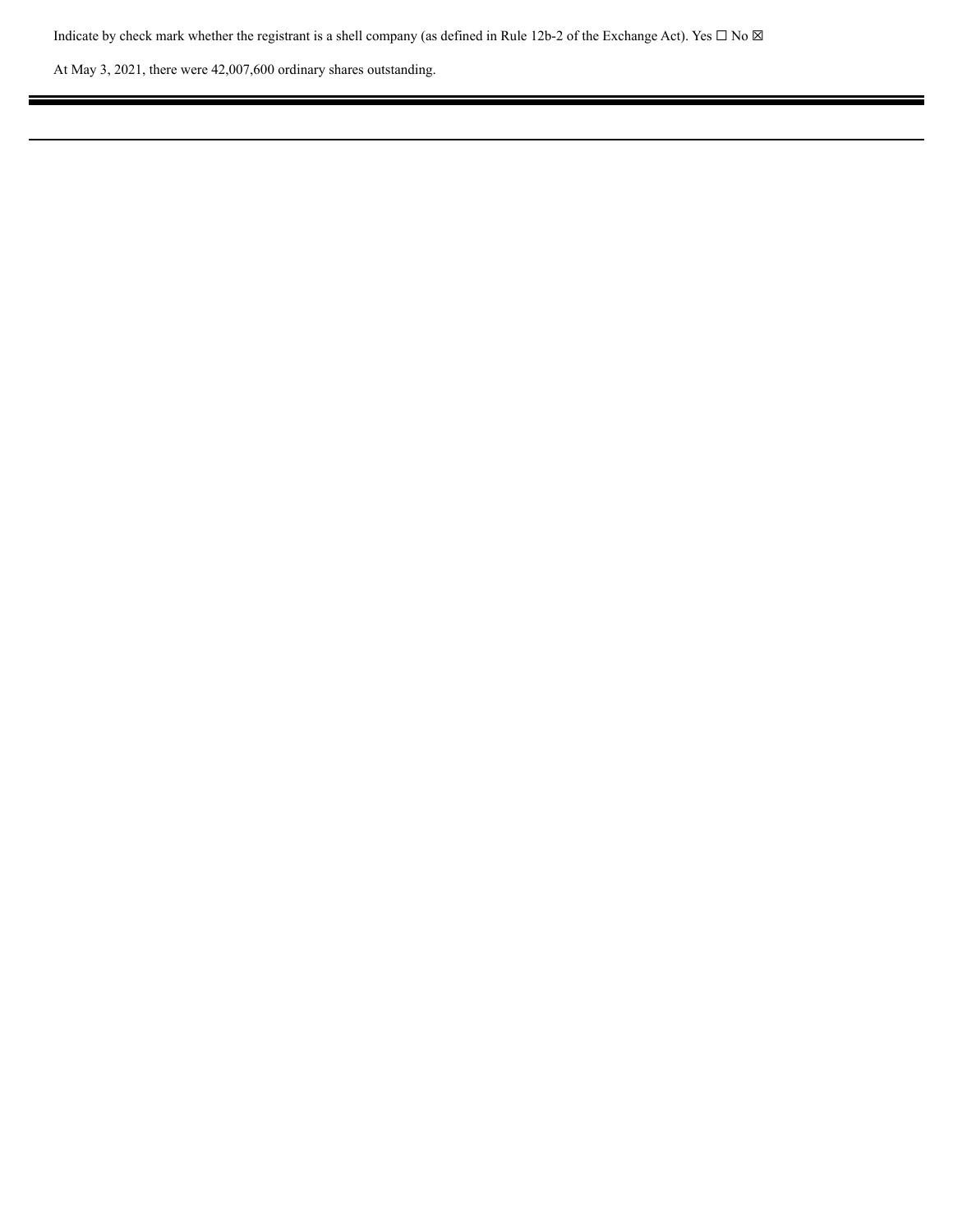# **EXPLANATORY NOTE**

GAN Ltd, (the "Company") is filing this Amendment No. 1 on Form 10-Q/A (this "Amendment No. 1") to amend its Quarterly Report on Form 10-Q for the quarterly period ended March 31, 2021, filed with the Securities and Exchange Commission (the "SEC") on May 17, 2021 (the "Original Form 10-Q"). The purpose of this Amendment No. 1 is to restate our previously issued unaudited interim condensed consolidated financial statements for the three months ended March 31, 2021, contained in the Original Form 10-Q (the "Restatement").

### *Restatement Background*

In connection with the preparation of the Company's financial statements for the year ended December 31, 2021, the Company performed reviews of various process and the Company identified errors in the accounting for capitalized software development costs, as well as errors relating to the recognition of revenue associated with certain contractual deliverables. Based on this review, the Company determined that it improperly included employee costs for individuals that were not performing development activities within the capitalization process, and determined that a portion of the initial revenue recognized at the onset of certain customer contracts should instead have been recognized over the full term of the contract as the performance obligations were not complete during the periods at which such revenues were recognized. The effects of the error resulted in an overstatement of capitalized software development costs and revenue, resulting in an increase of previously reported net loss by \$1.1 million for the three months ended March 31, 2021. See Note 2 — Restatement of Prior Financial Information, for additional information.

The Company's management and the Audit Committee of the Company's Board of Directors determined that a material weakness existed in the Company's internal control over financial reporting due to the lack of precision of management review controls that would prevent or detect material misstatements. This material weakness in the Company's internal control over financial reporting resulted in the overstatement of capitalized software development costs and accelerated recognition of revenues during the period. As such, Item 4 of Part I has been amended for our assessment of the effectiveness of our disclosure controls and procedures pursuant to Rule 13a-15(b) under the Exchange Act. Refer to *Controls and Procedures in Part I, Item 4.*

### *Items Amended in this Amendment No. 1*

The Amendment sets forth the information in the Original Filing in its entirety, as adjusted for the effects of the Restatement. The following items have been amended to reflect the Restatement:

- Part I, Item 1, Financial Statements
- Part I, Item 2, Management's Discussion and Analysis of Financial Condition and Results of Operations
- Part I, Item 4, Controls and Procedures
- Part II, Item 1A, Risk Factors
- Part II, Item 6, Exhibits

Except as described above, this Amendment No. 1 does not amend, update or change any other disclosures in the Original Form 10-Q. In addition, the information contained in this Amendment No. 1 does not reflect events occurring after the Original Form 10-Q and does not modify or update the disclosures therein, except to reflect the effects of the Restatement.

This Amendment includes new certifications from the Company's Chief Executive Officer and Chief Financial Officer dated as of the date of filing of this Amendment, as required by Sections 302 and 906 of the Sarbanes-Oxley Act of 2002.

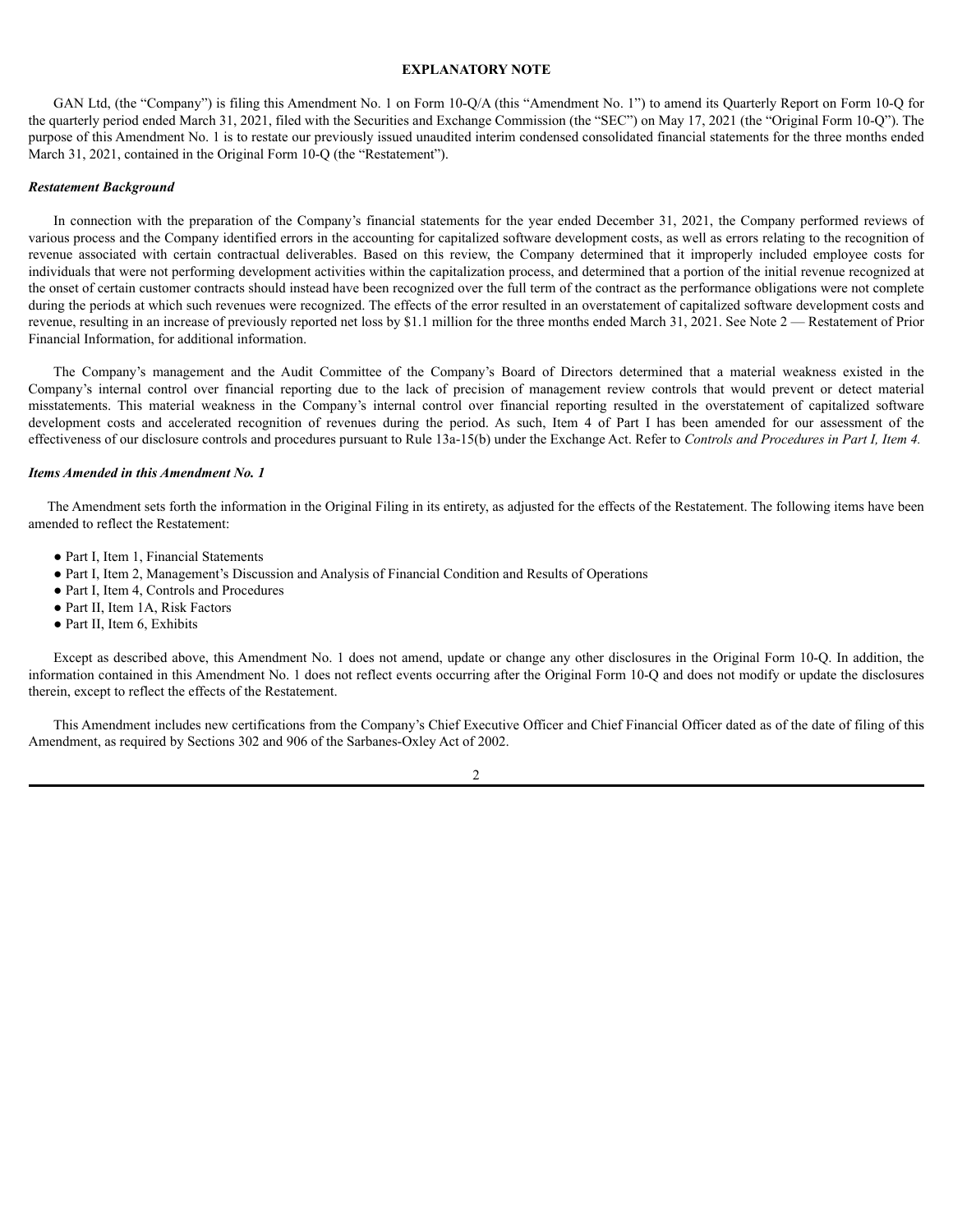# **GAN LIMITED FORM 10-Q/A INDEX**

# **PART I - FINANCIAL INFORMATION**

Page

| Item 1.    | Financial Statements (Unaudited) (Restated)                                                                                        |             |
|------------|------------------------------------------------------------------------------------------------------------------------------------|-------------|
|            | <u>Condensed Consolidated Balance Sheets as of March 31, 2021 (Restated) and December 31, 2020</u>                                 |             |
|            | Condensed Consolidated Statements of Operations for the three months ended March 31, 2021 (Restated) and 2020                      |             |
|            | Condensed Consolidated Statements of Comprehensive Loss for the three months ended March 31, 2021 (Restated) and 2020              | $\mathbf b$ |
|            | Condensed Consolidated Statements of Changes in Stockholders' Equity for the three months ended March 31, 2021 (Restated) and 2020 |             |
|            | Condensed Consolidated Statements of Cash Flows for the three months ended March 31, 2021 (Restated) and 2020                      | 8           |
|            | Notes to Condensed Consolidated Financial Statements (Restated)                                                                    | 9           |
| Item 2.    | <u>Management's Discussion and Analysis of Financial Condition and Results of Operations (Restated)</u>                            | 27          |
| Item 3.    | Quantitative and Qualitative Disclosures about Market Risk                                                                         | 38          |
| Item 4.    | <b>Controls and Procedures (Restated)</b>                                                                                          | 38          |
|            | <b>PART II - OTHER INFORMATION</b>                                                                                                 |             |
| Item $1$ . | <b>Legal Proceedings</b>                                                                                                           | 40          |
| Item 1A.   | <b>Risk Factors</b>                                                                                                                | 40          |
| Item $2.$  | Unregistered Sales of Equity Securities and Use of Proceeds                                                                        | 40          |
| Item 6.    | <b>Exhibits</b>                                                                                                                    | 41          |
|            | <b>SIGNATURES</b>                                                                                                                  | 42          |
|            |                                                                                                                                    |             |
|            | 3                                                                                                                                  |             |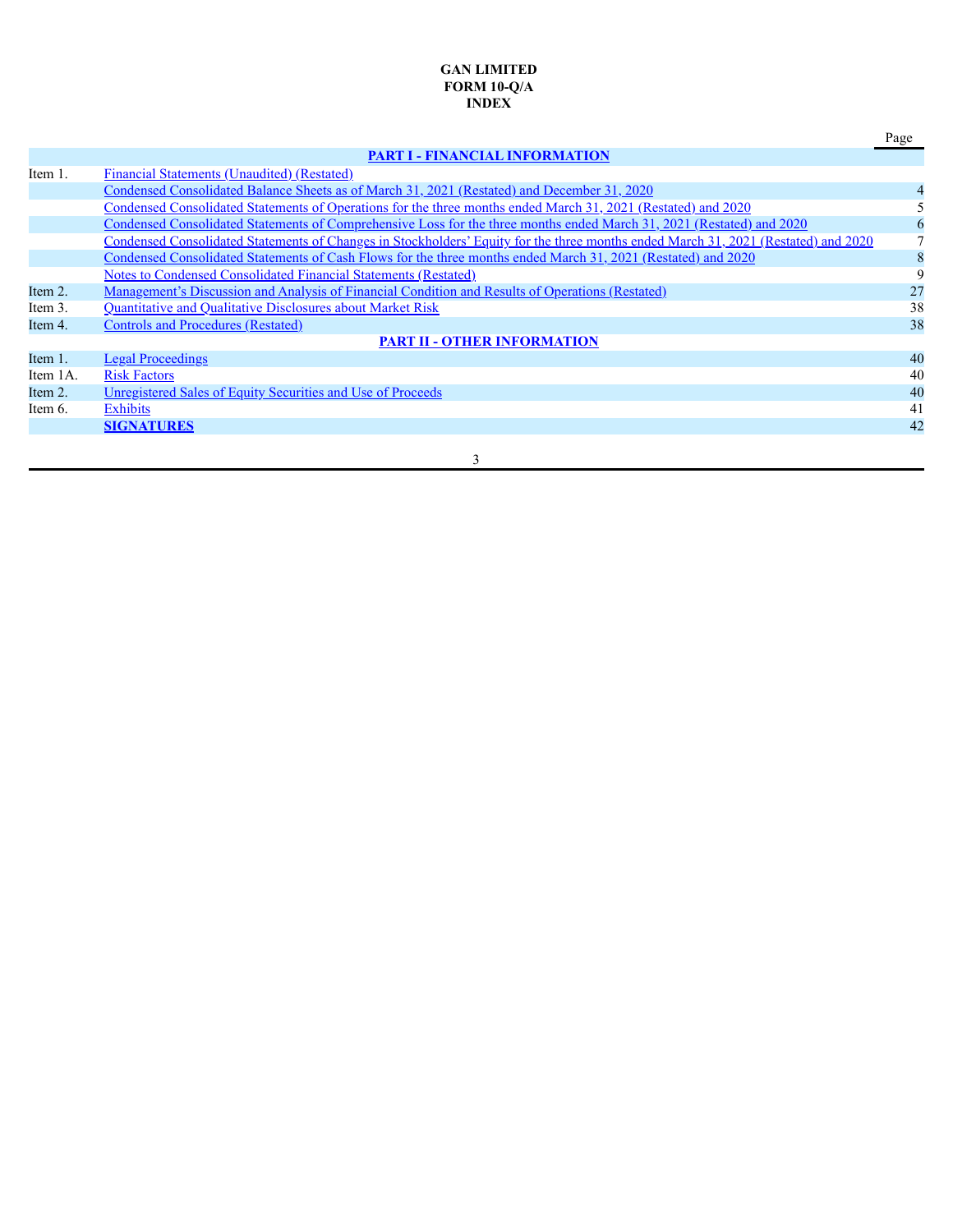# **PART I. FINANCIAL INFORMATION**

# **Item 1. Financial Statements (Restated)**

# <span id="page-4-0"></span>**GAN LIMITED CONDENSED CONSOLIDATED BALANCE SHEETS** *(In thousands, except share amounts) (Unaudited)*

|                                                                                             |             | March 31, 2021       | December 31, 2020 |          |  |
|---------------------------------------------------------------------------------------------|-------------|----------------------|-------------------|----------|--|
|                                                                                             |             | (Restated)           |                   |          |  |
| <b>ASSETS</b>                                                                               |             |                      |                   |          |  |
| Current assets                                                                              |             |                      |                   |          |  |
| Cash                                                                                        | \$          | 52,185               | $\mathbb{S}$      | 152,654  |  |
| Accounts receivable, net of allowance for doubtful accounts of \$178 and \$100 at March 31, |             |                      |                   |          |  |
| 2021 and December 31, 2020, respectively                                                    |             | 12,170               |                   | 6,818    |  |
| Prepaid expenses                                                                            |             | 2,800                |                   | 1,912    |  |
| Other current assets                                                                        |             | 3,423                |                   | 2,112    |  |
| Total current assets                                                                        |             | 70,578               |                   | 163,496  |  |
| Capitalized software development costs, net                                                 |             | 7,715                |                   | 6,648    |  |
| Goodwill                                                                                    |             | 152,734              |                   |          |  |
| Intangible assets, net                                                                      |             | 43,855               |                   | 468      |  |
| Other assets                                                                                |             | 3,926                |                   | 2,634    |  |
| <b>Total assets</b>                                                                         |             | 278,808              |                   | 173,246  |  |
| <b>LIABILITIES AND STOCKHOLDERS' EQUITY</b>                                                 |             |                      |                   |          |  |
| <b>Current liabilities</b>                                                                  |             |                      |                   |          |  |
| Accounts payable                                                                            | $\mathbf S$ | 4.329                | $\mathbb S$       | 4,926    |  |
| Accrued compensation and benefits                                                           |             | 6,127                |                   | 4,956    |  |
| Accrued expenses                                                                            |             | 4,414                |                   | 3,363    |  |
| Liabilities to users                                                                        |             | 6,916                |                   |          |  |
| Other current liabilities                                                                   |             | 3,733                |                   | 4,067    |  |
| Total current liabilities                                                                   |             | 25,519               |                   | 17,312   |  |
| Deferred income taxes                                                                       |             | 2,167                |                   |          |  |
| Other noncurrent liabilities                                                                |             | 1,719                |                   | 370      |  |
| <b>Total liabilities</b>                                                                    |             | 29.405               |                   | 17,682   |  |
| Stockholders' equity                                                                        |             |                      |                   |          |  |
| Ordinary shares, \$0.01 par value, 100,000,000 shares authorized, 42,004,100 and 36,635,362 |             |                      |                   |          |  |
| shares issued and outstanding at March 31, 2021 and December 31, 2020, respectively         |             | 419                  |                   | 365      |  |
| Additional paid-in capital                                                                  |             | 312,715              |                   | 203,842  |  |
| Accumulated deficit                                                                         |             | (51, 376)            |                   | (45,766) |  |
| Accumulated other comprehensive loss                                                        |             | (12, 355)            |                   | (2,877)  |  |
| Total stockholders' equity                                                                  |             | 249,403              |                   | 155,564  |  |
| Total liabilities and stockholders' equity                                                  |             | $\overline{278,808}$ |                   | 173,246  |  |
|                                                                                             |             |                      |                   |          |  |

The accompanying notes are an integral part of these unaudited condensed consolidated financial statements.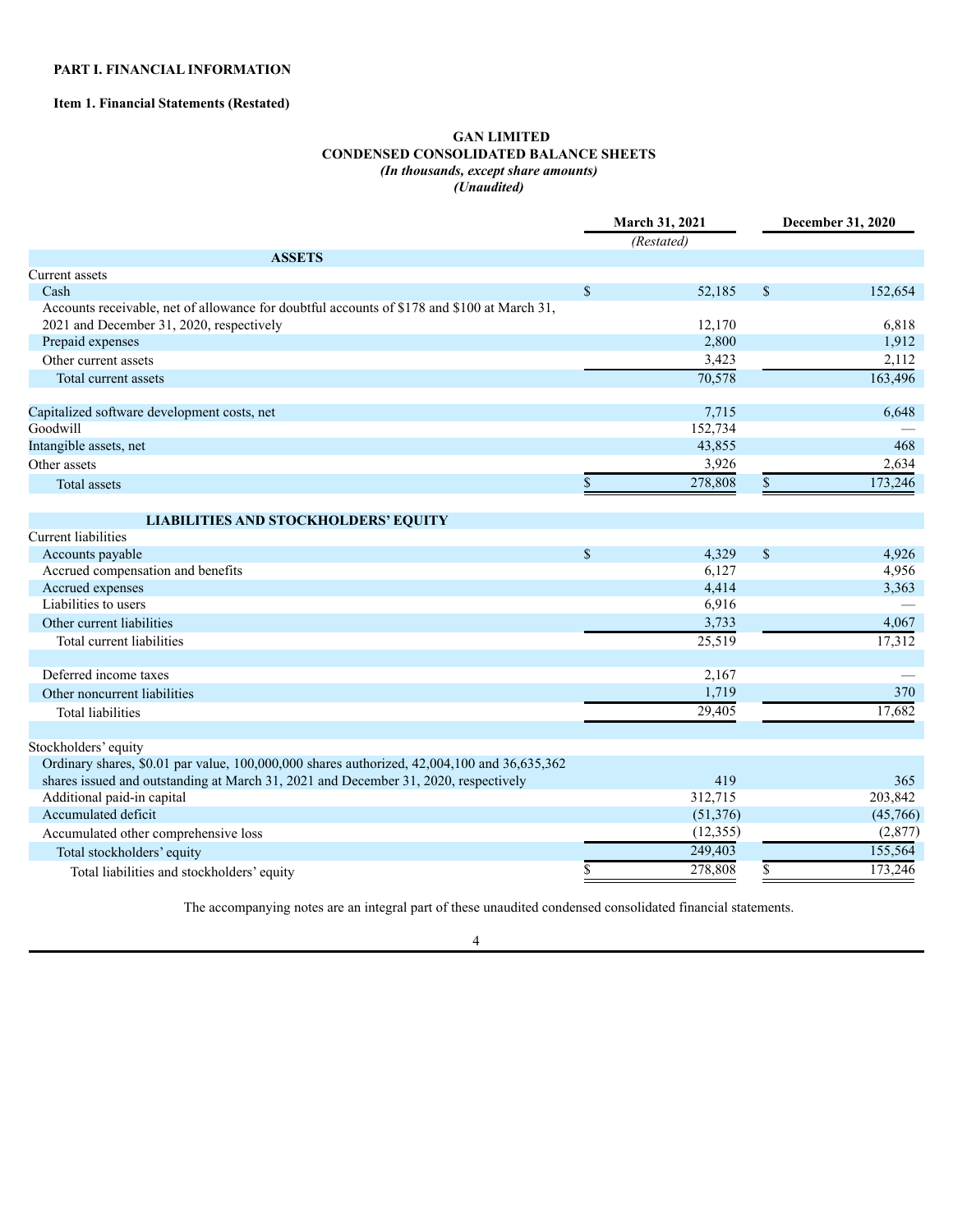# **GAN LIMITED CONDENSED CONSOLIDATED STATEMENTS OF OPERATIONS** *(In thousands, except share and per share amounts)*

*(Unaudited)*

|                                              |              | <b>Three Months Ended</b><br>March 31, |
|----------------------------------------------|--------------|----------------------------------------|
|                                              | 2021         | 2020                                   |
|                                              | (Restated)   |                                        |
| Revenues                                     | 27,118       | \$<br>7,670                            |
|                                              |              |                                        |
| Operating costs and expenses                 |              |                                        |
| Cost of revenues $(1)$                       | 8,719        | 1,692                                  |
| Sales and marketing                          | 4,101        | 863                                    |
| Product and technology                       | 5,243        | 1,024                                  |
| General and administrative (1)               | 10,009       | 2,391                                  |
| Depreciation and amortization                | 3,994        | 853                                    |
| Total operating costs and expenses           | 32,066       | 6,823                                  |
| Operating income (loss)                      | (4,948)      | 847                                    |
| Interest expense, net                        |              | 8                                      |
| Income (loss) before income taxes            | (4,949)      | 839                                    |
| Income tax provision                         | 661          | 145                                    |
| Net income (loss)                            | (5,610)      | 694<br>\$.                             |
|                                              |              |                                        |
| Income (loss) per share                      |              |                                        |
| <b>Basic</b>                                 | (0.13)<br>\$ | $\mathbb{S}$<br>0.03                   |
| Diluted                                      | (0.13)       | 0.03<br>\$                             |
|                                              |              |                                        |
| Weighted average ordinary shares outstanding |              |                                        |
| <b>Basic</b>                                 | 41,986,083   | 21,512,225                             |
| Diluted                                      | 41,986,083   | 23,040,345                             |

(1)Excludes depreciation and amortization

The accompanying notes are an integral part of these unaudited condensed consolidated financial statements.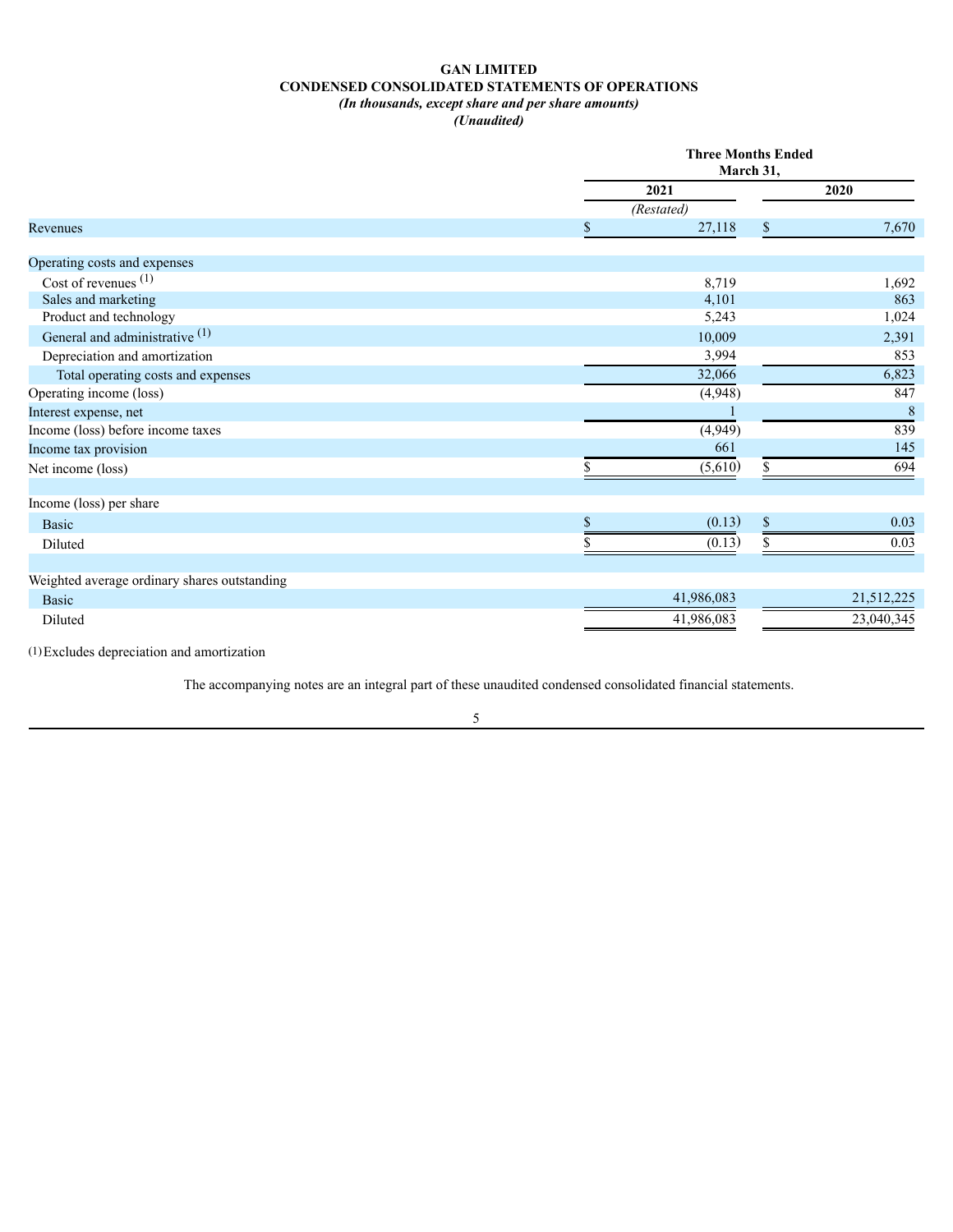# **GAN LIMITED CONDENSED CONSOLIDATED STATEMENTS OF COMPREHENSIVE LOSS (***In thousands)*

*(Unaudited)*

|                                          | <b>Three Months Ended</b><br>March 31, |  |         |  |  |  |  |
|------------------------------------------|----------------------------------------|--|---------|--|--|--|--|
|                                          | 2021                                   |  |         |  |  |  |  |
|                                          | (Restated)                             |  |         |  |  |  |  |
| Net income (loss)                        | (5,610)                                |  | 694     |  |  |  |  |
| Other comprehensive loss, net of tax     |                                        |  |         |  |  |  |  |
| Foreign currency translation adjustments | (9, 478)                               |  | (1,320) |  |  |  |  |
| Comprehensive loss                       | (15,088)                               |  | (626)   |  |  |  |  |

The accompanying notes are an integral part of these unaudited condensed consolidated financial statements.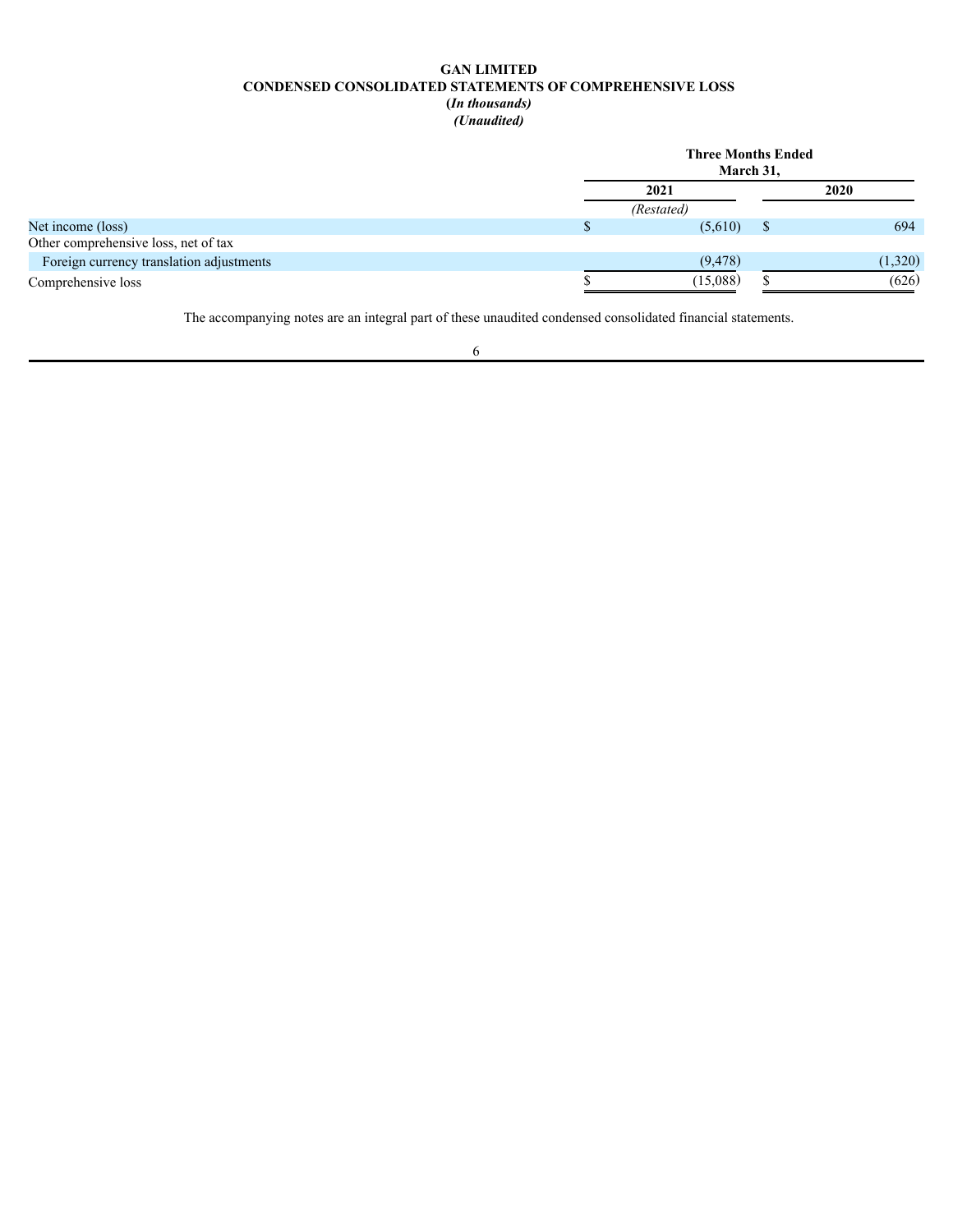# <span id="page-7-0"></span>**GAN LIMITED CONDENSED CONSOLIDATED STATEMENTS OF CHANGES IN STOCKHOLDERS' EQUITY (***I***n thousands, except share amounts)**

*(Unaudited)*

|                                                         |                        |        |                   |             |      | Accumulated   |  |                               |
|---------------------------------------------------------|------------------------|--------|-------------------|-------------|------|---------------|--|-------------------------------|
|                                                         |                        |        | <b>Additional</b> |             |      | Other         |  | <b>Total</b><br>Stockholders' |
|                                                         | <b>Ordinary Shares</b> |        | Paid-in           | Accumulated |      | Comprehensive |  |                               |
|                                                         | <b>Shares</b>          | Amount | Capital           | Deficit     | Loss |               |  | <b>Equity</b>                 |
| <b>Balance at December 31, 2020</b>                     | 36,635,362             | 365    | 203,842<br>S.     | (45,766)    |      | (2,877)       |  | 155,564                       |
| Net loss (Restated)                                     |                        |        |                   | (5,610)     |      |               |  | (5,610)                       |
| Share-based compensation expense                        |                        |        | 1,632             |             |      |               |  | 1,632                         |
| Issuance of ordinary shares upon exercise of stock      |                        |        |                   |             |      |               |  |                               |
| options                                                 | 108,222                |        | 314               |             |      |               |  | 315                           |
| Issuance of ordinary shares as partial consideration in |                        |        |                   |             |      |               |  |                               |
| Coolbet acquisition (Note 5)                            | 5,260,516              | 53     | 106,630           |             |      |               |  | 106,683                       |
| Fair value of replacement equity awards issued as       |                        |        |                   |             |      |               |  |                               |
| consideration in Coolbet acquisition (Note 5)           |                        |        | 297               |             |      |               |  | 297                           |
| Foreign currency translation adjustments                |                        |        |                   |             |      | (9, 478)      |  | (9, 478)                      |
| <b>Balance at March 31, 2021</b>                        | 42,004,100             | 419    | 312,715           | (51, 376)   |      | (12, 355)     |  | 249,403                       |

|                                                    | <b>Ordinary Shares</b> |  | <b>Additional</b><br>Paid-in |  |         | Accumulated | Accumulated<br>Other<br>Comprehensive |  |         | <b>Total</b><br>Stockholders' |               |
|----------------------------------------------------|------------------------|--|------------------------------|--|---------|-------------|---------------------------------------|--|---------|-------------------------------|---------------|
|                                                    | <b>Shares</b>          |  | Amount                       |  | Capital |             | <b>Deficit</b>                        |  | Loss    |                               | <b>Equity</b> |
| <b>Balance at December 31, 2019</b>                | 21,486,059             |  | 215                          |  | 40,862  |             | (23, 024)                             |  | (2,908) |                               | 15,145        |
| Net income                                         |                        |  |                              |  |         |             | 694                                   |  |         |                               | 694           |
| Share-based compensation expense                   |                        |  |                              |  | 295     |             |                                       |  |         |                               | 295           |
| Issuance of ordinary shares upon exercise of stock |                        |  |                              |  |         |             |                                       |  |         |                               |               |
| options                                            | 64.908                 |  |                              |  | 86      |             |                                       |  |         |                               | 87            |
| Foreign currency translation adjustments           |                        |  |                              |  |         |             |                                       |  | (1,320) |                               | (1,320)       |
| <b>Balance at March 31, 2020</b>                   | 21,550,967             |  | 216                          |  | 41,243  |             | (22, 330)                             |  | (4,228) |                               | 14,901        |

The accompanying notes are an integral part of these unaudited condensed consolidated financial statements.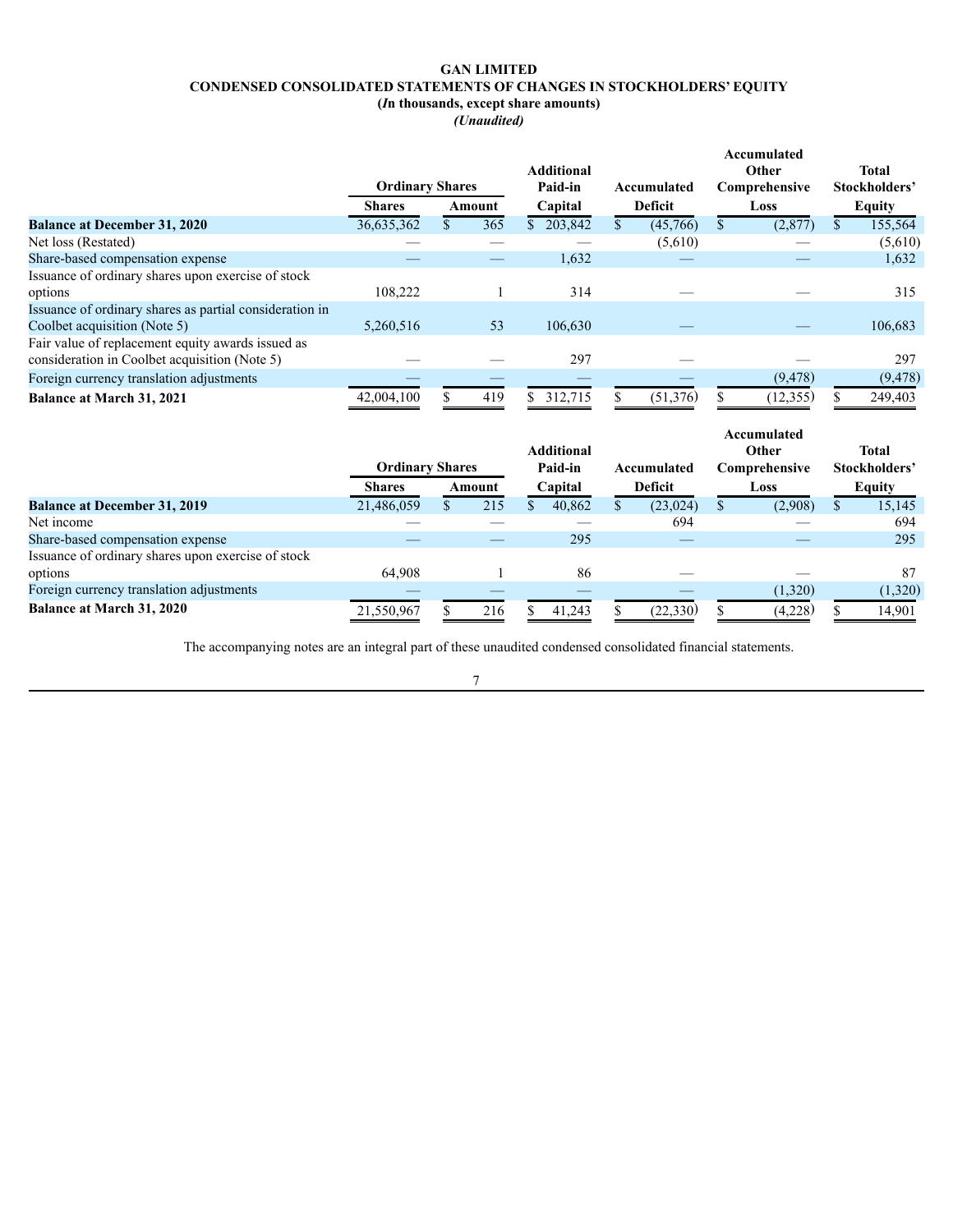# **GAN LIMITED CONDENSED CONSOLIDATED STATEMENTS OF CASH FLOWS** *(In thousands)*

# *(Unaudited)*

|                                                                                            |    | <b>Three Months Ended</b> |             |          |
|--------------------------------------------------------------------------------------------|----|---------------------------|-------------|----------|
|                                                                                            |    | 2021                      |             | 2020     |
|                                                                                            |    | (Restated)                |             |          |
| <b>Cash Flows From Operating Activities</b>                                                |    |                           |             |          |
| Net income (loss)                                                                          | \$ | (5,610)                   | \$          | 694      |
| Adjustments to reconcile net income (loss) to net cash used in operating activities:       |    |                           |             |          |
| Amortization of software and intangible assets                                             |    | 3,755                     |             | 792      |
| Depreciation on property and equipment and finance lease right-of-use assets               |    | 239                       |             | 61       |
| Share-based compensation expense                                                           |    | 1,632                     |             | 295      |
| Other                                                                                      |    | 99                        |             | 31       |
| Changes in operating assets and liabilities, net of acquisition:                           |    |                           |             |          |
| Accounts receivable                                                                        |    | (5, 334)                  |             | (3,047)  |
| Prepaid expenses and other current assets                                                  |    | (919)                     |             | (386)    |
| Other assets                                                                               |    | 97                        |             | 1,055    |
| Accounts payable                                                                           |    | (2,093)                   |             | (567)    |
| Accrued compensation and benefits                                                          |    | (43)                      |             | 598      |
| Accrued expenses                                                                           |    | 1,528                     |             | (64)     |
| Liabilities to users                                                                       |    | 1,808                     |             |          |
| Other liabilities                                                                          |    | 305                       |             | (901)    |
| Net cash used in operating activities                                                      |    | (4, 536)                  |             | (1, 439) |
| <b>Cash Flows From Investing Activities</b>                                                |    |                           |             |          |
| Cash paid for acquisition, net of cash acquired                                            |    | (92, 404)                 |             |          |
| Expenditures for capitalized software development costs                                    |    | (1,762)                   |             | (534)    |
| Purchases of gaming licenses                                                               |    | (34)                      |             |          |
| Purchases of property and equipment                                                        |    | (426)                     |             | (437)    |
| Net cash used in investing activities                                                      |    | (94, 626)                 |             | (971)    |
| <b>Cash Flows From Financing Activities</b>                                                |    |                           |             |          |
| Payments of offering costs                                                                 |    | (604)                     |             | (909)    |
| Proceeds from exercise of stock options                                                    |    | 315                       |             | 87       |
| Principal payments on finance leases                                                       |    |                           |             | (44)     |
|                                                                                            |    | (289)                     |             | (866)    |
| Net cash used in financing activities                                                      |    |                           |             |          |
| Effect of foreign exchange rates on cash                                                   |    | (1,018)                   |             | (850)    |
| Net decrease in cash                                                                       |    | (100, 469)                |             | (4,126)  |
| Cash, beginning of period                                                                  |    | 152,654                   |             | 10,279   |
|                                                                                            |    |                           |             |          |
| Cash, end of period                                                                        | \$ | 52,185                    | \$          | 6,153    |
| Supplemental Disclosure of Noncash Investing and Financing Activities:                     |    |                           |             |          |
| Ordinary shares issued as partial consideration to acquire all the outstanding shares of   |    |                           |             |          |
| Coolbet (Note 5)                                                                           | \$ | 106,683                   | $\sqrt{\ }$ |          |
| Issuance of unvested stock options in exchange for unvested stock options of Coolbet (Note |    |                           |             |          |
| 5)                                                                                         |    | 297                       |             |          |
| Right-of-use asset obtained in exchange for new operating lease liabilities                |    | 188                       |             |          |

*The accompanying notes are an integral part of these unaudited condensed consolidated financial statements.*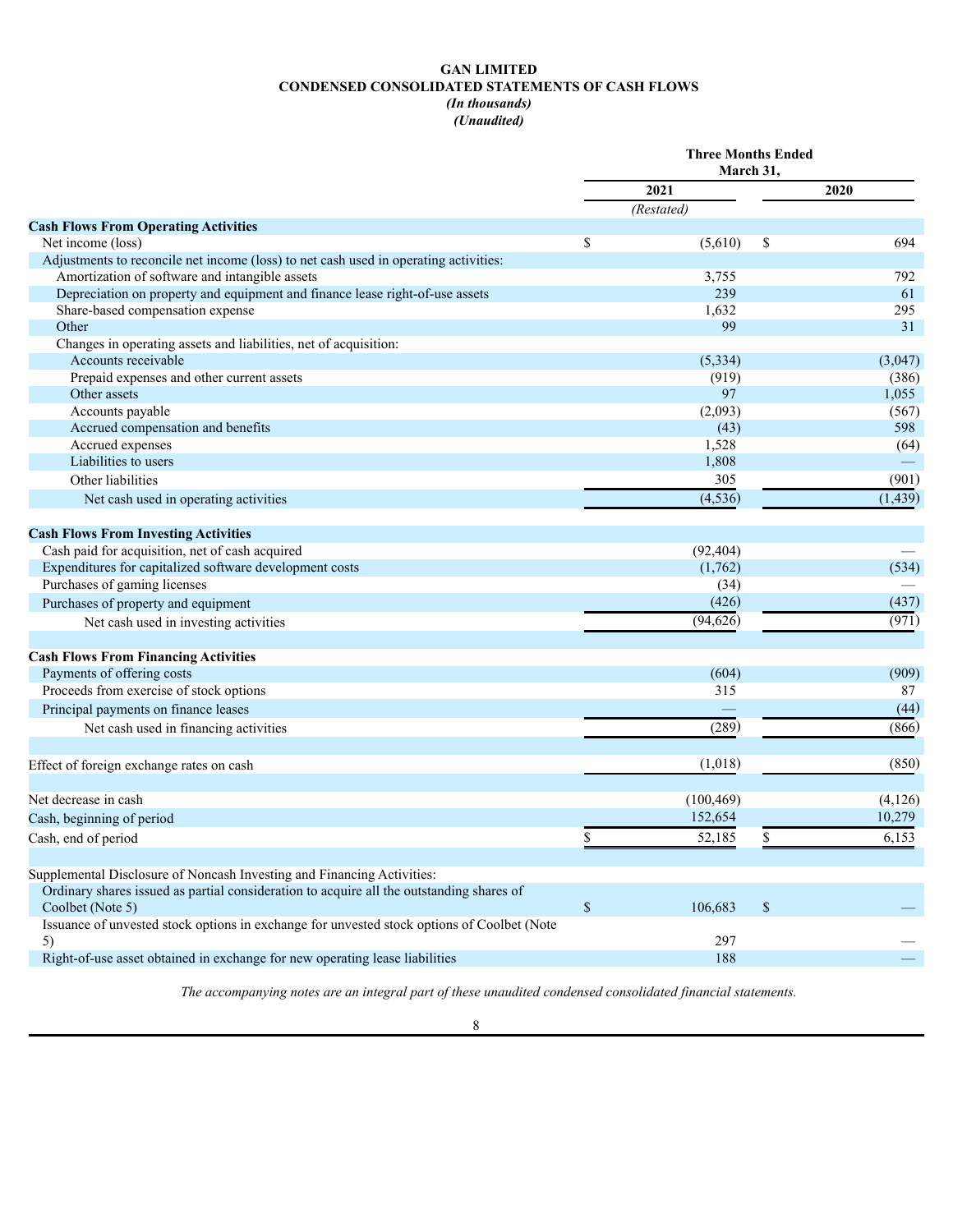# **NOTE 1 — NATURE OF OPERATIONS**

GAN Limited (the "Parent," and with its subsidiaries, collectively the "Company") is an exempted company limited by shares, incorporated and registered in Bermuda. GAN plc, the previous parent, began its operations in the United Kingdom ("U.K.") in 2002 and listed its ordinary shares on the AIM, the London Stock Exchange's market for smaller companies, in 2013. In May 2020, pursuant to a statutory Scheme of Arrangement under Part 26 of U.K Companies Act of 2006 ("Scheme of Arrangement") approved by the shareholders of GAN plc, the shareholders of GAN plc exchanged their shares in GAN plc for shares in the Parent, thereby migrating the Company's jurisdiction of organization from the U.K. to Bermuda. Thereafter, GAN Limited became the parent company of GAN plc. GAN plc was renamed GAN (UK) Limited ("GAN UK").

The Company operates in two operating segments – business-to-business ("B2B") and business-to-consumer ("B2C"). The Company's B2B segment is involved in the design, development and licensing of sports betting and casino gaming software to land-based casino operators. The Company's B2C segment provides users with access to its sportsbook, casino games and poker products.

The Company is a B2B supplier of Internet gambling Software-as-a-Service solutions predominately to the U.S. land-based casino industry. The Company has developed a proprietary Internet gambling enterprise software system, GameSTACK™ ("GameSTACK"), which it licenses to land-based casino operators as a turnkey technology solution for regulated real money Internet gambling ("RMiG"), Internet sports gaming, and virtual simulated gaming ("SIM").

On January 1, 2021, the Company completed the acquisition of all outstanding shares of Vincent Group p.l.c., a Malta public limited company doing business as Coolbet (Note 5). Coolbet is a developer and operator of an online sports betting and casino platform. Coolbet operates a B2C casino and sportsbetting platform that is accessible through its website in eight national markets across Northern Europe (Estonia, Finland, Iceland, Norway and Sweden), Latin America (Chile and Peru) and North America (Canada).

# **NOTE 2 — RESTATEMENT OF PRIOR FINANCIAL INFORMATION**

In connection with the preparation of the Company's consolidated financial statements as of December 31, 2021, the Company has identified errors made in the Company's historical condensed consolidated financial statements for the three months ended March 31, 2021. The errors primarily relate to (i) improperly capitalized costs for non-developers that did not meet the criteria of development activities in accordance with the applicable guidance and (ii) significant customization services provided during the set-up of RMiG instances, previously recognized at a point in time, which are only provided by the company and are not distinct. The related consideration should be allocated to the separately identifiable performance obligation consisting of access to the SaaS platform, recognized over time as the Company provides services to its customer in its delivery of services to the player end user. The impact of correcting the improperly capitalized costs is to reverse the capitalized costs and related amortization expense and recognize the expense within product and technology expense. The impact of correcting the revenues improperly recognized at a point in time is to reverse the revenues and recognize contract liabilities, as well as a pro-rata portion of the fixed fees as revenues for the period of the contract completed to date.

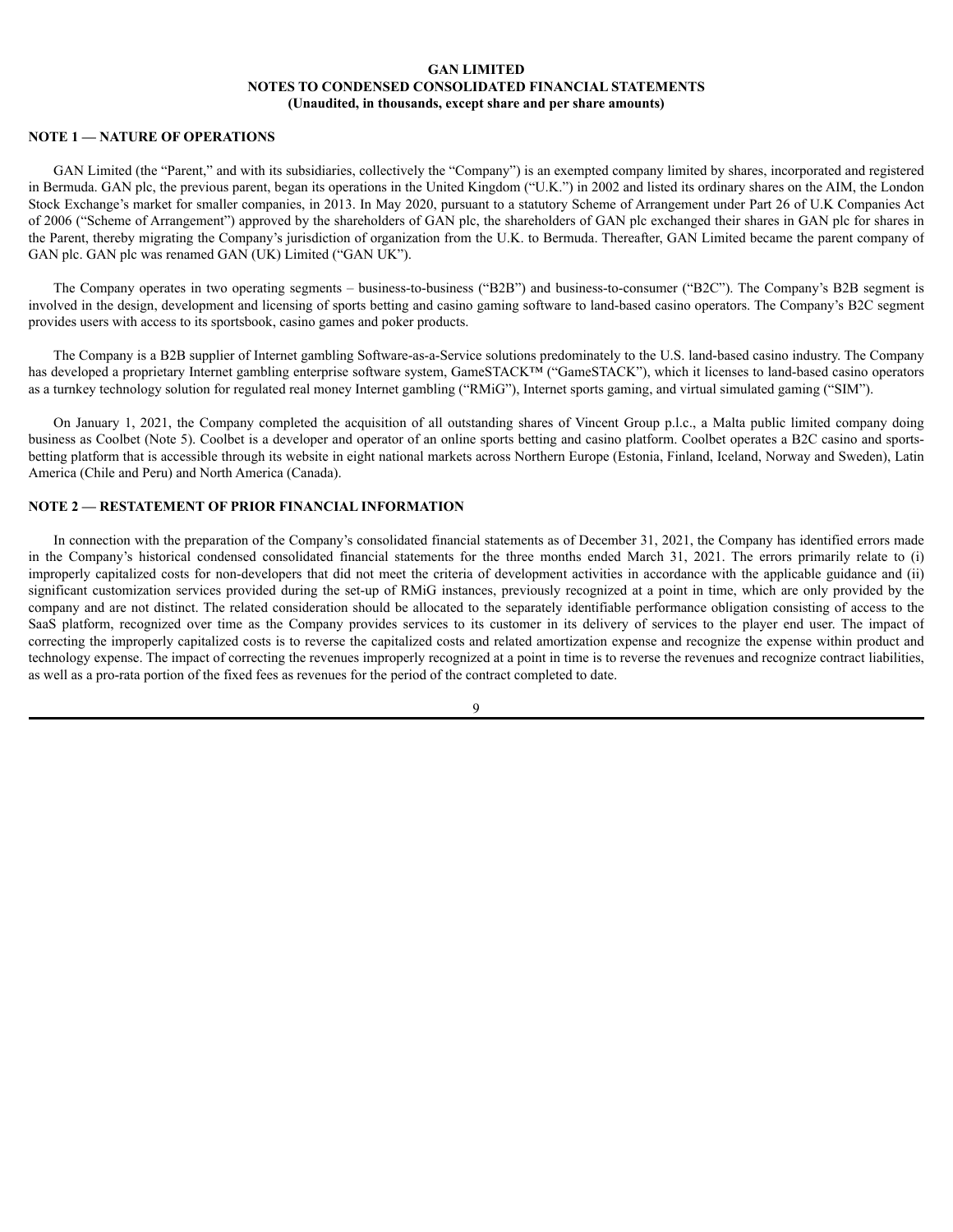The following table summarizes the effect of the Restatement on the condensed consolidated balance sheet as of March 31, 2021:

|                                                                               | Adjustment<br>As Reported |               |          | <b>As Restated</b> |
|-------------------------------------------------------------------------------|---------------------------|---------------|----------|--------------------|
| Accounts receivable, net of allowance for doubtful accounts of \$178 at March |                           |               |          |                    |
| 31, 2021                                                                      | 11,945                    | <sup>\$</sup> | 225      | \$<br>12,170       |
| Capitalized software development costs, net                                   | 8,134                     |               | (419)    | 7.715              |
| Total assets                                                                  | 279,002                   |               | (194)    | 278,808            |
| Other current liabilities                                                     | 3,944                     |               | (211)    | 3,733              |
| Other noncurrent liabilities                                                  | 559                       |               | 1,160    | 1,719              |
| Total liabilities                                                             | 28,456                    |               | 949      | 29,405             |
| Accumulated deficit                                                           | (50,230)                  |               | (1,146)  | (51,376)           |
| Accumulated other comprehensive loss                                          | (12,358)                  |               |          | (12, 355)          |
| Total stockholders' equity                                                    | 250,546                   |               | (1, 143) | 249,403            |
| Total liabilities and stockholders' equity                                    | 279,002                   |               | (194)    | 278,808            |

The following table summarizes the effect of the Restatement on the condensed consolidated statement of operations for the three months ended March 31, 2021:

|                                           | As Reported |          | Adjustment |    | <b>As Restated</b> |
|-------------------------------------------|-------------|----------|------------|----|--------------------|
| Revenue                                   |             | 27,842   | (724)      | ۰D | 27,118             |
| Product and technology                    |             | 4,850    | 393        |    | 5,243              |
| General and administrative <sup>(1)</sup> |             | 10,011   | (2)        |    | 10,009             |
| Depreciation and amortization             |             | 3.963    | 31         |    | 3,994              |
| Total operating costs and expenses        |             | 31,644   | 422        |    | 32,066             |
| Operating loss                            |             | (3,802)  | (1,146)    |    | (4,948)            |
| Loss before income taxes                  |             | (3,803)  | (1,146)    |    | (4,949)            |
| Net loss                                  |             | (4, 464) | (1,146)    |    | (5,610)            |
| Loss per share, basic and diluted         |             | (0.11)   | (0.02)     |    | (0.13)             |

# (1) Excludes depreciation and amortization

The following table summarizes the effect of the Restatement on the condensed consolidated statement of cash flows for the three months ended March 31, 2021:

|                                                         |    | <b>As Reported</b> | Adjustment | <b>As Restated</b> |
|---------------------------------------------------------|----|--------------------|------------|--------------------|
| Net loss                                                |    | (4, 464)           | (1,146)    | (5,610)            |
| Amortization of software and intangible assets          |    | 3,724              |            | 3,755              |
| Accounts receivable                                     |    | (5,109)            | (225)      | (5,334)            |
| Other liabilities                                       |    | (644)              | 949        | 305                |
| Net cash used in operating activities                   |    | (4,145)            | (391)      | (4, 536)           |
| Expenditures for capitalized software development costs |    | (2,153)            | 391        | (1,762)            |
| Net cash used in investing activities                   |    | (95,017)           | 391        | (94, 626)          |
|                                                         |    |                    |            |                    |
|                                                         | 10 |                    |            |                    |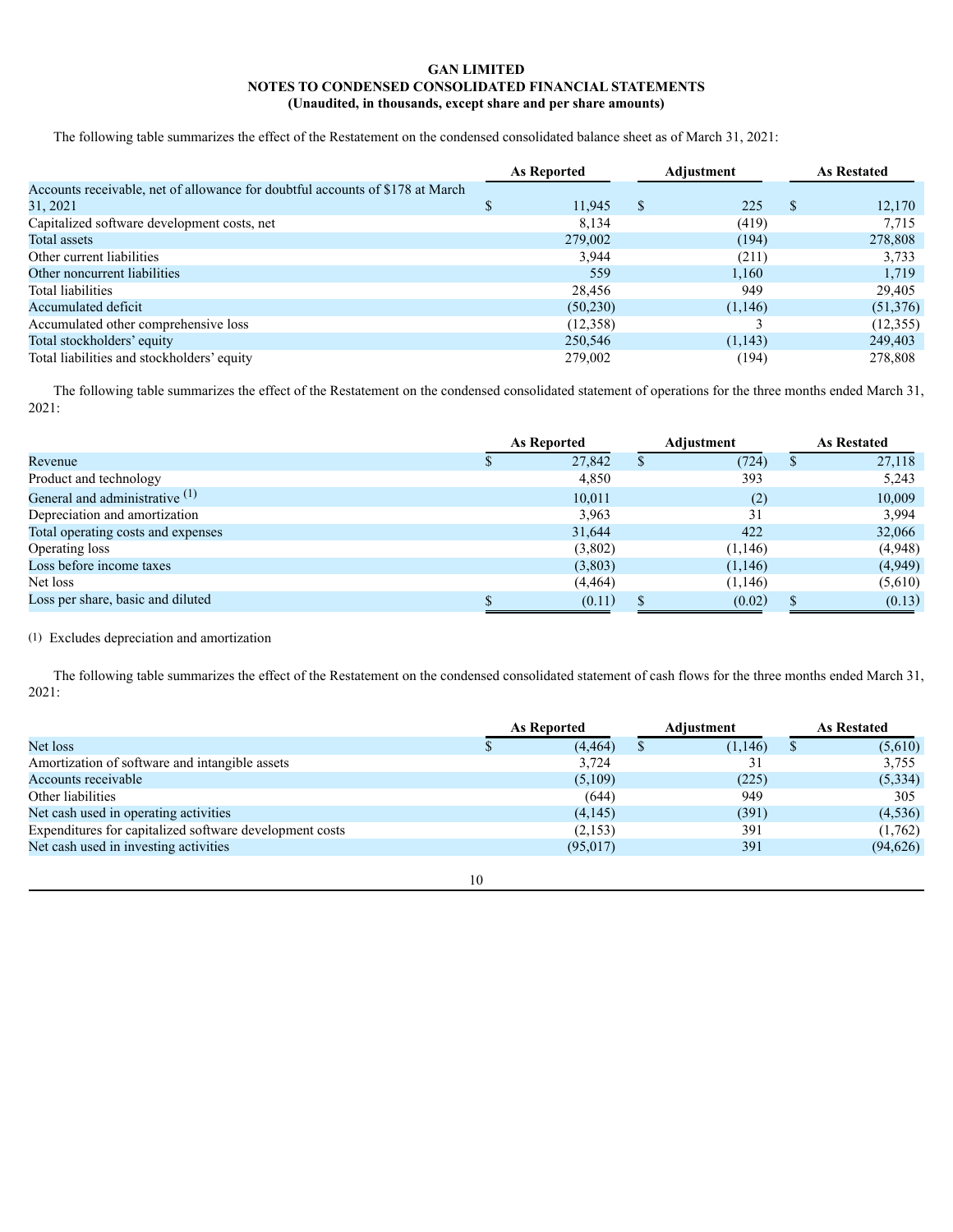# **NOTE 3 — BASIS OF PRESENTATION**

### *Basis of Presentation*

The accompanying unaudited condensed consolidated financial statements have been prepared in accordance with accounting principles generally accepted in the United States of America ("U.S. GAAP") and the rules and regulations of the Securities and Exchange Commission for interim reporting. The unaudited condensed consolidated financial statements have been prepared on the same basis as the annual consolidated financial statements and reflect all adjustments, in the opinion of management, of a normal recurring nature that are necessary for a fair presentation of the financial position, results of operations and cash flows for the periods presented. The financial data and other financial information disclosed in these notes to the condensed consolidated financial statements related to these periods are also unaudited. The results of operations for the three months ended March 31, 2021 are not necessarily indicative of the results that may be expected for the year ended December 31, 2021 or for any future annual or interim period. The condensed consolidated balance sheet as of December 31, 2020 included herein was derived from the audited consolidated financial statements as of that date. The accompanying unaudited condensed consolidated financial statements and notes thereto should be read in conjunction with the audited consolidated financial statements and related notes included in the Company's Annual Report on Form 10-K for the year ended December 31, 2020.

#### *Share Exchange and Reorganization*

On May 5, 2020, GAN Limited completed a share exchange and reorganization pursuant to a Scheme of Arrangement, whereby the shareholders of GAN plc agreed to exchange their ordinary shares on a basis of four ordinary shares to one ordinary share, for shares of GAN Limited, plus a pro rata portion of an aggregate of \$2,525 (£2,004 or 2.32 pence per share) in cash ("Share Exchange"). Immediately subsequent to the Share Exchange, the shareholders of GAN Limited held the same economic interest as they had in GAN plc prior to the Share Exchange. Holders of share options in GAN plc also received reciprocal share options as applicable, in GAN Limited. The condensed consolidated financial statements have been prepared as if GAN Limited had been the parent entity for the periods presented. All share and per share amounts prior to the date of the share exchange and reorganization in these condensed consolidated financial statements have been retroactively adjusted to give effect to the Share Exchange.

# **NOTE 4 — SUMMARY OF SIGNIFICANT ACCOUNTING POLICIES**

The Company's significant accounting policies included in "Note 3 – Summary of Significant Accounting Policies" of its Annual Report on Form 10-K for the year ended December 31, 2020. In addition to repeating some of these significant accounting policies, the Company has added significant accounting policies during the three months ended March 31, 2021 below.

### *Use of Estimates*

The preparation of the condensed consolidated financial statements in conformity with accounting principles generally accepted in the United States ("U.S. GAAP") requires management to make estimates and assumptions that affect the reported amounts of assets and liabilities and disclosure of contingent assets and liabilities at the date of the condensed consolidated financial statements and the reported amounts of revenues and expenses during the reporting period. Due to the inherent uncertainties involved in making estimates, actual results could differ from the original estimates, and may require significant adjustments to these reported balances in the future periods.

### *Principles of Consolidation*

The condensed consolidated financial statements include the results of the Parent and its wholly-owned subsidiaries. All intercompany accounts and transactions have been eliminated in consolidation.

# *Foreign Currency Translation and Transactions*

The Company's reporting currency is the U.S. Dollar while the Company's foreign subsidiaries use their local currencies as their functional currencies. The assets and liabilities of foreign subsidiaries are translated to U.S. Dollars based on the current exchange rate prevailing at each reporting period. Revenue and expenses are translated into U.S. Dollars using the average exchange rates prevailing for each period presented. Translation adjustments that arise from translating a foreign subsidiary's financial statements from their functional currency to U.S. Dollars are reported as a separate component of accumulated other comprehensive loss in stockholders' equity.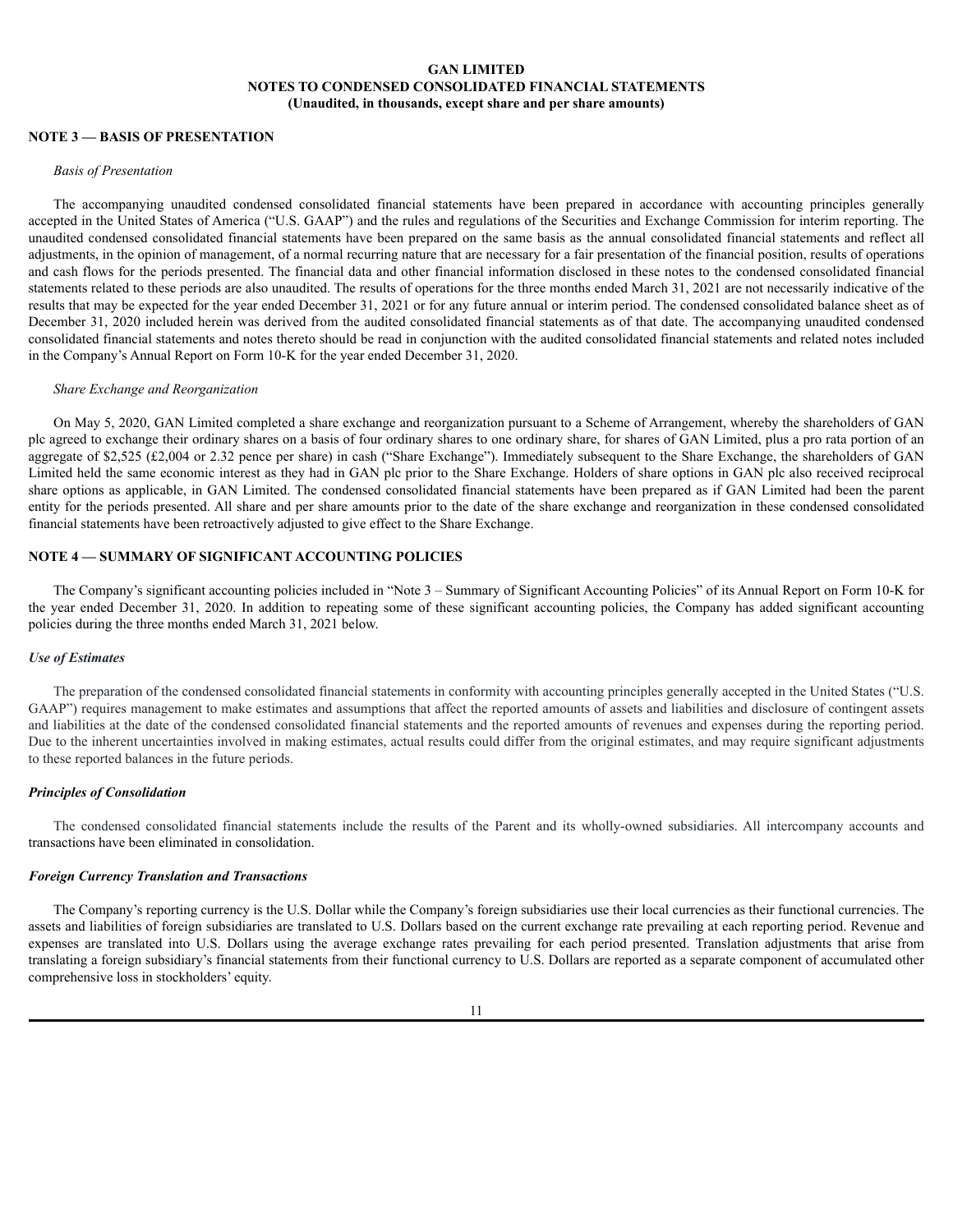Gains and losses arising from transactions denominated in a currency other than the functional currency are included in general and administrative expense in the condensed consolidated statements of operations as incurred. Foreign currency transaction and remeasurement gains and losses were a net loss of \$9,478 and \$1,320 for the three months ended March 31, 2021 and 2020, respectively.

### *Risks and Uncertainties – COVID-19*

The novel coronavirus ("COVID-19") pandemic, which was declared a national emergency in the United States in March 2020, continues to create extensive disruptions to the United States and global economic conditions and financial markets and to businesses and the lives of individuals throughout the world. Federal and state governments have taken, and continue to take, unprecedented actions to contain the spread of the disease, including quarantines, travel bans, shelter-in-place orders, closures of businesses and schools, fiscal stimulus, and legislation designed to deliver monetary aid and other relief for businesses and individuals impacted by the pandemic.

Although the Company's business has proven resilient during the pandemic (for example, with closures of land-based casinos shifting increased revenue to the Company's online iGaming offerings), it is uncertain whether this trend will continue, as the economic disruption and uncertainty caused by COVID-19 may cause a general decline in iGaming and gambling in general over time and therefore, the impact of COVID-19 on the Company's business is ongoing. The cancellation of certain sporting events has reduced sports betting transactions and it is uncertain when the number of live sporting events will return to prepandemic levels. Any of these consequences may adversely impact player activity on the Company's platforms, which would negatively impact the business. As part of the preparation of these condensed consolidated financial statements, the Company has considered the impact of COVID-19 on the accounting policies and judgments and estimates.

Significant uncertainties exist concerning the magnitude of impact and duration of the COVID-19 pandemic. Management and the Board of Directors are monitoring the impacts of COVID-19 on the Company's operations and have not identified any major operational challenges through the date of issuance of these condensed consolidated financial statements. The Company has not experienced significant impacts to its liquidity to date as a result of COVID-19. COVID-19 may impact the Company's ability to access capital to the extent it effects the U.S capital markets. The Company has assessed the extent to which the COVID-19 has impacted events after the reporting date and has not identified additional items to disclose as a result.

### *Revenue Recognition*

### *Platform and Content Fees*

The Company's platform and content revenues are generated primarily from its Internet gambling Software-as-a-Service ("SaaS") platform, GameSTACK, that its customers use to provide real money and simulated Internet gaming, and online sports betting. The Company enters into service agreements with its customers, that generally range from three to five years, and includes renewal provisions, under which it charges fees based on a percentage of the operator's net gaming revenue or net sports win at the time of settlement of an event for real money gaming, considered usage-based fees, or at the time of purchase for in-game virtual credit for simulated gaming. Further, the Company generates revenues from the licensing of proprietary and third-party branded games (collectively "content licensing services") hosted on the platform.

The Company's promise to provide the RMiG SaaS platform and content licensing services on the hosted software is a single performance obligation. This performance obligation is recognized over time, as the Company provides services to its customer in its delivery of services to the player end user. The Company's customers simultaneously receive and consume the benefits provided by the Company as it delivers services to its customers. Usage based fees are considered variable consideration as the service is to provide unlimited continuous access to its hosted application and usage of the hosted system is primarily controlled by the player end user. The transaction price includes fixed and variable consideration and is generally due thirty days from the date of invoice. Variable consideration is allocated entirely to the period in which consideration is earned as the variable amounts relate specifically to the customer's usage of the platform that day and allocating the usage-based fees to each day is consistent with the allocation objective, primarily that the change in amounts reflect the changing value to the customer.

Purchases of virtual credits within a transaction period on the SIM platform, generally a monthly convention, are earned at a point in time, upon the close of the respective period as the credit has no monetary value, cannot be redeemed, exchanged, transferred or withdrawn, represents solely a device for tracking game play during the month, does not obligate the Company to provide future services and the arrangements with the customer and player end user have no substantive termination penalty. In certain service agreements with SIM customers, the Company receives the fees for in-game virtual credit purchases made by end-user players and remits payment to the SIM casino operator (customer) for their share of the SIM revenues generated from the Company's platform. At March 31, 2021 and December 31, 2020, the Company has recorded a liability of \$2,486 and \$2,520, respectively, for its customers' share of the fees within other current liabilities in the condensed consolidated balance sheets.

The Company's RMiG and SIM enterprise software platform offerings include iGaming content licensing services. The GameSTACK platform is capable of supporting, and is available to the customer, for both proprietary and third-party licensed gaming content. The customer, in this case the casino operator, generally controls the determination of which gaming content will be offered in their online casinos.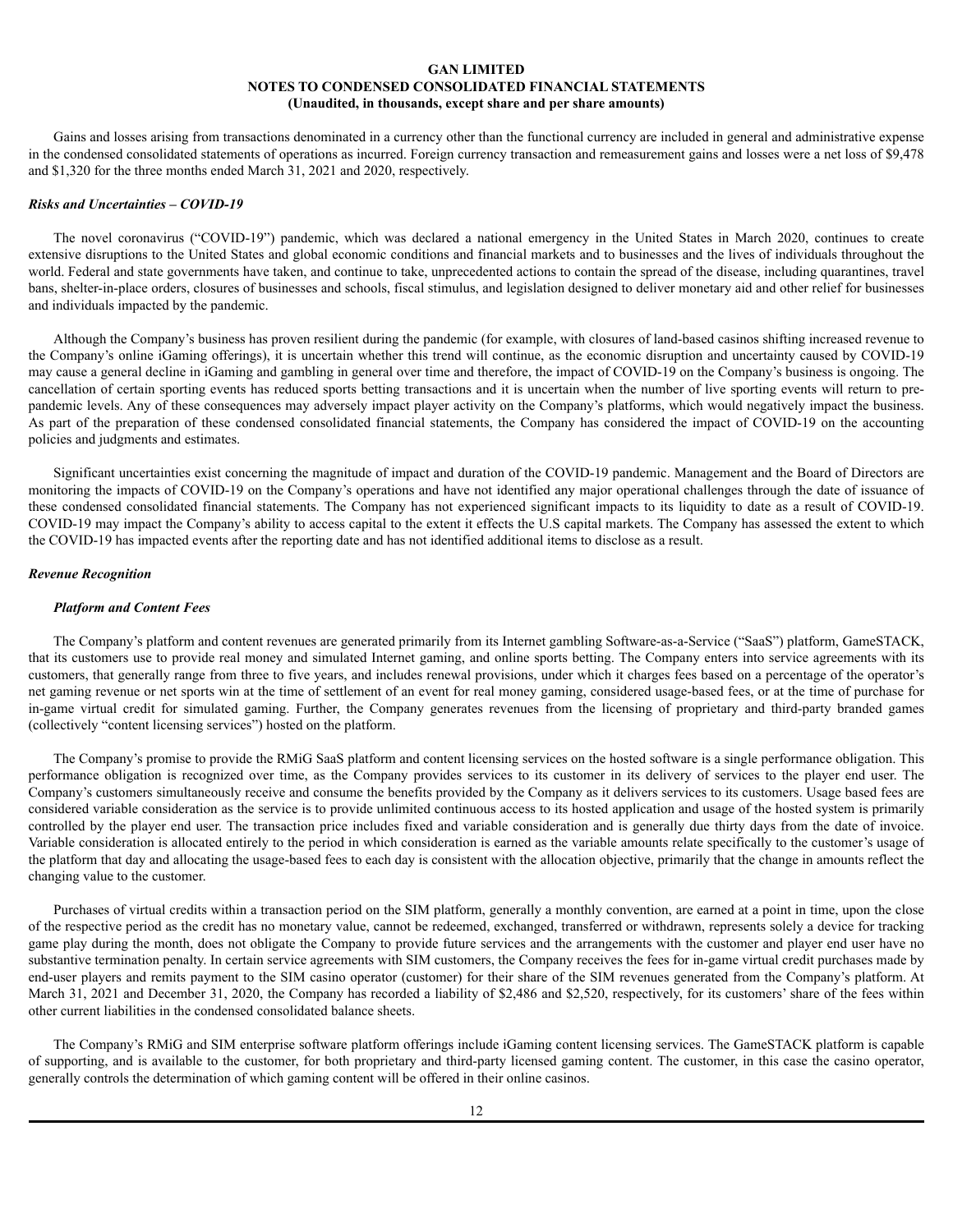A customer can utilize the Company's proprietary or licensed gaming content, or a customer can direct the Company to procure third-party gaming content on its behalf. The Company has determined it acts as the principal for providing the content licensing services when the Company controls the gaming content, and therefore presents the revenue on a gross basis in the consolidated statements of operations. When the customer directs the Company to procure third-party gaming content, the Company determined it is deemed an agent for providing the content licensing services, and therefore, records the revenue, net of licensing costs paid to the suppliers of that gaming content, in the consolidated statements of operations.

### *Gaming*

The Company operates the B2C gaming site www.Coolbet.com outside of the United States, which is built on proprietary software and includes the following product offerings: sportsbook, poker, casino, live casino and virtual sports.

The Company manages an online sportsbook allowing users to place various types of wagers on the outcome of sporting events conducted around the world. The Company operates as the bookmaker and offers multiple odds-scenarios-based wagering on events. When a user's wager wins, the Company pays the user a pre-determined amount known as fixed odds. Revenue from sportsbook is reported net after deduction of player winnings and bonuses. Revenue from wagers is recognized when the outcome of the event is known.

The Company offers live casino through its digital online casino offering in select markets, allowing users to place a wager and play games virtually at retail casinos. The Company offers users a catalog of over 1,600 third-party iGaming products such as digital slot machines and table games such as blackjack and roulette. Revenue from casino games is reported net after deduction of winnings, jackpot contribution and customer bonuses.

Peer-to-peer poker offerings allow users to play poker against one another on the Company's online poker platform for prize money. Revenue from poker is reported at rake, less tournament costs and customer bonuses.

In each of the online gaming products, a single performance obligation exists at the time a wager is made to operate the games and award prizes or payouts to users based on a particular outcome. Revenue is recognized at the conclusion of each contest, wager, or wagering game hand. Additionally, certain incentives given to users, for example, that allow the user to make an additional wager at a reduced price, may provide the user with a material right which gives rise to a separate performance obligation. Such user incentives are recognized as revenue upon redemption or when the incentive expires.

### *Development Services*

### *Gaming Development Services*

Revenue is generated from fees for development of games for use on its RMiG and SIM platforms. The development revenue is recognized at the point in time when control of the game is transferred, typically the earlier of the customer's acceptance or upon receipt of the certification of the game.

### *Platform Development Services*

Platform development services consist of fees charged for ongoing development services to provide updates to the RMiG platforms for enhanced functionality or customization. Ongoing platform development services are typically billed monthly, at a daily rate, for services performed. Revenue from RMIG platform development services are considered additional distinct promises to the customer as they access the platform in a single-tenant architecture, the added features provide new, discrete capabilities independent of the original features and provide independent value to the customer. Revenue is recognized over time as the Company performs the services. For development services charged at a daily rate, revenue is measured using an input method based on effort expended, which uses direct labor hours incurred. As the performance obligations in these instances relate to the provision of development services over time, this method best reflects the transfer of control as the Company performs. In contracts that require a portion of the consideration to be received in advance, at the commencement of the contract, such advance payment is initially recorded as a contract liability.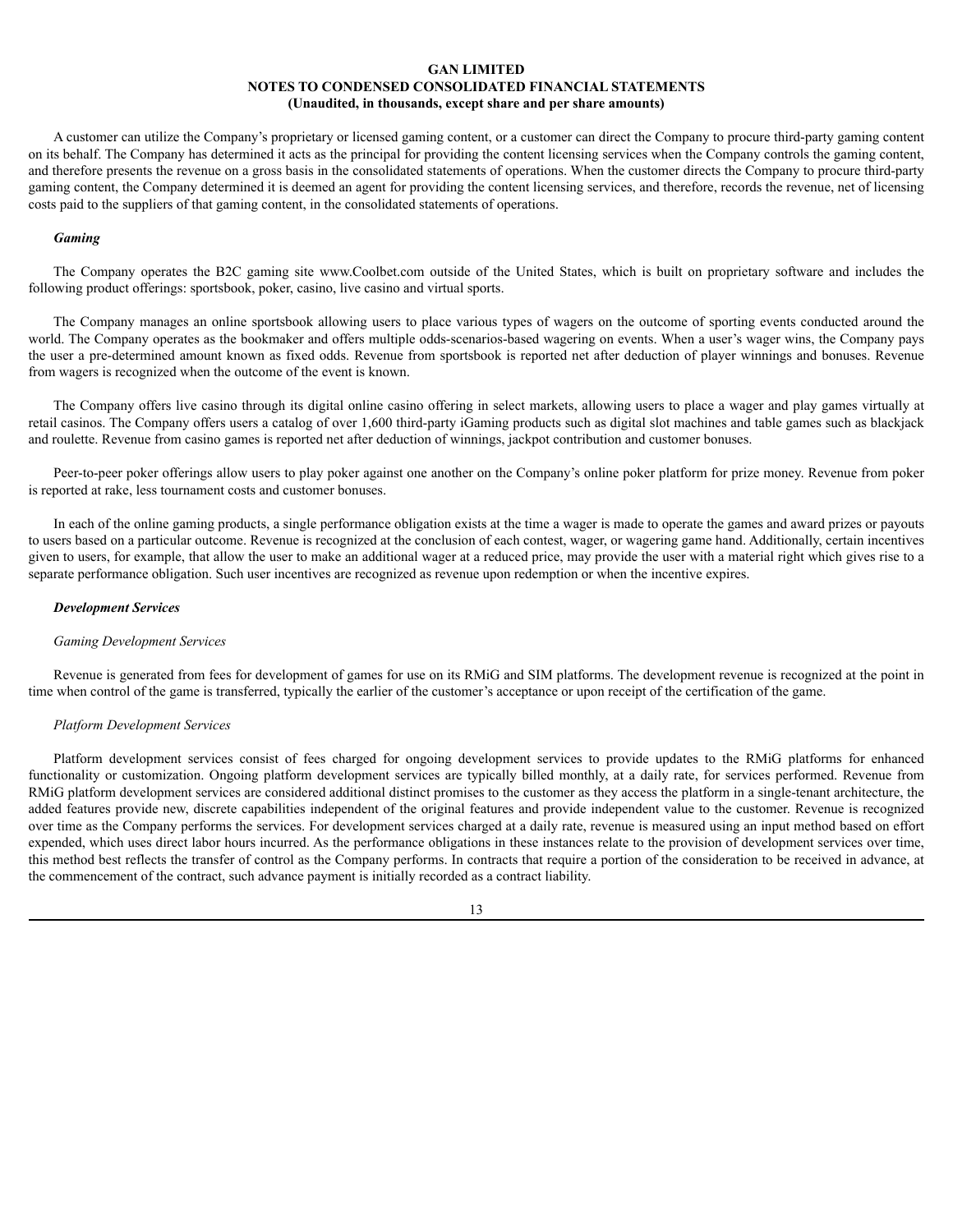### *Computer Hardware Sales*

The Company resells third-party hardware, such as computing servers and other technical devices, upon which the GameSTACK software platform is installed for its customers. These products are not required to be purchased in order to access the GameSTACK platform but are sold as a convenience to the customer. Revenue is recognized at the point in time when control of the hardware transfers to the customer. Control is transferred after the hardware has been procured, delivered, installed at the client's premises and configured to allow for remote access.

The Company has determined that it is acting as the principal in these transactions as it takes responsibility for procuring, delivering, installing and configuring the hardware at the customer's location and takes control of the hardware, prior to transfer. Revenue is presented at the gross amount of consideration to which it is entitled from the customer in exchange for the hardware.

### *Patent Licensing Revenue*

The Company generates revenue from time to time from the licensing of its U.S. patent, which governs the linkage of on-property reward cards to their counterpart Internet gambling accounts together with bilateral transmission of reward points between the Internet gambling technology system and the landbased casino management system present in all U.S casino properties. The nature of the promise in transferring the license is to provide a right to use the patent as it exists. The Company does not have to undertake activities to change the functionality of the patent during the license period and the license has significant stand-alone functionality. Therefore, the Company recognizes the revenue from the license of the patent, at the point in time when control of the license is transferred to the customer. Control is determined to transfer at the point in time the customer is able to use and benefit from the license.

### *Contracts with Multiple Performance Obligations*

For customer contracts that have more than one performance obligation, the transaction price is allocated to the performance obligations in an amount that depicts the relative stand-alone selling prices of each performance obligation. Judgment is required in determining the stand-alone selling price for each performance obligation. In determining the allocation of the transaction price, an entity is required to maximize the use of observable inputs. When the standalone selling price of a good or service is not directly observable, an entity is required to estimate the stand-alone selling price. Customer contracts can include platform and content services as well as development services or hardware sales. The variable consideration is allocated entirely to the performance obligation for platform and content services as the variable consideration is allocable specifically to the delivery of the services in the period and the allocation is consistent with the allocation objective.

For gaming, the Company allocates a portion of the user's wager to incentives that create material rights that are redeemed or expired in the future. The allocated revenue for gaming wagers is primarily recognized when the wagers occur because all such wagers settle immediately.

The Company applies a practical expedient by accounting for revenue from gaming on a portfolio basis because such wagers have similar characteristics, and the Company reasonably expects the effects on the financial statements of applying the revenue recognition guidance to the portfolio to not differ materially from that which would result if applying the guidance to an individual wagering contract.

### *Cash*

The Company is required to maintain compensating cash balances to satisfy its liabilities to users. Such balances are included within cash on the condensed consolidated balance sheets and are not subject to creditor claims. At March 31, 2021 the related liabilities to users was \$6,916.

#### *Goodwill*

Goodwill represents the excess of the fair value of the consideration transferred over the estimated fair values of the identifiable assets acquired and liabilities assumed on the acquisition date. As disclosed in Note 5, the Company has recorded goodwill in connection with the acquisition of Coolbet on January 1, 2021. Goodwill is not amortized, but rather is reviewed for impairment annually or more frequently if facts or circumstances indicate that the carrying value may not be recoverable.

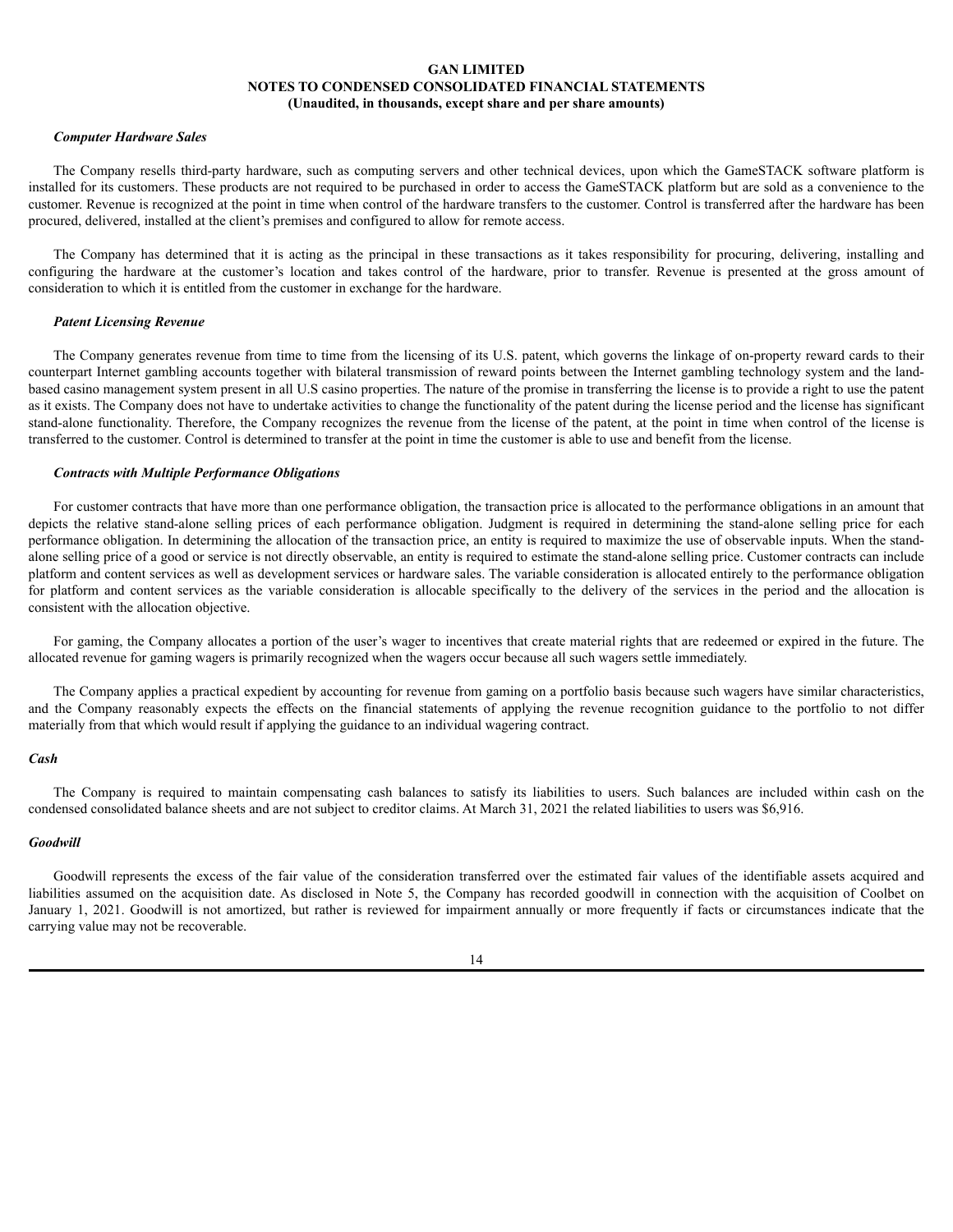The Company has determined that there are two reporting units: B2C and B2B. In its goodwill impairment testing, the Company has the option to perform a qualitative assessment to determine whether it is more-likely-than-not that the fair value of the reporting unit, including goodwill, is less than its carrying amount prior to performing the quantitative impairment test. The qualitative assessment evaluates various events and circumstances, such as macro-economic conditions, industry and market conditions, cost factors, relevant events and financial trends that may impact a reporting unit's fair value. If it is determined that the estimated fair value of the reporting unit is more-likely-than not less than its carrying amount, including goodwill, the quantitative goodwill impairment test is required. Otherwise, no further analysis would be required.

If the quantitative impairment test for goodwill is deemed necessary, this quantitative impairment analysis compares the fair value of the Company's reporting unit to its related carrying value. If the fair value of the reporting unit is less than its carrying amount, goodwill is written down to the fair value and an impairment loss is recognized. If the fair value of the reporting unit exceeds its carrying amount, no further analysis is required. Fair value of the reporting unit is determined using valuation techniques, primarily using discounted cash flow analysis.

The Company will perform its annual impairment review of goodwill as of October 1<sup>st</sup> and when events or circumstances change between annual impairment tests that may indicate that it is more likely than not the fair value of a reporting unit may be below its carrying amount.

### *Long-lived Assets*

Long-lived assets, except goodwill, consist of property and equipment, and finite lived acquired intangible assets, such as developed software, gaming licenses, trademarks, trade names and customer relationships. Intangible assets are amortized on a straight-line basis over their estimated useful lives. The Company considers the period of expected cash flows and underlying data used to measure the fair value of the intangible assets when selecting the estimated useful lives.

The fair value of the acquired intangible assets is primarily determined using the income approach. In performing these valuations, the Company's key underlying assumptions used in the discounted cash flows were projected revenue, gross margin expectations and operating cost estimates. There are inherent uncertainties and management judgment required in these valuations.

Acquired in-process technology consists of a proprietary technical platform. The Company reviews the in-process technology for impairment at least annually or more frequently if an event occurs creating the potential for impairment, until such time as the in-process technology efforts are completed. When completed, the developed technology will be amortized over its estimated useful life based on and using amortization methods that reflect the pattern in which the economic benefits of the intangible assets are consumed or otherwise realized. The technology is expected to be completed in the latter part of 2021.

Long-lived assets, except goodwill, are reviewed for impairment whenever events or changes in circumstances indicate that the carrying amount of an asset may not be recoverable. If circumstances require a long-lived asset or asset group to be tested for possible impairment, the Company compares the undiscounted cash flows expected to be generated by that asset or asset group to their carrying amount. If the carrying amount of the long-lived asset or asset group are not recoverable on an undiscounted cash flow basis, an impairment charge is recognized to the extent that the carrying amount exceeds fair value. Fair value is determined through various techniques, such as discounted cash flow models using probability weighted estimated future cash flows and the use of valuation specialists.

### *Capitalized Software Development Costs, net*

The Company capitalizes certain development costs related to its software platforms during the application development stage. Costs associated with preliminary project activities, training, maintenance and all other post implementation stage activities are expensed as incurred. Software development costs are capitalized when application development begins, it is probable that the project will be completed, and the software will be used as intended. The Company capitalizes certain costs related to specific upgrades and enhancements when it is probable that expenditures will result in additional functionality of the platform to its customers. The capitalization policy provides for the capitalization of certain payroll and payroll related costs for employees who spent time directly associated with development and enhancements of the software platform.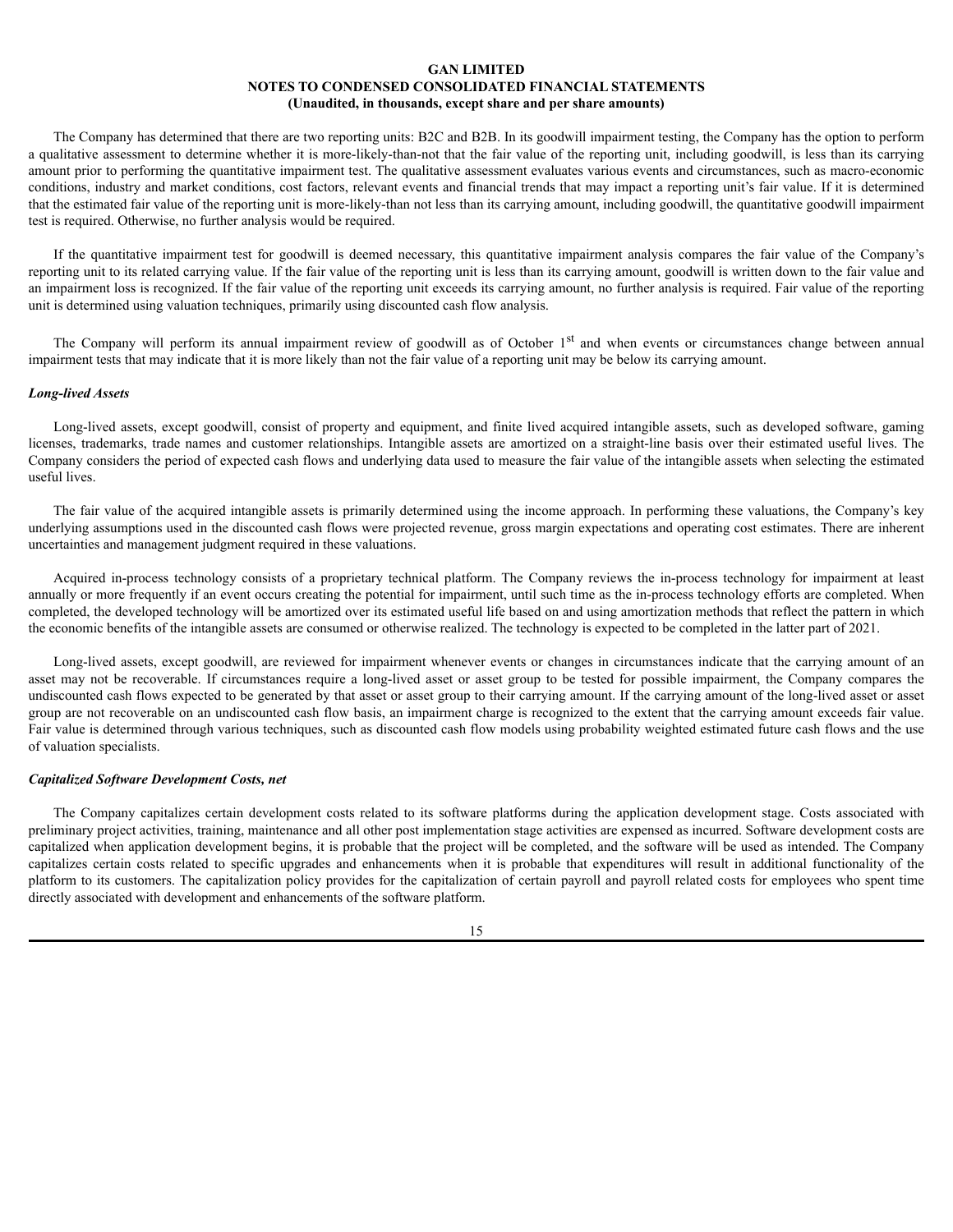Capitalized software development costs are amortized on a straight-line basis over their estimated useful lives, which is generally three years and are included within depreciation and amortization in the condensed consolidated statements of operations.

### *Liabilities to Users*

The Company records liabilities for user account balances. User account balances consist of user deposits, promotional awards and user winnings less user withdrawals and user losses.

### *Share-based Compensation*

Share-based compensation expense is recognized for equity-settled stock options and restricted stock issued to employees and non-employee members of the Company's Board of Directors based on the fair value of these awards on the date of grant. The fair value of the stock options is estimated using a Black-Scholes option pricing model and the fair value of the restricted stock awards (restricted stock and restricted stock units) is based on the market price of the Company's stock on the date of grant.

Share-based compensation is recorded over the requisite service period, generally defined as the vesting period. For awards with graded vesting and only service conditions, compensation cost is recorded on a straight-line basis over the requisite service period of the entire award. Forfeitures are recorded in the period in which they occur.

### *Income (Loss) Per Share, Basic and Diluted*

Basic income (loss) per share is calculated by dividing net income (loss) by the weighted average number of ordinary shares outstanding during the year. In periods of income, diluted income per share is calculated by dividing net income by the weighted average number of ordinary shares outstanding during the year plus the assumed conversion of all potential dilutive ordinary shares. The Company determines the potentially dilutive ordinary shares using the treasury stock method. In periods of a net loss, basic and dilutive ordinary shares would be anti-dilutive.

### *Reclassifications of Prior Period Amounts*

Certain prior period amounts have been reclassified to conform to the current period presentation. Specifically, the due to the Coolbet acquisition in 2021, the Company has reclassified certain balances that were previously presented in separate balance sheet captions to other current and noncurrent assets, other accrued expenses, and other current and noncurrent liabilities in the condensed consolidated balance sheet as of December 31, 2020. These reclassifications had no impact on previously disclosed current assets, current liabilities, total assets and total liabilities.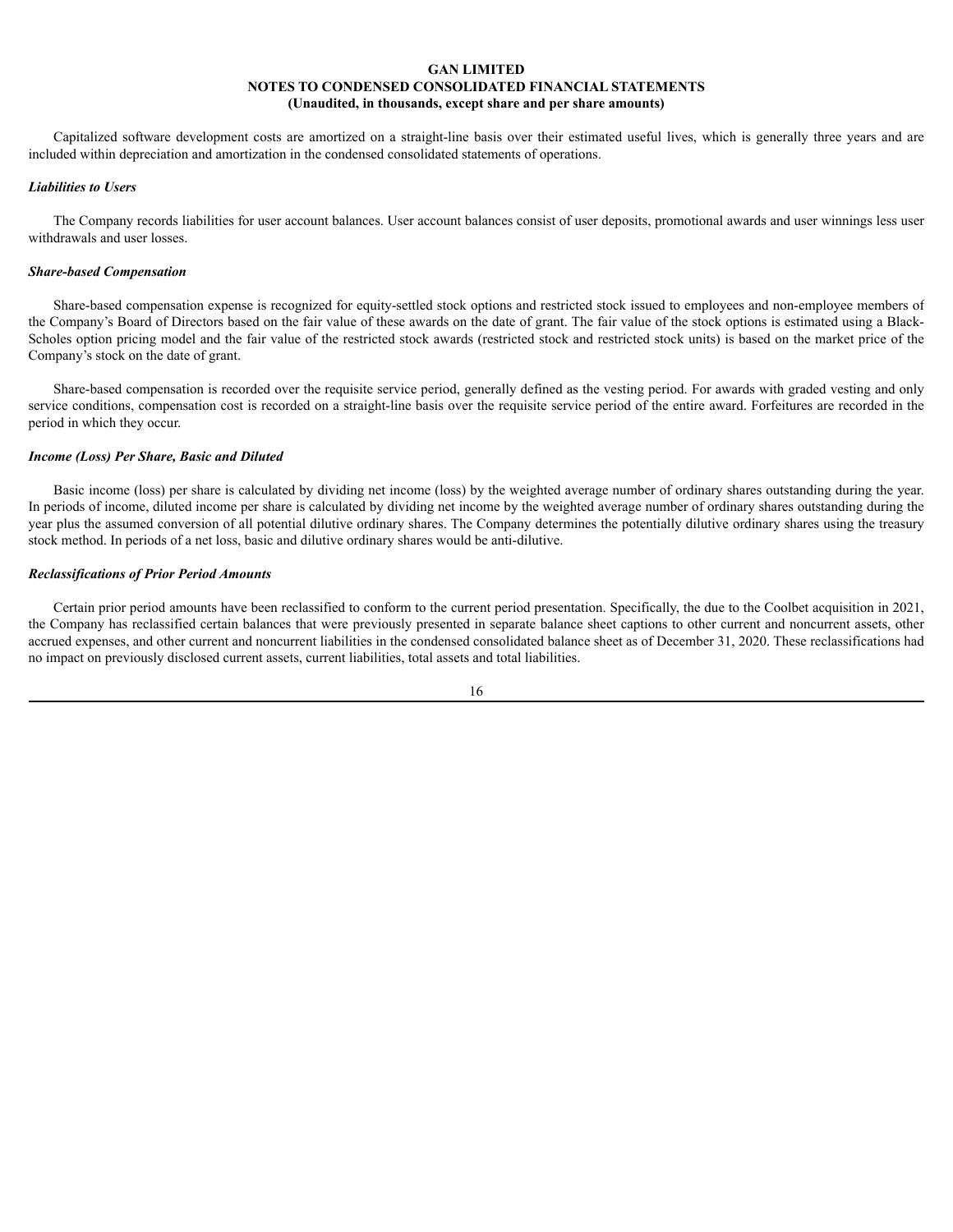# **NOTE 5 — ACQUISITION OF VINCENT GROUP P.L.C.**

On January 1, 2021, the Company completed the acquisition of all outstanding shares of Vincent Group p.l.c. ("Coolbet"). Coolbet is a developer and operator of an online sports betting and casino platform. Coolbet operates a B2C casino and sports-betting platform that is accessible through its website in eight national markets across Northern Europe (Estonia, Finland, Iceland, Norway and Sweden), Latin America (Chile and Peru) and North America (Canada). The Company acquired Coolbet to take advantage of Coolbet's user interface and proprietary technical platform, to quickly integrate and offer a proprietary sportsbook offering to land-based casino operators in the United States. The Company intends to continue to operate in the United States solely as a B2B provider to casinos and other operators. The addition of a proprietary sports betting engine will give the Company the ability to offer a "one-stop" solution to U.S. retail casino operators, while at the same time preserving the flexibility to incorporate third-party solutions when specified. The Company expects that its technology platform and expansive library of proprietary and third-party gaming content should enable it to add additional casino gaming content and platform support for the Company's B2C offering in Europe and Latin America. The following table summarizes the consideration transferred and the recognized amounts of identifiable assets acquired and liabilities assumed at the acquisition date:

Fair value of the consideration transferred:

| Cash paid to Vincent Group shareholders                                                  | 111.118 |
|------------------------------------------------------------------------------------------|---------|
| Restricted ordinary shares issued to Vincent Group shareholders <sup>(1)</sup>           | 106.683 |
| Replacement equity-based awards to holders of Vincent Group equity-based awards $^{(2)}$ | 297     |
| Total                                                                                    | 218.098 |

(1)The share consideration represents 5,260,516 ordinary shares issued to the Vincent Group shareholders multiplied by the Company's share price of \$20.28 on the acquisition date. These unregistered shares were issued subject to a contractual lock-up period that further restricts the ability of these shares to be transferred or sold.

(2)The replacement equity-based awards consist of options to purchase 67,830 shares of the Company's ordinary shares. In accordance with the applicable accounting guidance, the fair value of replacement equity-based awards attributable to pre-combination service is recorded as part of the consideration transferred in the acquisition, while the fair value of the replacement equity-based awards attributable to post-combination service is recorded separately from the business combination and recognized as compensation cost in the post-acquisition period over the remaining service period. The fair value of the replacement awards was estimated using the Black-Scholes option pricing model utilizing various assumptions. The vesting terms and conditions of the unvested options were replaced with terms identical to those of the original awards.

Recognized amounts of identifiable assets acquired and liabilities assumed at fair value:

| Cash                                      | 18,714  |
|-------------------------------------------|---------|
| Prepaid expenses and other current assets | 1,512   |
| Property and equipment                    | 343     |
| Operating lease right-of-use assets       | 416     |
| Intangible assets                         | 48,370  |
| Other noncurrent assets                   | 73      |
| Accounts payable                          | (1,182) |
| Liabilities to users                      | (5,373) |
| Other current liabilities                 | (1,797) |
| Operating lease liabilities               | (167)   |
| Deferred income taxes                     | (2,265) |
| Noncurrent operating lease liabilities    | (231)   |
| Total identifiable net assets             | 58,413  |
| Goodwill                                  | 159,685 |
|                                           | 218.098 |

Identifiable intangible assets acquired as part of the acquisition, including their respective expected useful lives, were as follows:

|                                 | <b>Estimated</b><br>useful life<br>(in years) | <b>Fair Value</b> |
|---------------------------------|-----------------------------------------------|-------------------|
| Trade names and trademarks      | 10.0                                          | 5,800             |
| Developed technology            | 3.0                                           | 28,100            |
| In-process developed technology |                                               | 8,400             |
| Customer relationships          | 3.0                                           | 5,600             |
| Licenses                        | various                                       | 470               |
|                                 |                                               | 48,370            |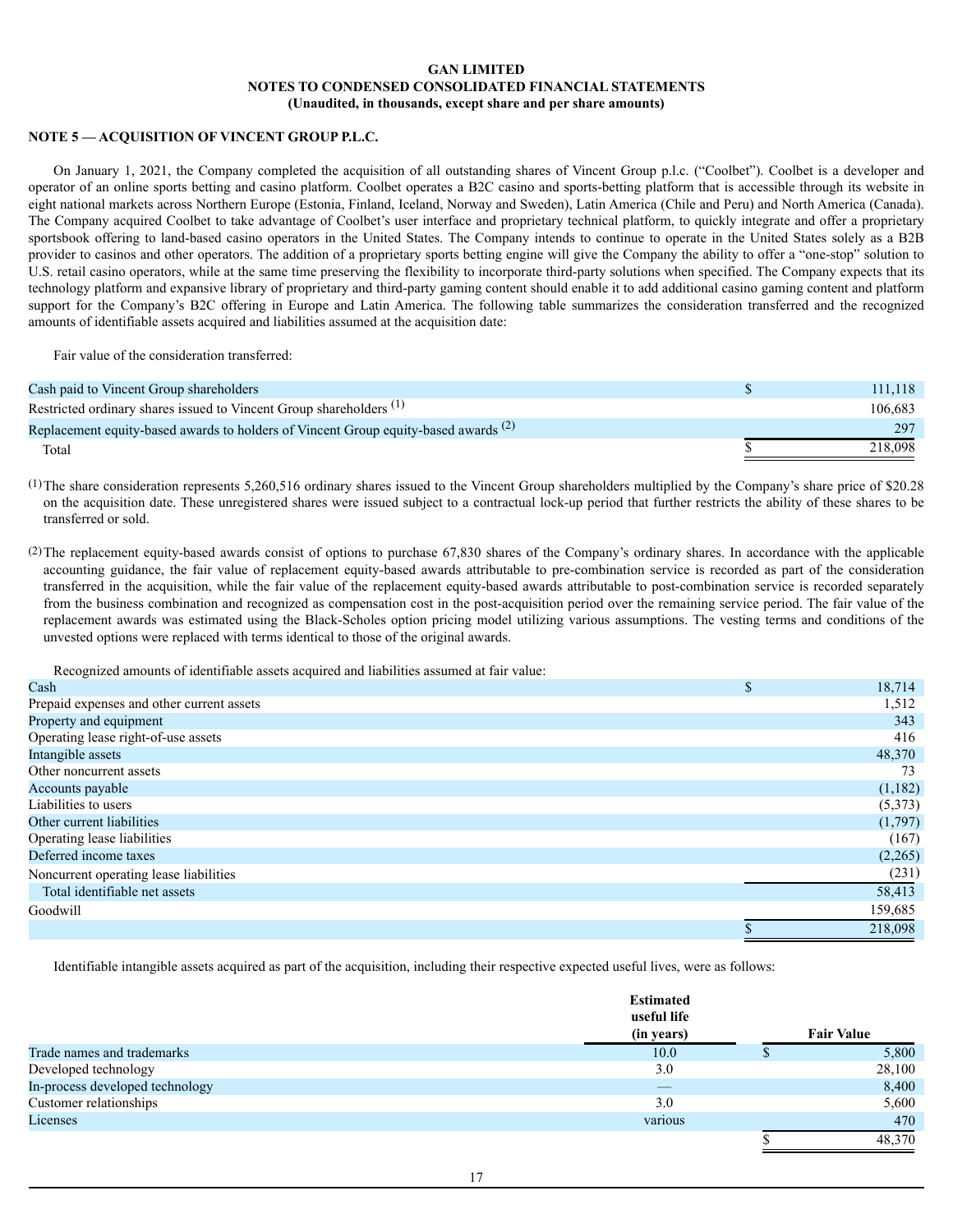The Company has not yet finalized the purchase price allocation, which is pending further analysis of the net assets acquired. The above cash consideration is subject to adjustment for the final working capital adjustment. Additionally, the Company is continuing to evaluate the tax impacts related to the acquisition. Accordingly, the purchase price allocation shown above could change materially. The Company recorded a net deferred income tax liability of \$2,265 associated with the intangible assets recorded in the acquisition accounting.

The Company accounted for the acquisition of Coolbet using the acquisition method. The acquisition is treated as a stock purchase for accounting purposes. The goodwill is primarily attributable to the expected incremental revenue and profit to be derived from the Company's introduction of Coolbet's sports betting engine technology and intellectual technology to B2B customers in the United States and the assembled workforce of Coolbet. The Company intends to offer the Coolbet sports betting engine and associated capability to existing and new customers alongside its existing platform and Internet casino capability, as a complete turnkey solution or as an alternative sports betting engine to those currently relied upon by customers. Goodwill is not amortized, but is reviewed for impairment at least annually or if an event occurs or circumstances change that would more likely than not indicate the goodwill could be impaired. Goodwill recognized in the acquisition is not deductible for tax purposes. Goodwill arising from the acquisition has been preliminary assigned as of the acquisition date to the Company's B2C and B2B segments in the amounts of \$92,138 and \$67,547, respectively, since they are expected to benefit from the synergies of the combination. The B2C and B2B segments are also the reporting units.

The Company incurred \$1,309 of acquisition-related costs in total, of which \$290 were recorded during the three months ended March 31, 2021 and the remaining costs were incurred in 2020. Following the acquisition, Coolbet entirely comprises the Company's B2C segment. Refer to Note 13 for the revenue and segment results of Coolbet since the acquisition date.

# *Pro Forma Operating Results*

The operating results of Coolbet have been included in the condensed consolidated financial statements, beginning on January 1, 2021. The following unaudited pro forma information presents consolidated financial information as if the Coolbet acquisition had occurred on January 1, 2020. The unaudited pro forma results reflect certain adjustments related to the acquisition, such as amortization expense resulting from the intangible assets acquired, share-based compensation related to unvested replacement awards and an adjustment to reflect the Company's income tax rate. Acquisition costs of \$1,309 are also included as a nonrecurring charge. Such pro forma operating results were prepared for comparative purposes only and do not purport to be indicative of what would have occurred had the acquisition been made as of January 1, 2020 or of the results that may occur in the future.

|                                      | <b>Three Months Ended</b><br><b>March 31, 2020</b> |
|--------------------------------------|----------------------------------------------------|
| Revenues                             | 14,815                                             |
| Net loss                             | (2,811)                                            |
| Loss per share $-$ basic and diluted | (0.10)                                             |

# **NOTE 6 — CAPITALIZED SOFTWARE DEVELOPMENT COSTS, NET**

Capitalized software development costs, net at March 31, 2021 and December 31, 2020 consisted of the following:

|                                              | <b>March 31, 2021</b> |  |          |
|----------------------------------------------|-----------------------|--|----------|
|                                              | (Restated)            |  |          |
| Capitalized software development costs       | 27,074                |  | 26,507   |
| Development in progress                      | 3,127                 |  | 2,641    |
| Total capitalized software development costs | 30,201                |  | 29,148   |
| Less: accumulated amortization               | (22, 486)             |  | (22,500) |
| Total                                        | 7,715                 |  | 6,648    |

At March 31, 2021, development in progress primarily represents costs associated with new content and enhancements to the software platform, as well as integration of Coolbet's sportsbook into the B2B platform, which are expected to be fully placed in service by the end of 2021.

Amortization expense related to capitalized software development costs was \$760 and \$756 for the three months ended March 31, 2021 and 2020, respectively.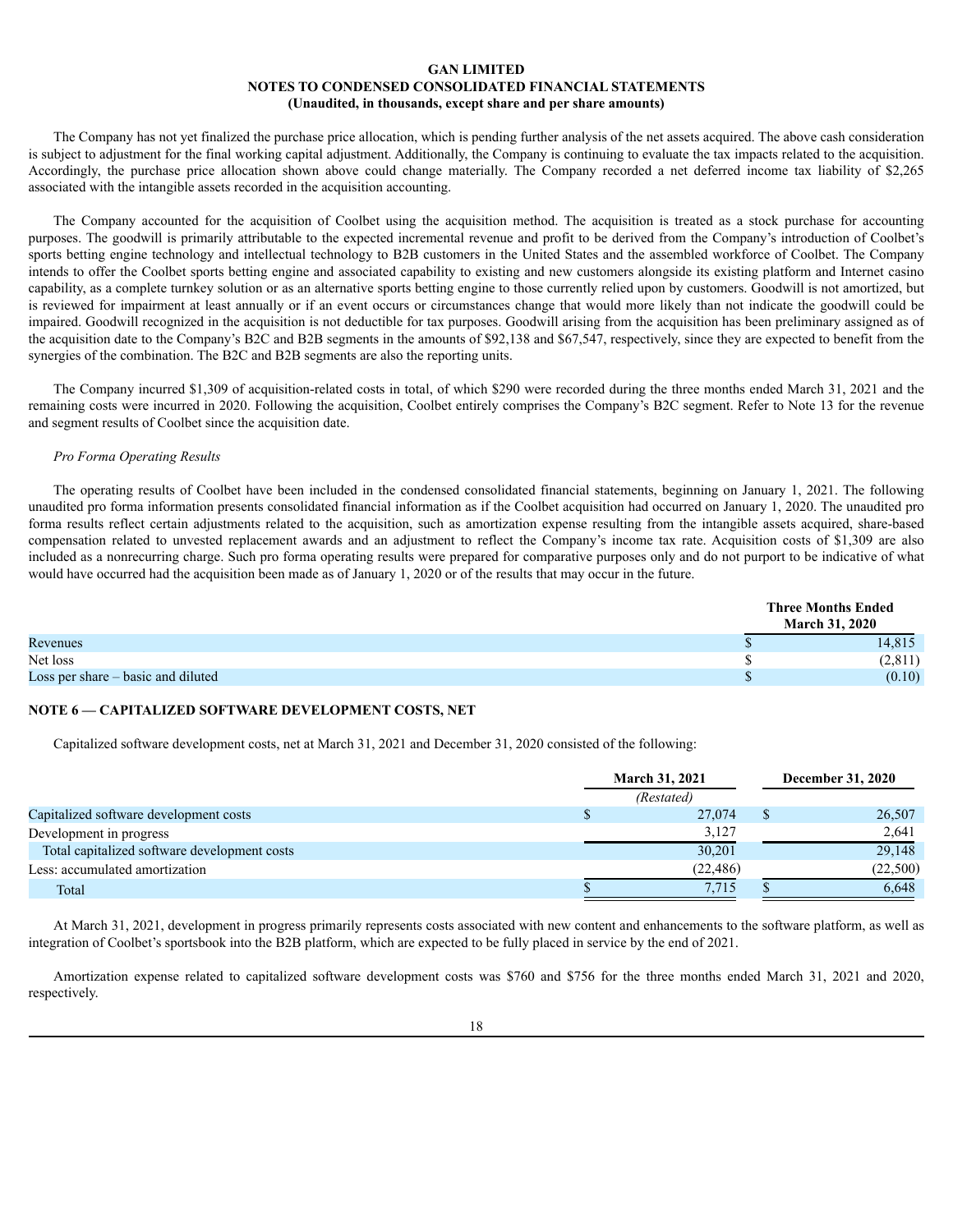# **NOTE 7 — GOODWILLAND INTANGIBLE ASSETS**

# *Goodwill*

The changes in the carrying amount of goodwill, by segment, for the three months ended March 31, 2021 were as follows:

|                                          | B2B     | B2C     | Total   |
|------------------------------------------|---------|---------|---------|
| Balance at December 31, 2020             |         |         |         |
| Goodwill acquired in Coolbet acquisition | 67.547  | 92.138  | 159,685 |
| Effect of foreign currency translation   | (2,941) | (4,010) | (6.951) |
| Balance at March 31, 2021                | 64.606  | 88.128  | 152.734 |

# *Intangible Assets*

Definite-lived intangible assets, net consisted of the following:

|                            |                                               | <b>March 31, 2021</b> |                                 |               |                             |              |                               |
|----------------------------|-----------------------------------------------|-----------------------|---------------------------------|---------------|-----------------------------|--------------|-------------------------------|
|                            | Weighted<br>Average<br>Amortization<br>Period |                       | <b>Gross Carrying</b><br>Amount |               | Accumulated<br>Amortization |              | <b>Net Carrying</b><br>Amount |
| Developed technology       | 3.0 years                                     | \$                    | 26,877                          | <sup>\$</sup> | (2,240)                     | \$           | 24,637                        |
| In-process technology      |                                               |                       | 8,034                           |               |                             |              | 8,034                         |
| Customer relationships     | 3.0 years                                     |                       | 5,356                           |               | (446)                       |              | 4,910                         |
| Trade names and trademarks | $10.0$ years                                  |                       | 5,898                           |               | (486)                       |              | 5,412                         |
| Licenses                   | 6.7 years                                     |                       | 1,860                           |               | (998)                       |              | 862                           |
|                            |                                               |                       | 48,025                          |               | (4,170)                     |              | 43,855                        |
|                            |                                               |                       |                                 |               | <b>December 31, 2020</b>    |              |                               |
|                            | Weighted<br>Average<br>Amortization<br>Period |                       | <b>Gross Carrying</b><br>Amount |               | Accumulated<br>Amortization |              | <b>Net Carrying</b><br>Amount |
| Trade names and trademarks | 3.0 years                                     | \$                    | 343                             | \$            | (343)                       | $\mathbb{S}$ |                               |
| Licenses                   | 5.3 years                                     |                       | 1,366                           |               | (898)                       |              | 468                           |
|                            |                                               |                       | 1,709                           |               | (1,241)                     |              | 468                           |

Amortization expense related to intangible assets was \$2,995 and \$36 for the three months ended March 31, 2021 and 2020, respectively. The estimated amortization expense for the next five years is as follows: \$8,636 for 2021; \$11,500 for 2022; \$11,481 for 2023; \$639 for 2024; \$625 for 2025.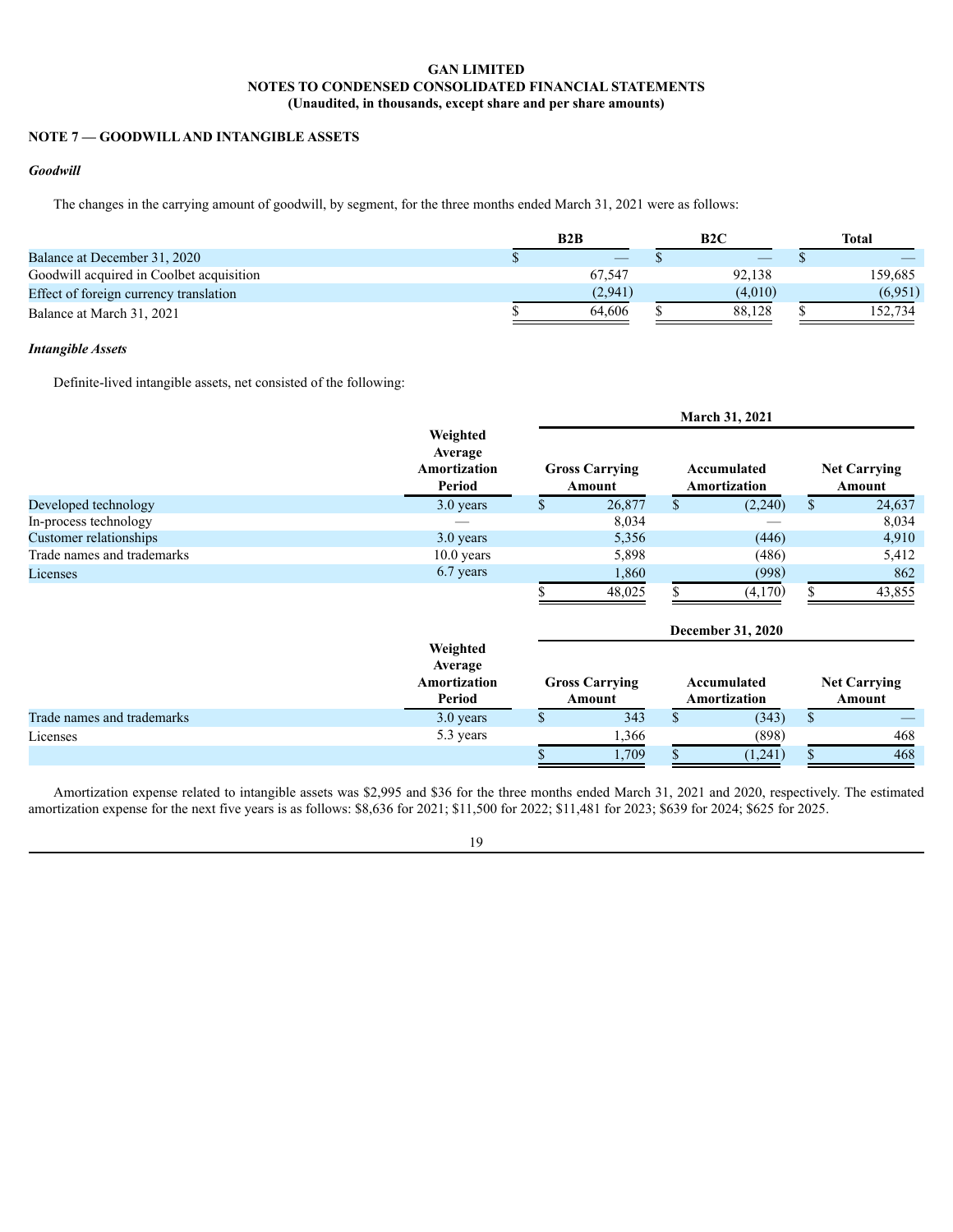# **NOTE 8 — ACCRUED EXPENSES**

Accrued expenses consisted of the following:

|                        |  | <b>March 31, 2021</b> |   |       |
|------------------------|--|-----------------------|---|-------|
| Content licensing fees |  | 2,103                 | v | .984  |
| Sales taxes            |  | 929                   |   | 756   |
| Income taxes           |  | 890                   |   | 17    |
| Other                  |  | 492                   |   | 606   |
| Total                  |  | 4.414                 |   | 3,363 |

# **NOTE 9 — OTHER CURRENT LIABILITIES**

Other current liabilities consisted of the following:

|                                    | <b>March 31, 2021</b> |            |  | <b>December 31, 2020</b> |
|------------------------------------|-----------------------|------------|--|--------------------------|
|                                    |                       | (Restated) |  |                          |
| Revenue share due to SIM customers |                       | 2,486      |  | 2,520                    |
| Contract liabilities               |                       | 680        |  | 1,083                    |
| Operating lease liabilities        |                       | 465        |  | 262                      |
| Other                              |                       | 102        |  | 202                      |
| Total                              |                       | 3,733      |  | 4.067                    |

Revenue share due to SIM customers represents the fees collected for in-game virtual credit purchases made by end-user players due to SIM casino operator customers for their share of the SIM revenues generated from the Company's platform.

### **NOTE 10 — SHARE-BASED COMPENSATION**

In April 2020, the Board of Directors established the GAN Limited 2020 Equity Incentive Plan ("2020 Plan") which has been approved by the shareholders. The 2020 Plan provides for grants of up to 4,400,000 shares then increases through 2029, by the lesser of 4% of the previous year's total outstanding ordinary shares on December 31<sup>st</sup> or as determined by the Board of Directors, for ordinary shares, incentive stock options, nonqualified stock options, stock appreciation rights, restricted stock grants, stock units, and other equity awards for issuance to employees, consultant or non-employee directors. The share-based awards are issued at no less than fair market value of an ordinary share on the date of grant. At March 31, 2021, there were 726,581 shares remaining available for future issuance under the 2020 Plan.

### *Stock Options*

Stock option awards are granted with an exercise price equal to the fair market value, as determined under the 2020 Plan, of the Company's ordinary shares on the date of grant. Stock option awards generally vest 25% after one year and then monthly over the next 36 months thereafter and have a maximum term of ten years.

During the three months ended March 31, 2021, the Board of Directors approved the issuance of options to purchase 1,148,310 ordinary shares to employees, including executives and certain long-standing employees under the 2020 Plan.

In addition, in accordance with the acquisition agreement, the Company issued 67,830 replacement stock option awards to continuing employees of Coolbet. The fair value of the replacement stock options will be recognized ratably over the remaining service period, ranging from one to three years.

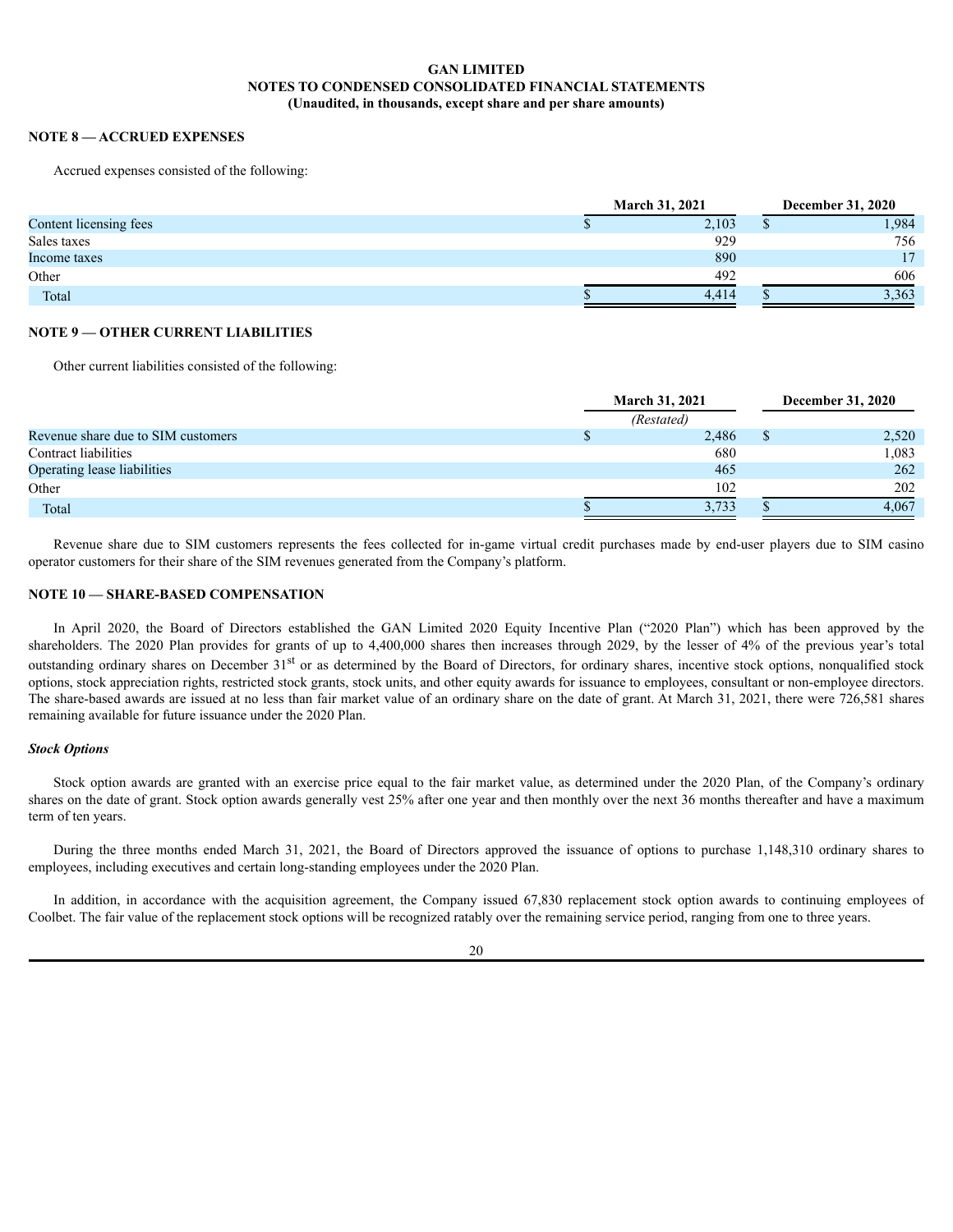A summary of the stock option activity as of and for the three months ended March 31, 2021 is as follows:

|                                       | Number of<br><b>Shares</b> | Weighted<br><b>Average Exercise</b><br>Price | Weighted<br>Average<br>Contractual<br><b>Term</b> | Aggregate<br><b>Intrinsic Value</b> |
|---------------------------------------|----------------------------|----------------------------------------------|---------------------------------------------------|-------------------------------------|
| Outstanding at December 31, 2020      | 3,061,859                  | 8.06                                         | 8.5                                               | 37,410                              |
| Granted                               | 1,216,140                  | 24.35                                        |                                                   |                                     |
| Exercised                             | (108, 222)                 | 2.40                                         |                                                   |                                     |
| Forfeited/expired or cancelled        | (3,080)                    | 18.53                                        |                                                   |                                     |
| Outstanding at March 31, 2021         | 4,166,697                  | 12.96                                        | 9.2                                               | 21,840                              |
| Options exercisable at March 31, 2021 | ,820,667                   | 3.08                                         | 7.7                                               | 27.524                              |

The Company recorded share-based compensation expense related to stock-options of \$1,139 and \$295 for the three months ended March 31, 2021 and 2020, respectively. Such share-based compensation expense is recorded net of capitalized software development costs of \$48 and \$23 during the three months ended March 31, 2021 and 2020, respectively. At March 31, 2021, there was \$22,945 of total unrecognized compensation cost related to nonvested stock options granted under the 2020 Plan. The unrecognized compensation cost is expected to be recognized over a weighted-average period of 3.6 years.

The grant date fair value of each stock option grant was determined using the following weighted average assumptions:

|                                 | <b>Three Months Ended</b><br>March 31, |        |
|---------------------------------|----------------------------------------|--------|
|                                 | 2021                                   | 2020   |
| Expected stock price volatility | 61.50%                                 | 67.60% |
| Expected term (in years)        | 4.95                                   | 5.00   |
| Risk-free interest rate         | 0.72%                                  | 0.44%  |
| Dividend yield                  | 0%                                     | $0\%$  |

The weighted average grant date fair value of options granted was \$12.86 and \$4.72 for the three months ended March 31, 2021 and 2020, respectively. The fair value of each stock option award is estimated on the date of grant using the Black-Scholes option pricing model that uses the assumptions noted above. Estimating the grant date fair values for employee stock options requires management to make assumptions regarding expected volatility of the value of those underlying shares, the risk-free rate of the expected life of the stock options and the date on which share-based compensation will be settled.

Expected volatility is determined by reference to volatility of certain identified peer group share trading information and stock prices on the Nasdaq. The risk-free interest rate for the expected term of the option is based on the U.S. Treasury yield curve in effect at the time of grant.

For the three months ended March 31, 2020 (prior to the Company's initial public offering in May 2020), expected volatility was determined by reference to the historic volatility of GAN UK's share price on the AIM, the London Stock Exchange. The risk-free interest rate for the expected term of the option was based on the U.K. Gilt yield curve in effect at the time of grant. The expected term of the options is based on historical data and represents the period of time that options granted are expected to be outstanding.

In addition, in 2020, the Company recorded a liability for social taxes and income taxes related to certain unexercised legacy U.K. Enterprise Management Incentive regime options. The Company is accounting for the required cash payment as a cash-settled share-based compensation transaction. The company recorded a decrease of \$93 in the liability related to these options during the three months ended March 31, 2021.

### *Restricted Stock Units*

On March 9, 2021, the Board of Directors approved the issuance of 15,537 restricted stock units to non-employee directors. The restricted stock units vest over one year from the date of grant with 25% vesting per quarter. The value of restricted stock units is based on the market value of the Company's ordinary shares at the date of grant. The restricted stock units were issued with a grant date fair value of \$25.10 per share. The Company recorded share-based compensation expense related to the restricted stock units of \$25 for the three months ended March 31, 2021. At March 31, 2021, there was \$365 of total unrecognized compensation cost related to nonvested restricted stock units. The remaining cost is expected to be recognized during the next twelve months.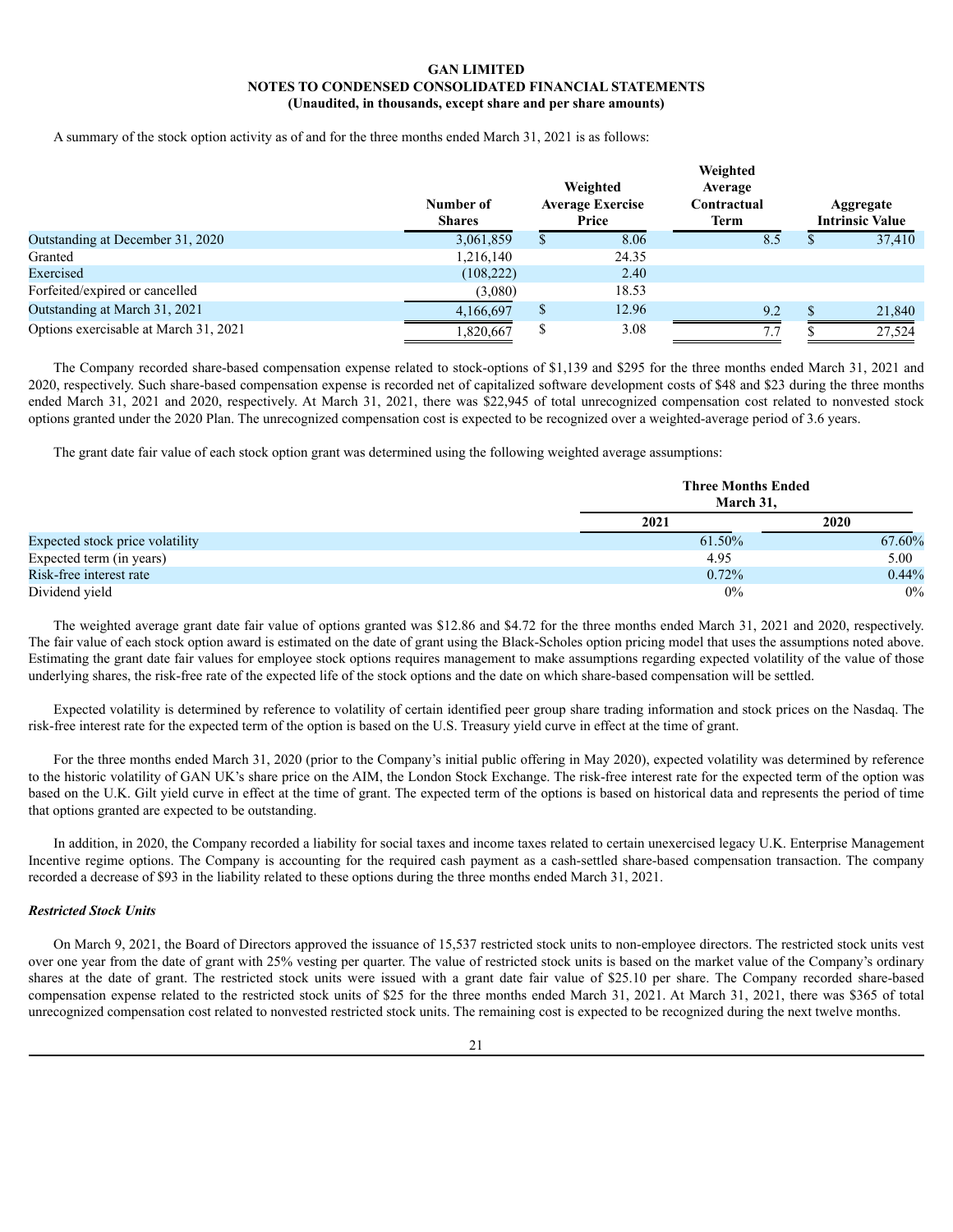## *Restricted Stock Awards*

On June 15, 2020, the Board of Directors approved the issuance of 93,680 restricted stock awards to the chief executive officer and non-employee directors. The restricted stock awards vest one year from the date of grant. The value of restricted stock is based on the market value of the Company's ordinary shares at the date of grant. The restricted stock awards were issued with a grant date fair value of \$18.19 per share. The Company recorded share-based compensation expense related to the restricted stock awards of \$420 for the three months ended March 31, 2021. At March 31, 2021, there was \$350 of total unrecognized compensation cost related to nonvested restricted stock awards. The remaining cost is expected to be recognized in 2021.

### **NOTE 11 — INCOME (LOSS) PER SHARE**

Basic income (loss) per ordinary share is computed by dividing net income (loss) by the weighted average number of ordinary shares outstanding during the period. Diluted income per ordinary share further includes any ordinary shares available to be issued upon the exercise of outstanding stock option and restricted stock awards if such inclusions would be dilutive. The Company determines the potentially dilutive ordinary shares using the treasury stock method. The following table sets forth the computation of basic and diluted income (loss) per share for the three months ended March 31, 2021 and 2020:

|                                                                  |    | <b>Three Months Ended</b><br>March 31, |    |            |  |
|------------------------------------------------------------------|----|----------------------------------------|----|------------|--|
|                                                                  |    | 2021<br>(Restated)                     |    | 2020       |  |
| Numerator:                                                       |    |                                        |    |            |  |
| Net income (loss)                                                | S. | (5,610)                                | \$ | 694        |  |
| Denominator:                                                     |    |                                        |    |            |  |
| Weighted average ordinary shares outstanding, basic              |    | 41,986,083                             |    | 21,512,225 |  |
| Weighted average effect of potentially dilutive ordinary shares: |    |                                        |    |            |  |
| Stock options                                                    |    |                                        |    | 1,528,120  |  |
| Restricted stock awards                                          |    |                                        |    |            |  |
| Restricted stock units                                           |    |                                        |    |            |  |
| Weighted average ordinary shares outstanding, diluted            |    | 41,986,083                             |    | 23,040,345 |  |
|                                                                  |    |                                        |    |            |  |
| Income (loss) per share:                                         |    |                                        |    |            |  |
| <b>Basic</b>                                                     |    | (0.13)                                 | \$ | 0.03       |  |
| Diluted                                                          |    | (0.13)                                 |    | 0.03       |  |

Certain stock options, nonvested restricted stock awards and restricted stock units were excluded from the computation of diluted weighted average ordinary shares outstanding, as inclusion would be anti-dilutive, are summarized as follows:

|                         |           | <b>Three Months Ended</b><br>March 31, |
|-------------------------|-----------|----------------------------------------|
|                         | 2021      | 2020                                   |
| Stock options           | 4,166,697 |                                        |
| Restricted stock awards | 93,680    |                                        |
| Restricted stock units  | 15,537    |                                        |
| Total                   | 4,275,914 |                                        |

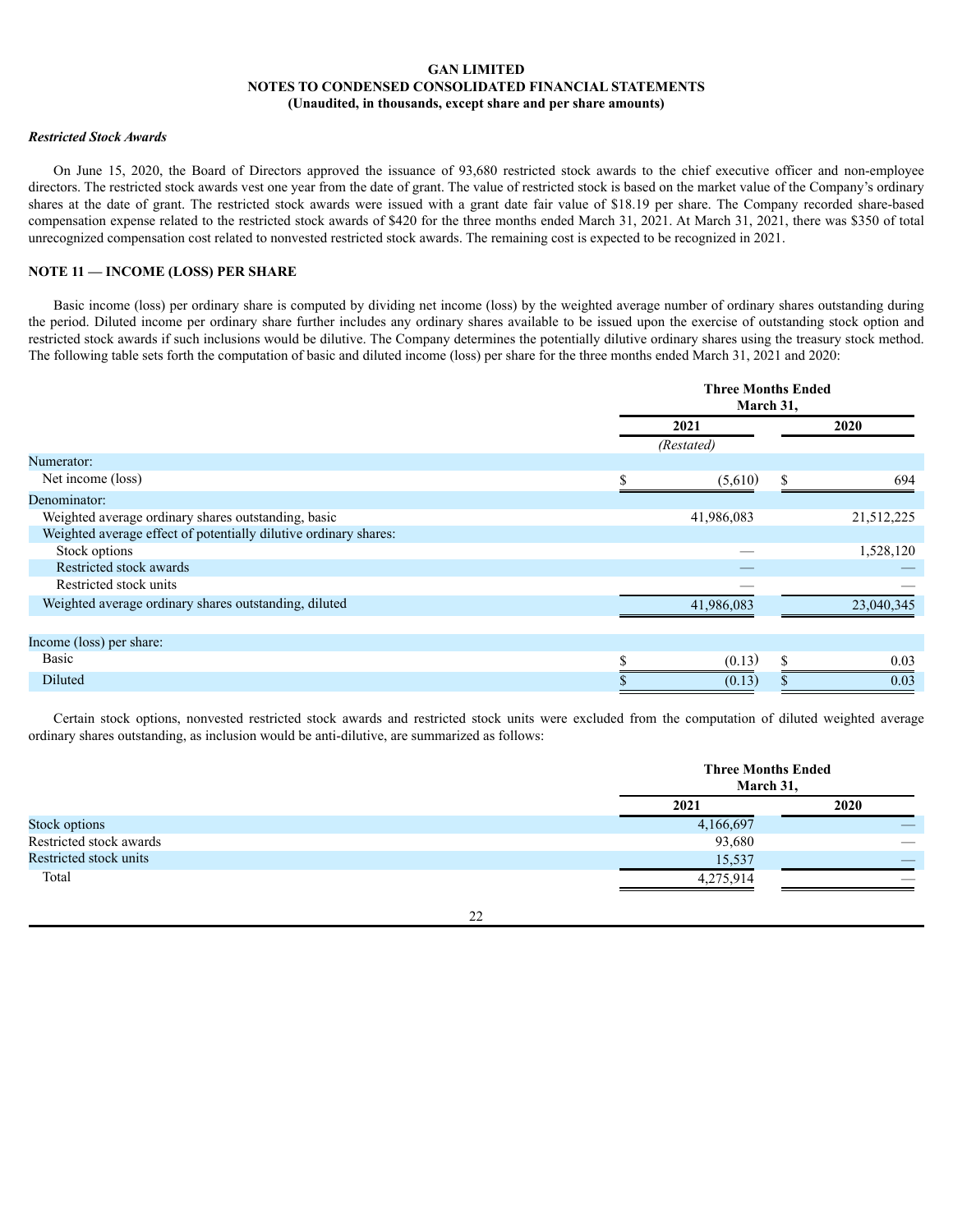# **NOTE 12 — REVENUES**

The following table reflects revenues recognized for the three months ended March 31, 2021 and 2020 in line with the timing of transfer of services:

|                                                     |      | <b>Three Months Ended</b> | March 31, |       |  |
|-----------------------------------------------------|------|---------------------------|-----------|-------|--|
|                                                     | 2021 |                           |           | 2020  |  |
|                                                     |      | (Restated)                |           |       |  |
| Revenues from services delivered at a point in time |      | 17,312                    |           |       |  |
| Revenues from services delivered over time          |      | 9,806                     |           | 7,670 |  |
| Total                                               |      | 27,118                    |           | 7.670 |  |

During the three months ended March 31, 2021, revenues recognized at a point in time was \$17,312, of which \$14,312 related to gaming revenues and \$3,000 related to development services and other revenues.

During the three months ended March 31, 2021, the Company had two customers which individually generated revenue greater than 10% of the Company's total revenue. These customers generated revenue of \$3,995 and \$3,633, respectively and represented a combined 28.1% of total revenues, all of which related to the B2B segment. During the three months ended March 31, 2020, the Company had revenue from one customer of \$4,348, or 56.7% of total revenue, all of which related to the B2B segment.

## *Costs to Obtain a Contract*

The Company defers contract costs that are recoverable and incremental to obtaining sales contracts with its customers. Contract costs, consisting primarily of sales commissions, are amortized on a systemic basis that is consistent with the transfer to the customer of the services to which the asset relates. Contract costs are periodically reviewed for impairment. An impairment exists if the carrying amount of the asset exceeds the amount of the consideration the entity expects to receive in exchange for providing the services, less the remaining costs that relate directly to providing those services. Deferred contract costs are recorded in other current assets and other assets in the condensed consolidated balance sheets. The following table reflects the activity in deferred contract costs for the periods presented:

|                                         | <b>Three Months Ended</b><br>March 31, |      |
|-----------------------------------------|----------------------------------------|------|
|                                         | 2021                                   | 2020 |
| Balance at the beginning of the period  | 353                                    | 86   |
| Capitalized expenditures for the period | 52                                     |      |
| Amortization                            | (22)                                   | (2)  |
| Effect of foreign currency translation  |                                        | (6)  |
| Balance at the end of the period        | 385                                    | 78   |

### *Contract and Contract-Related Liabilities*

The Company has four types of liabilities related to contracts with customers: (i) cash consideration received in advance from customers related to development services not yet performed or hardware deliveries not yet completed (ii) incentive program obligations, which represents the deferred allocation of revenue relating to incentives in the online gaming operations (iii) user balances, which are funds deposited by customers before gaming play occurs and (iv) unpaid winnings and wagers contributions to jackpot. Contract-related liabilities are expected to be recognized as revenue within one year of being purchased, earned or deposited. Such liabilities are recorded in Liabilities to Users and Other Current Liabilities on the condensed consolidated balance sheets.

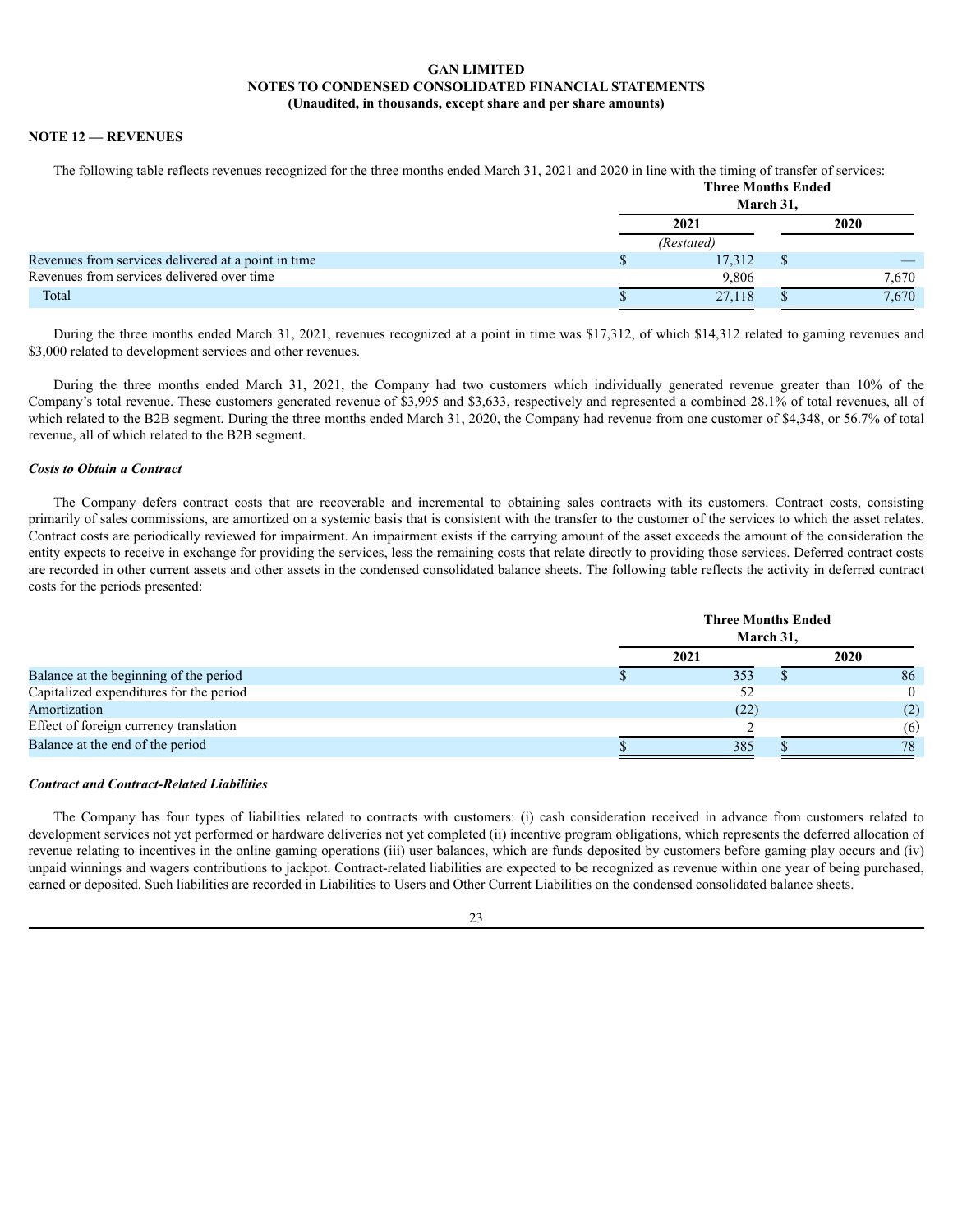The following table reflects contract liabilities arising from cash consideration received in advance from customers for the periods presented:

|                                                                                                    | <b>Three Months Ended</b><br>March 31. |       |
|----------------------------------------------------------------------------------------------------|----------------------------------------|-------|
|                                                                                                    | 2021                                   | 2020  |
|                                                                                                    | (Restated)                             |       |
| Contract liabilities from advance customer payments, beginning of the period                       | .083                                   | 3,023 |
| Contract liabilities from advance customer payments, end of the period                             | 1,840                                  | 2,095 |
| Revenue recognized from amounts included in contract liabilities from advance customer payments at |                                        |       |
| the beginning of the period                                                                        | 57                                     |       |

At March 31, 2021, the Company recorded contract liabilities from advance customer payments of \$680 and \$1,160 in other current liabilities and other liabilities, respectively, in the condensed consolidated balance sheet.

# **NOTE 13 — SEGMENT REPORTING**

Prior to January 1, 2021, the Company operated its business and reported its results through two segments - RMiG and SIM. With the acquisition of Coolbet on January 1, 2021, the Company changed the way it operates its business and now reports its results through two segments: B2C and B2B. The financial information for the three months ended March 31, 2020 has been recast to conform to the new segment presentation.

Information reported to the Company's chief executive officer, the chief operating decision maker ("CODM"), for the purpose of resource allocation and assessment of the Company's segmental performance is primarily focused on the origination of the revenue streams. The CODM evaluates performance and allocates resources based on the segment's revenue and gross profit. Segment gross profit represents the gross profit earned by each segment without allocation of each segment's share of depreciation and amortization expense, sales and marketing expense, product and technology expense, general and administrative expense, interest costs and income taxes. A description of each reportable segment is as follows:

B2B Segment – This segment develops, markets and sells instances of iSight Back Office and GameSTACK technology that incorporates comprehensive player registration, account funding and back-office accounting and management tools that enable the casino operator customers to efficiently, confidently and effectively extend their presence online in places that have permitted online real money gambling. Where certain jurisdictions have not yet permitted any form of online real money gambling, these B2B technologies provide simulated gambling solutions for the Company's casino operator customers as a way to bring their retail brand online and create a new Internet gaming experience to their players while leveraging their on-property rewards program.

B2C Segment – This segment develops and operates a B2C online sports betting and casino platform accessible through its website in eight national markets across Northern Europe (Estonia, Finland, Iceland, Norway and Sweden), Latin America (Chile and Peru) and North America (Canada).

Summarized financial information by reportable segments for the three months ended March 31, 2021 and 2020 is as follows:

|                            |  | <b>Three Months Ended March 31, 2021</b> |  |        |  |            |  |       | Three Months Ended March 31, 2020 |       |  |              |  |     |     |              |
|----------------------------|--|------------------------------------------|--|--------|--|------------|--|-------|-----------------------------------|-------|--|--------------|--|-----|-----|--------------|
|                            |  | B2B                                      |  |        |  |            |  |       |                                   | B2C   |  | <b>Total</b> |  | B2B | B2C | <b>Total</b> |
|                            |  | (Restated)                               |  |        |  | (Restated) |  |       |                                   |       |  |              |  |     |     |              |
| Revenues                   |  | 12,806                                   |  | 14.312 |  | 27,118     |  | 7.670 |                                   | 7,670 |  |              |  |     |     |              |
| Cost of revenues $(1)$     |  | 2.742                                    |  | 5.977  |  | 8.719      |  | .692  |                                   | .692  |  |              |  |     |     |              |
| Segment gross profit $(1)$ |  | 10.064                                   |  | 8.335  |  | 18.399     |  | 5.978 |                                   | 5,978 |  |              |  |     |     |              |

(1)Excludes depreciation and amortization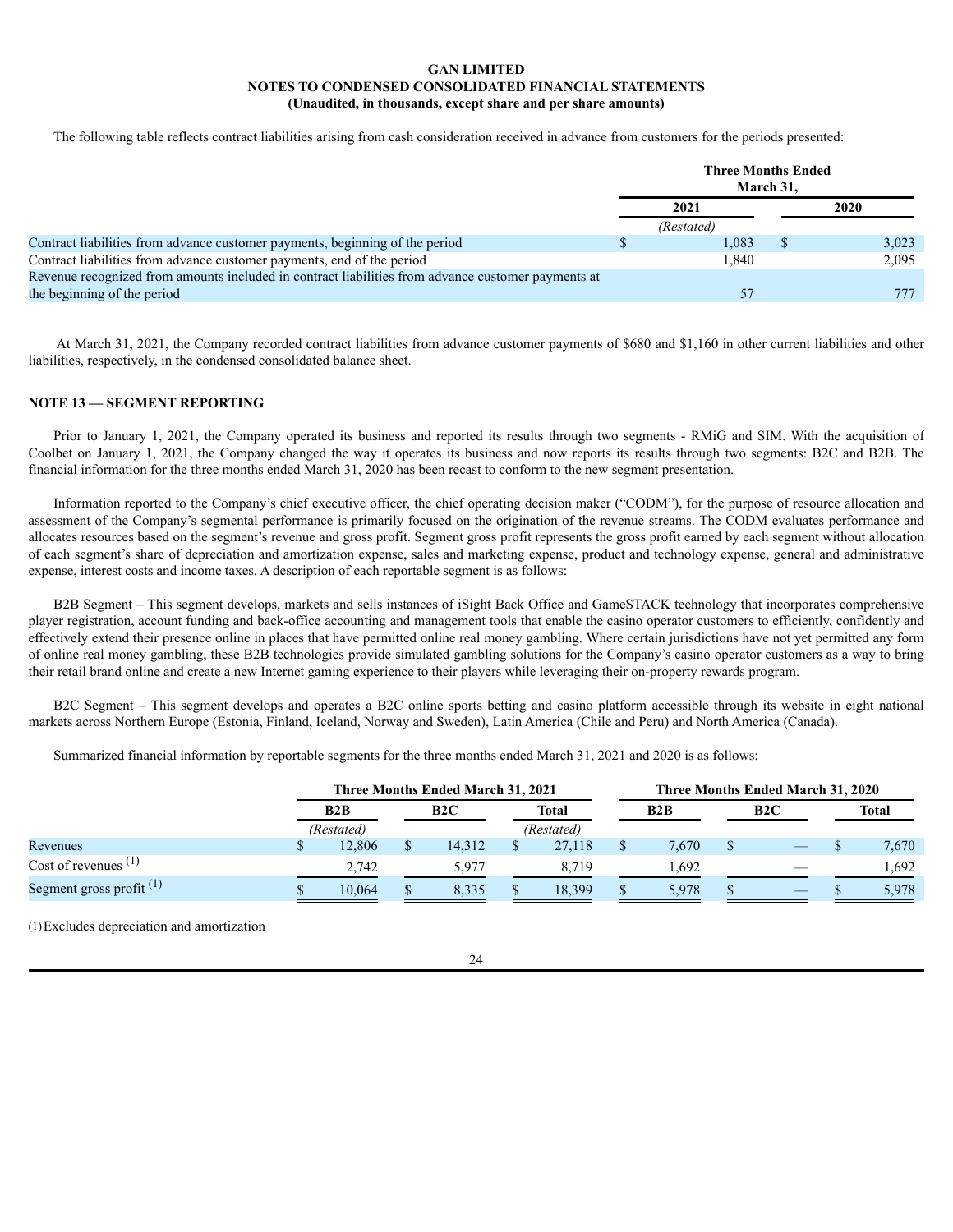The following table presents a reconciliation of segment gross profit to consolidated income (loss) before income taxes for the three months ended March 31, 2021 and 2020:

|                                   |            | <b>Three Months Ended</b><br>March 31, |       |  |  |  |  |
|-----------------------------------|------------|----------------------------------------|-------|--|--|--|--|
|                                   | 2021       |                                        |       |  |  |  |  |
|                                   | (Restated) |                                        |       |  |  |  |  |
| Segment gross profit $(1)$        | 18,399     | \$                                     | 5,978 |  |  |  |  |
| Sales and marketing               | 4,101      |                                        | 863   |  |  |  |  |
| Product and technology            | 5,243      |                                        | 1,024 |  |  |  |  |
| General and administrative (1)    | 10.009     |                                        | 2,391 |  |  |  |  |
| Depreciation and amortization     | 3.994      |                                        | 853   |  |  |  |  |
| Interest expense, net             |            |                                        | 8     |  |  |  |  |
| Income (loss) before income taxes | (4,949)    |                                        | 839   |  |  |  |  |

# (1)Excludes depreciation and amortization

Assets and liabilities are not separately analyzed or reported to the CODM and are not used to assist in decisions surrounding resource allocation and assessment of segment performance. As such, an analysis of segment assets and liabilities has not been included in this financial information.

The following table disaggregates total revenue by product and services for each segment:

|                                |         | <b>Three Months Ended</b><br>March 31, |              |       |  |  |
|--------------------------------|---------|----------------------------------------|--------------|-------|--|--|
|                                |         | 2021                                   |              | 2020  |  |  |
|                                |         | (Restated)                             |              |       |  |  |
| $B2B$ :                        |         |                                        |              |       |  |  |
| Platform and content fees      | \$      | 9,184                                  | \$           | 5,933 |  |  |
| Development services and other |         | 3,622                                  |              | 1,737 |  |  |
| Total B2B                      |         | 12,806                                 |              | 7,670 |  |  |
|                                |         |                                        |              |       |  |  |
| $B2C$ :                        |         |                                        |              |       |  |  |
| Sportsbook                     | \$      | 7,151                                  | $\mathbb{S}$ |       |  |  |
| Casino                         |         | 6,471                                  |              |       |  |  |
| Poker                          |         | 690                                    |              |       |  |  |
| Total B2C                      |         | 14,312                                 |              |       |  |  |
|                                |         |                                        |              |       |  |  |
| Total revenues                 | Ф.<br>ъ | 27,118                                 | Ф.<br>ъ      | 7,670 |  |  |

Revenue by location of the customer for the three months ended March 31, 2021 and 2020 was as follows:

|                      | <b>Three Months Ended</b> | March 31, |             |
|----------------------|---------------------------|-----------|-------------|
|                      | 2021                      |           | 2020        |
|                      | (Restated)                |           |             |
| <b>United States</b> | 10,749                    | \$        | 6,251       |
| Europe               | 11,064                    |           | 1,410       |
| Latin America        | 3,603                     |           |             |
| Rest of the world    | 1,702                     |           | $\mathbf Q$ |
| Total                | 27,118                    |           | 7,670       |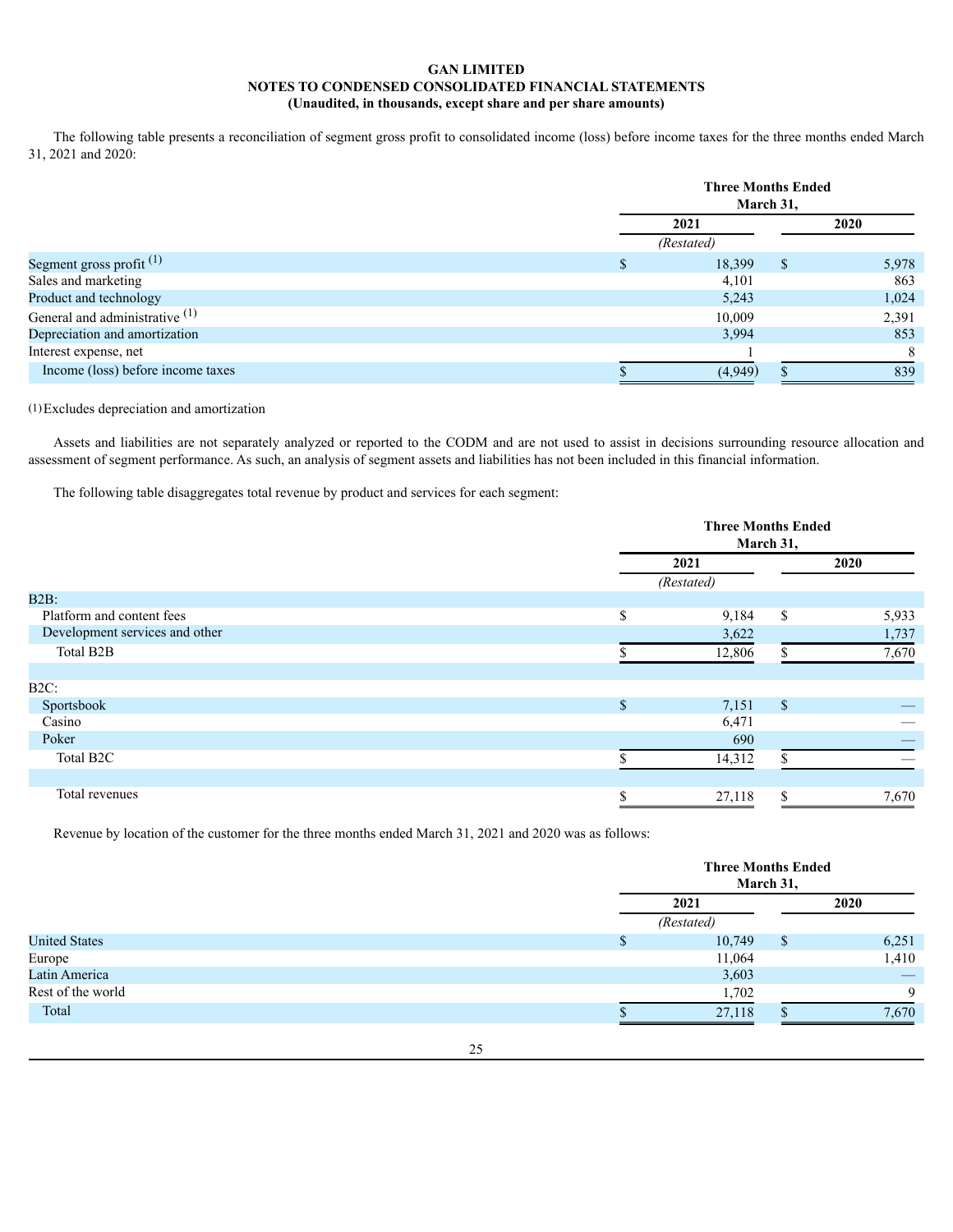# **NOTE 14 — INCOME TAXES**

The provision for income taxes for the three months ended March 31, 2021 and 2020 consisted of the following:

|                       | <b>Three Months Ended</b> | March 31, |      |
|-----------------------|---------------------------|-----------|------|
|                       | 2021                      |           | 2020 |
| Domestic (Bermuda)    | $-$                       |           |      |
| Foreign (Non-Bermuda) | 661                       |           | 145  |
| Total                 | 661                       |           | 145  |

The Company's effective income tax rate was (13.4)% and 17.3% for the three months ended March 31, 2021 and 2020, respectively. The Company uses an estimated annual effective tax rate to determine the quarterly income tax provision, which is adjusted each quarter based on information available at the end of that quarter.

The difference between the statutory tax rate of 0% in Bermuda, the Company's country of domicile, and the effective income tax rate for the three months ended March 31, 2021 was due primarily to a mix of earnings in foreign jurisdictions that are subject to current tax.

The acquisition of Coolbet (Note 5) did not cause a material change in the effective tax rate for the three months ended March 31, 2021 from the Company's annual effective tax rate for the year ended December 31, 2020 because the majority of Coolbet's earnings were generated in lower rate jurisdictions at an effective tax rate ranging from 0% to 5%. The Company recorded a net deferred tax liability of \$2,265 associated with Malta intangibles recorded in purchase accounting.

## **NOTE 15 — CONTINGENCIES**

The Company may be subject to legal actions and claims arising from contracts or other matters from time to time in the ordinary course of business. Management is not aware of any pending or threatened litigation, which are considered other than routine legal proceedings. The Company believes that the ultimate disposition or resolution of its routine legal proceedings will not have a material adverse effect on its financial position, results of operations or liquidity.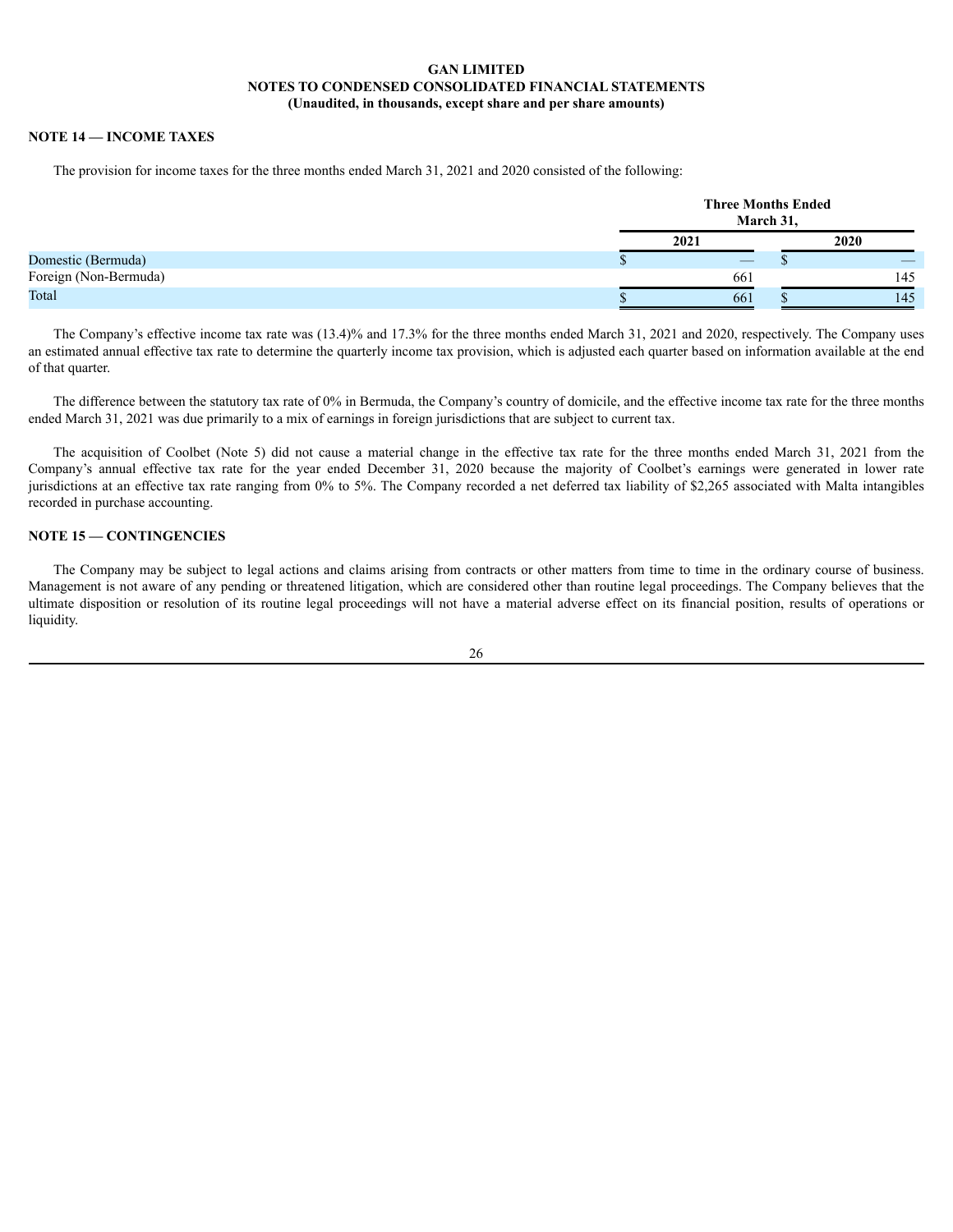### <span id="page-27-0"></span>**Item 2. Management's Discussion and Analysis of Financial Condition and Results of Operations (Restated)**

The following management's discussion and analysis of financial condition and results of operations ("MD&A") should be read in conjunction with the unaudited condensed consolidated financial statements, related notes, and other financial information appearing elsewhere in this Amendment No. 1 on Form 10-Q/A ("Amendment No. 1") and the consolidated financial statements and related notes included in our Annual Report on Form 10-K for the year ended *December 31, 2020, which was filed with the Securities and Exchange Commission on March 31, 2021.*

This Management's Discussion and Analysis of Financial Condition and Results of Operations has been amended and restated to give effect to the restatement of our financial statements as more fully described in the "Explanatory Note" and in Note 2 to the financial statements titled, "Restatement of Prior Financial Information" included in "Part I, Item I: Financial Statements (Unaudited) (Restated)" of this Amendment. For further details regarding the restatement adjustments, see also "Part I, Item 4: Controls and Procedures (Restated)" and "Part II, Item IA: Risk Factors (Restated)".

# **Cautionary Note Concerning Forward-Looking Statements**

This Amendment No. 1 contains certain statements that are, or may be deemed to be, forward-looking statements within the meaning of Section 27A of the Securities Act of 1933, as amended, and Section 21E of the Securities Exchange Act of 1934, as amended, that reflect our current expectations and views of future events. These forward-looking statements can be identified by words or phrases such as "may," "will," "expect," "should," "anticipate," "aim," "estimate," "intend," "plan," "believe," "is/are likely to" or other similar expressions. These forward-looking statements include, among other things, statements relating to our goals and strategies, our competitive strengths, our expectations and targets for our results of operations, our business prospects and our expansion strategy. We have based these forward-looking statements largely on current expectations and projections about future events and financial trends that we believe may affect our financial condition, results of operations, business strategy and financial needs. Although we believe that we have a reasonable basis for each forward-looking statement, we caution you that these statements are based on our projections of the future that are subject to known and unknown risks and uncertainties and other factors that may cause our actual results, level of activity or performance expressed or implied by these forwardlooking statements, to differ.

The forward-looking statements are subject to risks, uncertainties and assumptions about our Company. Our actual results of operations may differ materially from the results expressed or implied by the forward-looking statements. The forward looking statements in this report should be read in conjunction with other cautionary statements that rare included in the items set forth in "Item 1A. Risk Factors" in our Annual Report on Form 10-K, including, among other things:

- our ability to successfully meet anticipated revenue levels from sales of our software licenses;
- our ability to successfully develop, market or sell new products or adopt new technology platforms;
- our ability to continue to grow through acquisitions or investments in other companies or technologies;
- our ability to realize the anticipated benefits of our consummated acquisitions or investments in other companies, including our acquisition of Coolbet in January 2021;
- risks related to Coolbet's business;
- risks related to the continued uncertainty in the global financial markets and unfavorable global economic conditions, including as a result of the global outbreak of the novel coronavirus ("COVID-19") pandemic;
- our installed customer base continuing to license additional products, renew maintenance agreements and purchase additional services;
- our ability to attract and retain qualified personnel;
- our ability to adequately manage our growth;
- risks related to competition;
- our ability to maintain good relations with our channel partners;
- risks associated with our international operations and fluctuations in currency values;
- risks related to unanticipated performance problems or bugs in our software product offerings; and
- our ability to protect our intellectual property and proprietary rights.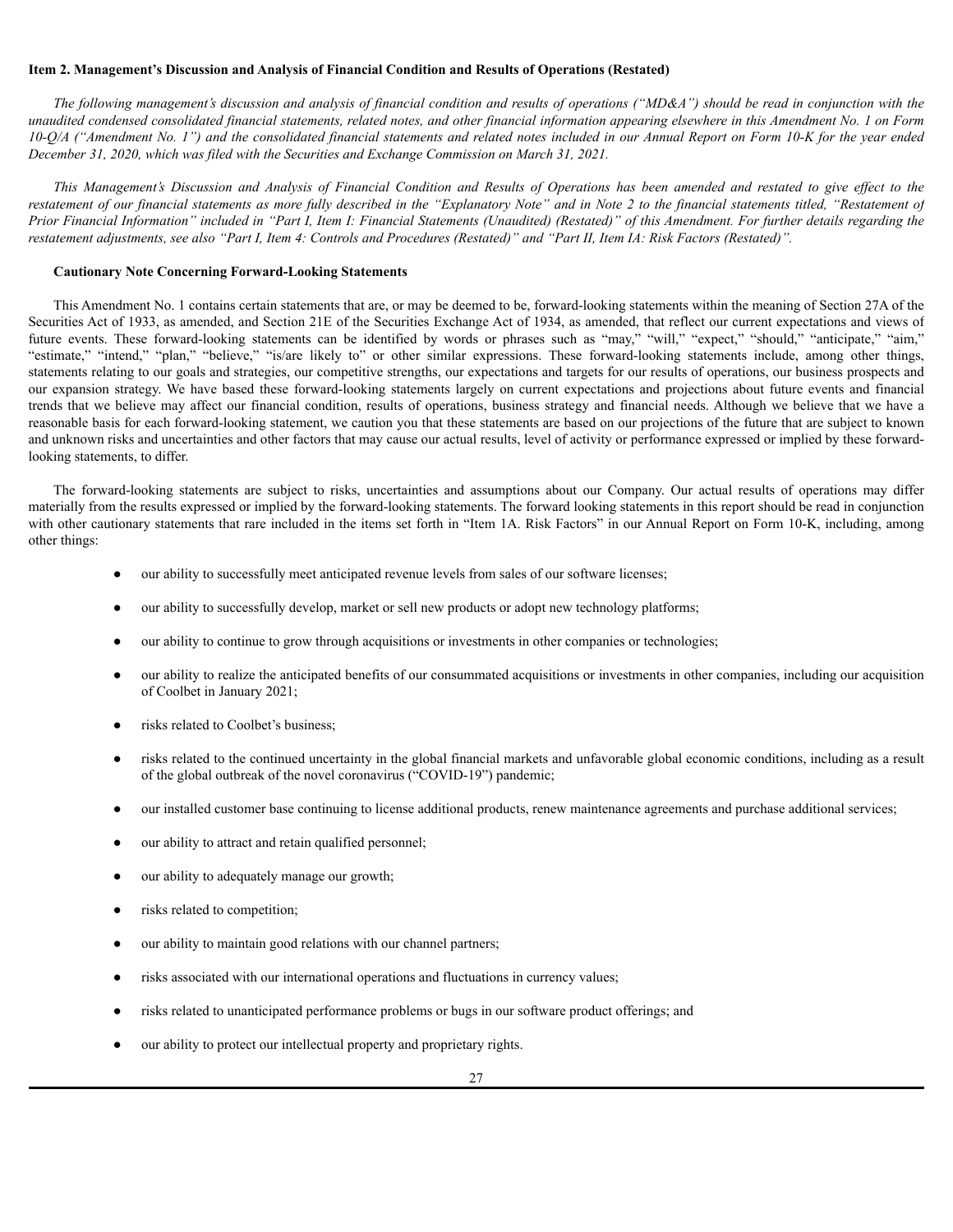The foregoing factors should not be construed as an exhaustive list and should be read in conjunction with other cautionary statements that are included in the Annual Report on Form 10-K. If one or more events related to these or other risks or uncertainties materialize, or if our underlying assumptions prove to be incorrect, actual results may differ materially from what we anticipate. Moreover, we operate in an evolving environment and new risk factors emerge from time to time. It is not possible for our management to predict all risk factors, nor can we assess the impact of all factors on our business or the extent to which any factor, or combination of factors, may cause our actual results to differ materially from those contained in any forward-looking statement.

You should not rely upon forward-looking statements as predictions of future events. All forward-looking statements attributable to us or persons acting on our behalf are expressly qualified in their entirety by the cautionary statements. These forward-looking statements speak only as of the date on which it is made. We do not intend to update or revise these forward-looking statements, whether as a result of new information, future events or otherwise, unless the securities laws require us to do so.

# **Consolidated Results of Operations**

*Three Months Ended March 31, 2021 Compared to Three Months Ended March 31, 2020*

The following table sets forth our results of operations as reported for the three months ended March 31, 2021 and 2020:

|                                    |   | <b>Three Months Ended</b><br>March 31, |    |       |    |         | Change<br>2020 to 2021 |
|------------------------------------|---|----------------------------------------|----|-------|----|---------|------------------------|
|                                    |   | 2021                                   |    | 2020  |    | Amount  | $\frac{0}{0}$          |
|                                    |   | (Restated)                             |    |       |    |         |                        |
| (in thousands, except percentages) |   |                                        |    |       |    |         |                        |
| Revenues                           | ъ | 27,118                                 | \$ | 7,670 | S. | 19,448  | 263.0%                 |
| Operating costs and expenses       |   |                                        |    |       |    |         |                        |
| Cost of revenues $(1)$             |   | 8,719                                  |    | 1,692 |    | 7,027   | 415.3%                 |
| Sales and marketing                |   | 4,101                                  |    | 863   |    | 3,238   | 375.2%                 |
| Product and technology             |   | 5,243                                  |    | 1,024 |    | 4,219   | 412.0%                 |
| General and administrative $(1)$   |   | 10,009                                 |    | 2,391 |    | 7,618   | 318.6%                 |
| Depreciation and amortization      |   | 3,994                                  |    | 853   |    | 3,141   | 368.2%                 |
| Total operating costs and expenses |   | 32,066                                 |    | 6,823 |    | 25,243  | 370.0%                 |
| Operating income (loss)            |   | (4,948)                                |    | 847   |    | (5,795) | $(684.2)\%$            |
| Interest expense, net              |   |                                        |    | 8     |    | (7)     | $(87.5)\%$             |
| Income (loss) before income taxes  |   | (4,949)                                |    | 839   |    | (5,788) | $(689.9)\%$            |
| Income tax provision               |   | 661                                    |    | 145   |    | 516     | 355.9%                 |
| Net income (loss)                  |   | (5,610)                                |    | 694   |    | (6,304) | $(908.4)\%$            |

(1) Excludes depreciation and amortization

n.m. = not meaningful

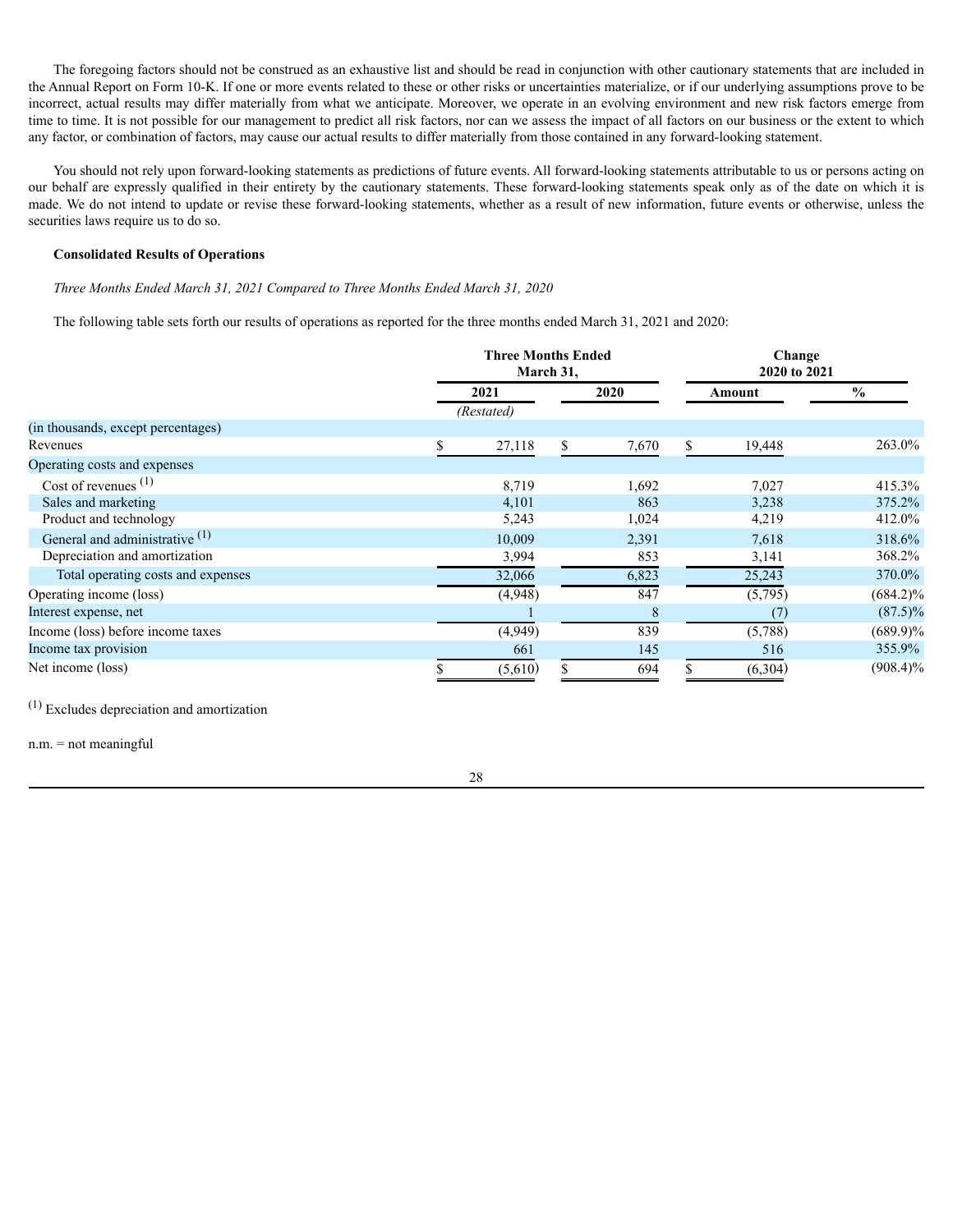### *Geographic Information*

|                                    |  | <b>Three Months Ended</b><br>March 31. |   |       | As a<br>percentage of revenue |           | Change<br>2020 to 2021 |        |        |  |               |
|------------------------------------|--|----------------------------------------|---|-------|-------------------------------|-----------|------------------------|--------|--------|--|---------------|
|                                    |  | 2021                                   |   | 2020  |                               |           | 2021                   | 2020   | Amount |  | $\frac{1}{2}$ |
|                                    |  | (Restated)                             |   |       |                               |           |                        |        |        |  |               |
| (in thousands, except percentages) |  |                                        |   |       |                               |           |                        |        |        |  |               |
| <b>United States</b>               |  | 10,749                                 | S | 6.251 | 39.6%                         | 81.5%     |                        | 4.498  | 72.0%  |  |               |
| Europe                             |  | 11,064                                 |   | 1,410 | 40.8%                         | 18.4%     |                        | 9,654  | 684.7% |  |               |
| Latin America                      |  | 3,603                                  |   |       | 13.3%                         | $-$ %     |                        | 3,603  | n.m.   |  |               |
| Rest of the world                  |  | 1,702                                  |   | Q     | $6.3\%$                       | $0.1\%$   |                        | 1,693  | n.m.   |  |               |
| Total revenues                     |  | 27,118                                 |   | 7,670 | $100.0\%$                     | $100.0\%$ |                        | 19,448 | 253.6% |  |               |

### n.m. = not meaningful

Revenues during the three months ended March 31, 2021 were \$27.1 million, an increase of \$19.4 million from \$7.7 million for the three months ended March 31, 2020. This significant growth was achieved through organic growth and patent licensing in our B2B segment, with revenues increasing \$5.1 million, coupled with the addition of Coolbet's gaming revenues of \$14.3 million in our B2C segment following the completion of our acquisition of Coolbet on January 1, 2021. During the three months ended March 31, 2021, revenues increased across each of our geographies when compared to the three months ended March 31, 2020, with increased revenues from the United States driven by strong growth in our B2B segment, combined with increases in our markets in Europe, Latin America, and the rest of the world due to the inclusion of Coolbet's revenues within our reported results for the three months ended March 31, 2021.

Revenues during the three months ended March 31, 2021 derived from customers in the United States increased \$4.5 million, or 72.0%, compared to the three months ended March 31, 2020 driven primarily by patent licensing revenue and the legalization of RMiG and sports betting in additional U.S. states and our launch of iGaming solutions for new and existing customers in those jurisdictions, the most recent of which was Michigan in January 2021.

Revenues from customers in Europe increased \$9.7 million compared to the prior year period, due primarily to the inclusion of B2C revenues in Northern Europe, coupled with slight increases in our B2B revenues from Italy.

Following the closing of our acquisition of Coolbet in January 2021, our revenue footprint expanded into Latin America with additional revenues in North America (Canada).

#### *Cost of Revenues*

During the three months ended March 31, 2021, cost of revenue increased \$7.0 million compared to the prior period, of which the B2B and B2C segments contributed \$1.0 million and \$6.0 million, respectively. Increases to cost of B2B revenues were due to increased content license fees driven by the increase in related revenues while our B2C segment's costs were included in our results for the first time following the acquisition of Coolbet.

### *Operating Expenses*

During the three months ended March 31, 2021, sales and marketing expenses increased by \$3.2 million, or 375.2% compared to the three months ended March 31, 2020, of which the B2B and B2C segments contributed \$0.6 million and \$2.6 million, respectively. Increases to the sales and marketing expenses within the B2B segment were driven by increases in personnel expenses due to increased headcount within our sales and marketing functions following planned investments using the proceeds from our initial public offering for customer acquisitions and new jurisdictions served. Our B2C segment's sales and marketing expenses were included in our results for the first time following the acquisition of Coolbet.

During the three months ended March 31, 2021, product and technology expenses increased by \$4.2 million, or 412.0% compared to the prior year period. The increased costs were a result of the developers, project managers, and product teams hired in order to meet increased demand for our technology by new and existing customers in new jurisdictions.

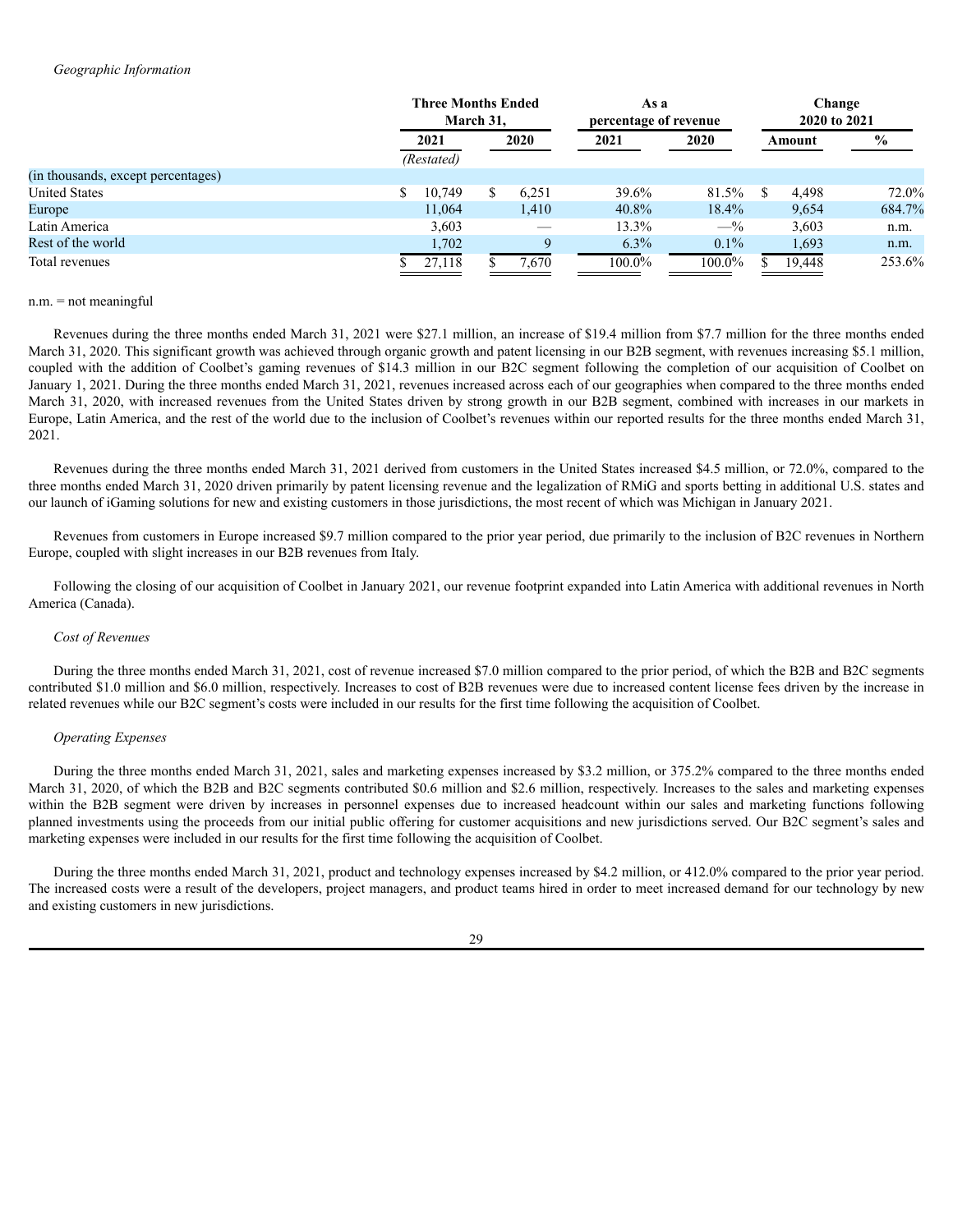During the three months ended March 31, 2021, general and administrative expenses increased by \$7.6 million, or 318.6% compared to the prior year period, of which the B2B and B2C segments contributed \$5.0 million and \$2.6 million, respectively. The increased cost within the B2B segment primarily attributable to (i) personnel and related costs increasing to meet customer demand, (ii) share-based compensation for directors and key personnel, and (iii) increased professional services related to corporate infrastructure and Coolbet integration projects, and (iv) additional compliance requirements as a result of becoming a public company in the United States in May 2020. During the three months ended March 31, 2020, we incurred \$0.6 million in expenses related to our initial public offering and did not have any related expenses during the three months ended March 31, 2021. Our B2C segment's general and administrative expenses were included in our results for the first time following the acquisition of Coolbet.

During the three months ended March 31, 2021, depreciation and amortization expenses increased by \$3.1 million, or 368.2% compared to the three months ended March 31, 2020, including \$2.9 million in amortization expense from intangible assets recognized in the acquisition of Coolbet.

# *Income Tax Expense*

We recorded income tax expense of \$0.7 million for the three months ended March 31, 2021, reflecting an effective tax rate of (13.4)%, compared to \$0.1 million for the three months ended March 31, 2020, reflecting an effective tax rate of 17.3%.

### **Overview**

We are an award-winning provider of enterprise software solutions designed to accelerate the casino industry's digital transformation towards Internet casino gambling and online sports betting.

With an emphasis on supporting land-based commercial and tribal casinos in the United States with their online sports betting and real money gambling operations, in January 2021 we simultaneously launched three operator customers live in the state of Michigan. We anticipate that additional states such as Louisiana, Maryland, North Carolina, South Dakota, and Washington will allow for the operation of real money iGaming during 2021, which will further increase our total addressable market in the United States, along with other states that may regulate real money iGaming in the future.

On January 1, 2021, we completed the acquisition of all outstanding shares of Vincent Group p.l.c., a Malta public limited company doing business as "Coolbet." Coolbet is a developer and operator of a legal online sports betting and casino platform. Coolbet operates a B2C casino and sports-betting platform that is accessible through its website in eight national markets across Northern Europe (Estonia, Finland, Iceland, Norway and Sweden), Latin America (Chile and Peru) and North America (Canada). We acquired Coolbet primarily to take advantage of Coolbet's user interface and proprietary technical platform, to quickly integrate and offer a proprietary sportsbook offering to our land-based casino operators in the United States.

We believe that our current technology is highly scalable with relatively minimal capital investment required to launch our product offerings in new jurisdictions. We expect to improve our profitability through increased profits from organic growth of our casino operator customers in both existing and new jurisdictions, coupled with new margin expansion opportunities driven by the integration with Coolbet's sports betting technology and our Super RGS content offering which is open to B2C operators who are not already clients of ours.

We hold a strategic U.S. patent, which governs the linkage of on-property reward cards to their counterpart Internet gambling accounts together with bilateral transmission of reward points between the Internet gambling technology system and the land-based casino management system present in all U.S. casino properties. In February 2021, we reached an agreement to license our U.S. patent to a second major U.S. casino operator group and we may license our patent to other major U.S. Internet gambling operators in the future.

We operate in two operating segments: B2B and B2C.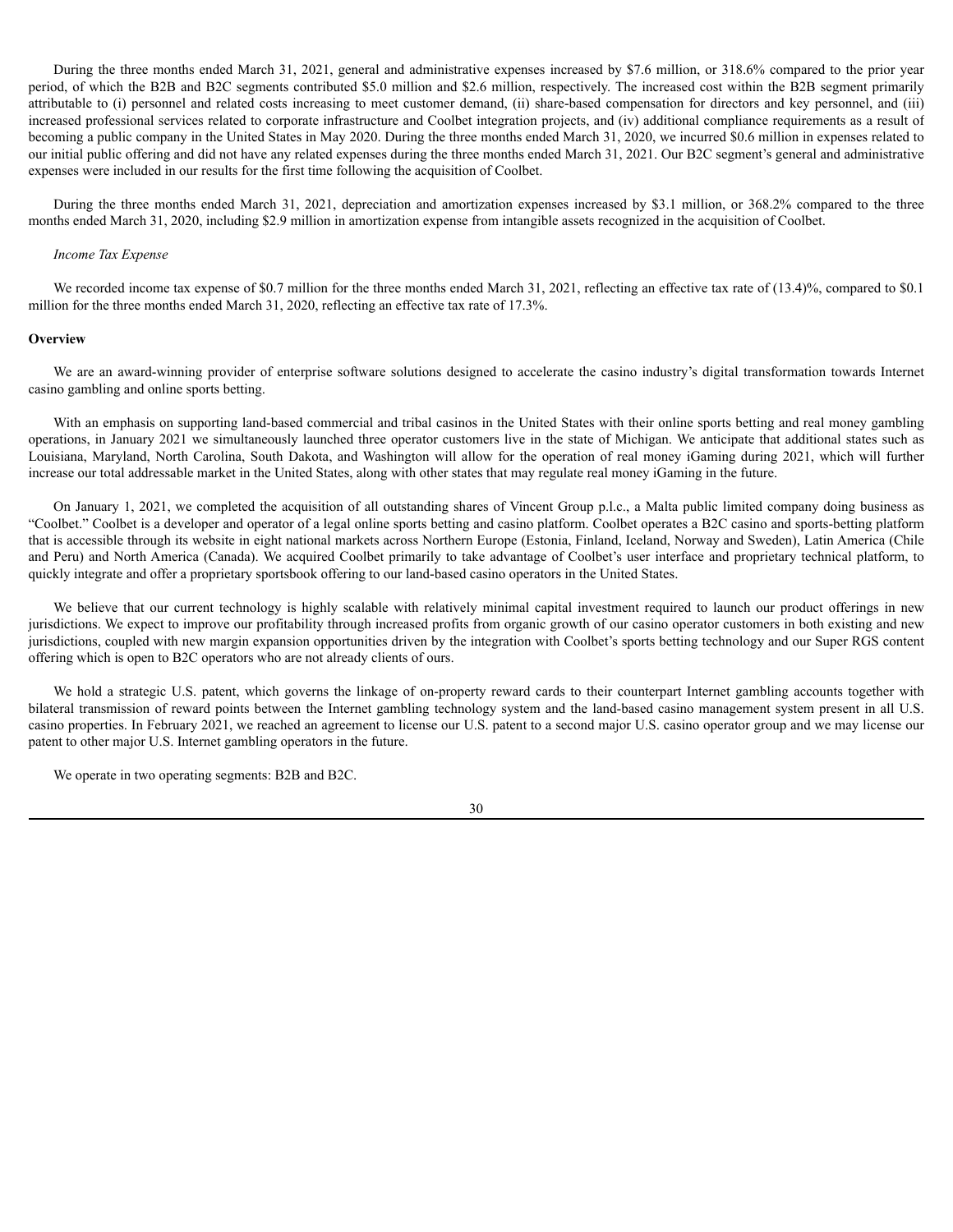Our B2B segment develops, markets and sells instances of iSight Back Office and GameSTACK technology that incorporates comprehensive player registration, account funding and back-office accounting and management tools that enable the casino operator customers to efficiently, confidently and effectively extend their presence online in places that have permitted online real money gambling. Where certain jurisdictions have not yet permitted any form of online real money gambling, these B2B technologies provide simulated gambling solutions for our casino operator customers as a way to bring their retail brand online and create a new Internet gaming experience to their players while leveraging their on-property rewards program.

Our B2C operating segment includes the B2C operations of Coolbet, which we acquired on January 1, 2021.

### **Critical Accounting Policies and Estimates**

Our condensed consolidated financial statements are prepared in accordance with U.S. GAAP. Application of these principles requires management to make estimates and assumptions that affect the amounts reported in the condensed consolidated financial statements and accompanying notes. We base our estimates on historical experience and on various other assumptions that we believe to be reasonable under current circumstances. These assumptions form the basis for our judgments about the carrying values of assets and liabilities that are not readily available from independent, objective sources. We evaluate our estimates on an ongoing basis. Use of alternative assumptions may have resulted in significantly different estimates. Actual results may differ from these estimates.

During the three months ended March 31, 2021, there were no material changes to our accounting policies that we believe are critical to an understanding of financial condition and results of operations, which critical accounting policies are disclosed in our "Management's Discussion and Analysis of Financial Condition and Results of Operations" included in our Annual Report on Form 10-K for the year ended December 31, 2020, other than those critical accounting policies and estimates described below.

### *Restatement*

As discussed in the Explanatory Note to this Amendment No. 1 and Note 2 - Restatement of Prior Financial Information, included in the interim financial statements. the Company has restated certain information contained in its previously issued unaudited interim condensed financial statements for the three month period ended March 31, 2021, related to errors in the accounting for capitalized software development costs, as well as errors relating to the recognition of revenue associated with certain contractual deliverables. The Company determined that it improperly included employee costs for individuals that were not performing development activities within the capitalization process. The effects of the error resulted in an overstatement of capitalized software development costs and revenue, resulting in an increase of previously reported net loss by \$1.1 million for the three months ended March 31, 2021. See Note 2 — Restatement of Prior Financial Information, for additional information. In addition, for further information regarding the matters leading to the Restatement and related findings with respect to the Company's disclosure controls and procedures and internal control over financial reporting, refer to Item 4. Controls and Procedures in Part I of this Amendment No. 1.

### *Business Combinations*

We account for business combinations in accordance with ASC 805, Business Combinations. This standard requires the acquiring entity in a business combination to recognize all (and only) the assets acquired and liabilities assumed in the transaction and establishes the acquisition-date fair value as the measurement objective for all assets acquired and liabilities assumed in a business combination.

Determining the fair value of assets acquired and liabilities assumed requires management judgment and often involves the use of significant estimates and assumptions with respect to the timing and amounts of future cash inflows and outflows, discount rates, market prices and asset lives, among other items. These estimates are based on information obtained from management of the acquired company and historical experience and are generally made with the assistance of an independent valuation firm. These estimates can include, but are not limited to, the cash flows that an asset is expected to generate in the future, and the cost savings expected to be derived from acquiring an asset. Any changes in the underlying assumptions can impact the estimates of fair value by material amounts, which can in turn materially impact our results of operations. These estimates are inherently uncertain and unpredictable, and, if different estimates were used, the purchase price for the acquisition could be allocated to the acquired assets and liabilities differently from the allocation that we have made. In addition, unanticipated events and circumstances may occur which affect the accuracy or validity of such estimates, and, if such events occur, we may be required to record a charge against the value ascribed to an acquired asset or an increase in the amounts recorded for assumed liabilities.

If the subsequent actual results and updated projections of the underlying business activity change compared with the assumptions and projections used to develop these fair values, we may have to record impairment charges in the future. In addition, we have estimated the useful lives of certain acquired assets, and these lives are used to compute depreciation and amortization expense. If our estimates of the useful lives change, depreciation and amortization expense may be required to be accelerated or decelerated.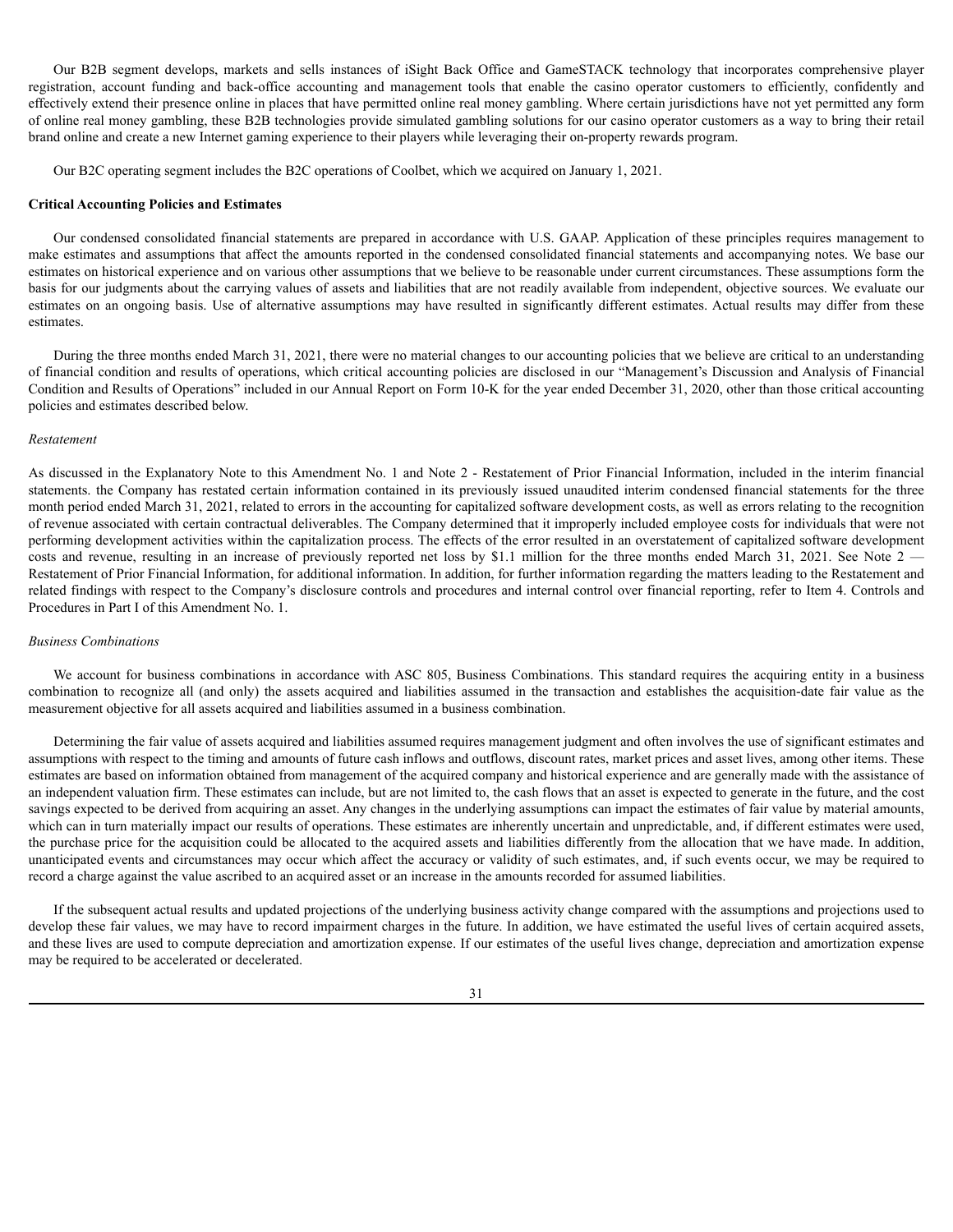### *Goodwill*

Goodwill is reviewed for impairment annually during the fourth quarter, or more frequently if indicators of impairment exist. A significant amount of judgment is involved in determining if an indicator of goodwill impairment has occurred. Such indicators may include, among others: a significant decline in expected future cash flows; a significant adverse change in legal factors or in the business climate; unanticipated competition; and the testing for recoverability of a significant asset group within a reporting unit. Our goodwill impairment analysis also includes a comparison of the aggregate estimated fair value of all reporting units to our total market capitalization. Therefore, our stock may trade below our book value and a significant and sustained decline in our stock price and market capitalization could result in goodwill impairment charges. Any adverse change in these factors could have a significant impact on the recoverability of these assets and could have a material impact on our condensed consolidated financial statements.

Goodwill impairment testing involves a comparison of the estimated fair value of a reporting unit to its respective carrying amount, which may be performed utilizing either a qualitative or quantitative assessment. A reporting unit is defined as an operating segment or one level below an operating segment. The qualitative assessment evaluates various events and circumstances, such as macro-economic conditions, industry and market conditions, cost factors, relevant events and financial trends that may impact a reporting unit's fair value. If it is determined that the estimated fair value of the reporting unit is more likely than not less than the carrying amount, including goodwill, a quantitative assessment is required. Otherwise, no further analysis is necessary.

In a quantitative assessment, the fair value of a reporting unit is determined and then compared to its carrying value. A reporting unit's fair value is determined based upon consideration of various valuation methodologies, including the income approach, which utilizes projected future cash flows discounted at rates commensurate with the risks involved, and multiples of current and future earnings. If the fair value of a reporting unit is less than its carrying value, a goodwill impairment charge is recognized for the amount by which the carrying amount exceeds the reporting unit's fair value; however, the loss recognized cannot exceed the total amount of goodwill allocated to that reporting unit.

The income approach used to test our reporting units includes the projection of estimated operating results and cash flows, discounted using a weightedaverage cost of capital ("WACC") that reflects current market conditions appropriate to each reporting unit. Such projections contain management's best estimates of economic and market conditions over the projected period, including growth rates in revenues and costs and best estimates of future expected changes in operating margins and cash expenditures. Other significant assumptions and estimates used in the income approach include terminal value growth rates, future estimates of capital expenditures and changes in future working capital requirements. In addition, the WACC utilized to discount estimated future cash flows is sensitive to changes in interest rates and other market rates in place at the time the assessment is performed. Future changes in our estimates or assumptions or in interest rates could have a significant impact on the estimated fair value of reporting units and result in a goodwill impairment charge that could be material to our condensed consolidated financial statements.

### *Long-Lived Assets*

Long-lived assets, such as capitalized software for internal use, property and equipment, and definite-lived intangible assets, are reviewed for impairment whenever events or changes in circumstances indicate that the related carrying amounts may not be recoverable. In assessing long-lived assets for impairment, assets are grouped with other assets and liabilities at the lowest level for which identifiable cash flows are largely independent of the cash flows of other assets and liabilities. If circumstances require a long-lived asset or asset group to be tested for possible impairment, we compare the undiscounted cash flows expected to be generated by that asset or asset group to its carrying amount. If the carrying amount of the long-lived asset or asset group is not recoverable on an undiscounted cash flow basis, an impairment charge is recognized to the extent that the carrying amount exceeds its fair value. Fair value is determined through various techniques, such as discounted cash flow models using probability weighted estimated future cash flows and the use of valuation specialists.

### *Comparability of Financial Results*

On January 1, 2021, we completed our acquisition of Coolbet which was accounted for as a business combination under ASC 805, Business Combination. The acquisition resulted in, among other things, goodwill and a considerable increase in amortizable intangible assets. The amortization of acquired intangibles has materially increased our total operating costs and expenses (and adversely affected our consolidated net income (loss) for periods after the acquisition and is expected to continue to do so for the foreseeable future.

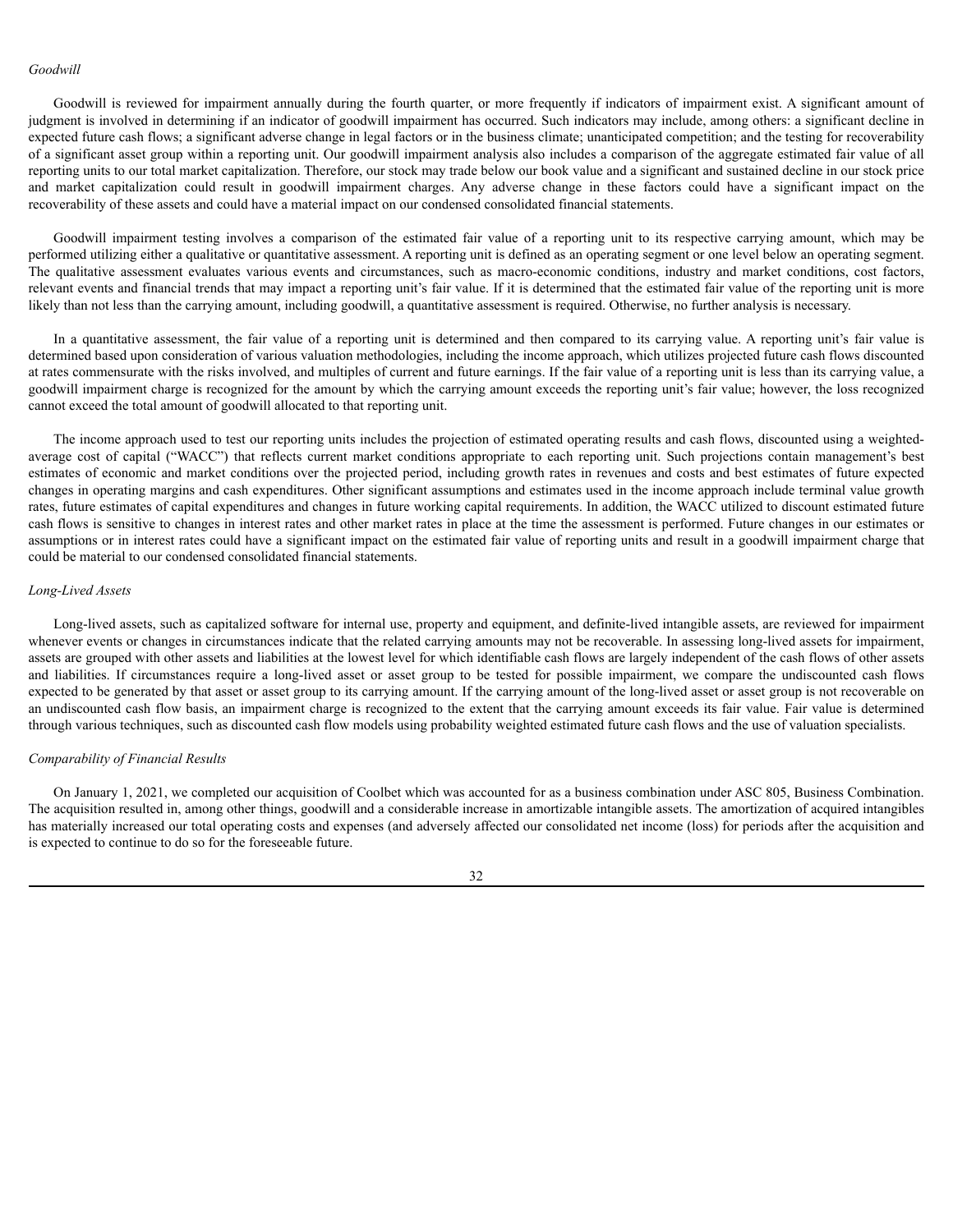The following discussion of our results of operations for the three months ended March 31, 2021 includes the financial results of Coolbet for the entire period. Accordingly, our consolidated results of operations for the three months ended March 31, 2021 are not comparable to our consolidated results of operations for the three months ended March 31, 2020 and may not be comparable with our consolidated results for future periods. Our B2B segment results, presented and discussed below, are GAN's legacy operations and our reported consolidated results for the three months ended March 31, 2020.

### **Segment Operating Results**

We report our operating results by segment in accordance with the "management approach." The management approach designates the internal reporting used by our chief operating decision maker, who is our Chief Executive Officer, for making decisions and assessing performance of our reportable segments.

*Three Months Ended March 31, 2021 Compared to Three Months Ended March 31, 2020*

The following tables set forth our segment results as reported for the three months ended March 31, 2021 and 2020.

# *Revenue by Segment*

|                                    | <b>Three Months Ended</b><br>March 31, |  |       | As a<br>percentage of revenue |           | Change<br>2020 to 2021 |        |               |
|------------------------------------|----------------------------------------|--|-------|-------------------------------|-----------|------------------------|--------|---------------|
|                                    | 2021<br>(Restated)                     |  | 2020  | 2021                          | 2020      |                        | Amount | $\frac{6}{9}$ |
| (in thousands, except percentages) |                                        |  |       |                               |           |                        |        |               |
| B2B                                | 12,806                                 |  | 7,670 | 47.2%                         | 100.0%    |                        | 5,136  | 67.0%         |
| B2C                                | 14,312                                 |  | __    | 52.8%                         | N/A       |                        | 14,312 | N/A           |
| <b>Total Revenues</b>              | 27,118                                 |  | 7,670 | $100.0\%$                     | $100.0\%$ |                        | 19,448 | 253.6%        |

# *B2B Segment*

|                                    | <b>Three Months Ended</b><br>March 31. |  |       | As a<br>percentage of segment<br>revenue |        |  | Change<br>2020 to 2021 |               |  |
|------------------------------------|----------------------------------------|--|-------|------------------------------------------|--------|--|------------------------|---------------|--|
|                                    | 2021<br>(Restated)                     |  | 2020  | 2021                                     | 2020   |  | Amount                 | $\frac{0}{0}$ |  |
| (in thousands, except percentages) |                                        |  |       |                                          |        |  |                        |               |  |
| Revenues                           | 12,806                                 |  | 7,670 | 100.0%                                   | 100.0% |  | 5,136                  | 67.0%         |  |
| Cost of revenue $(1)$              | 2,742                                  |  | 1,692 | 21.4%                                    | 22.1%  |  | 1,050                  | 62.1%         |  |
| Segment gross profit $(1)$         | 10,064                                 |  | 5,978 | 78.6%                                    | 77.9%  |  | 4,086                  | $68.4\%$      |  |

(1) Excludes depreciation and amortization

Our B2B revenues increased \$5.1 million, or 67.0% compared to the prior year period. B2B platform and content fee revenues contributed \$3.3 million towards this increase, increasing 54.8% from \$5.9 million during the three months ended March 31, 2020 to \$9.2 million for the three months ended March 31, 2021. The increase in platform and content fees revenues was due to increases of \$1.8 million in real money iGaming as we doubled the size of our U.S. real money casino operator customer base in operation from three customers as of March 31, 2020 to six customers as of March 31, 2021. Similarly, simulated gaming revenues within the B2B segment increased \$1.5 million compared to the prior year period due to our expansion of our customer base from 12 customers in operation as of March 31, 2020 to 16 customers in operation as of March 31, 2021. In January 2021 we simultaneously launched FanDuel, Churchill Downs and Wynn Resorts online in Michigan which contributed towards the growth of our B2B platform and content fee revenues period over period.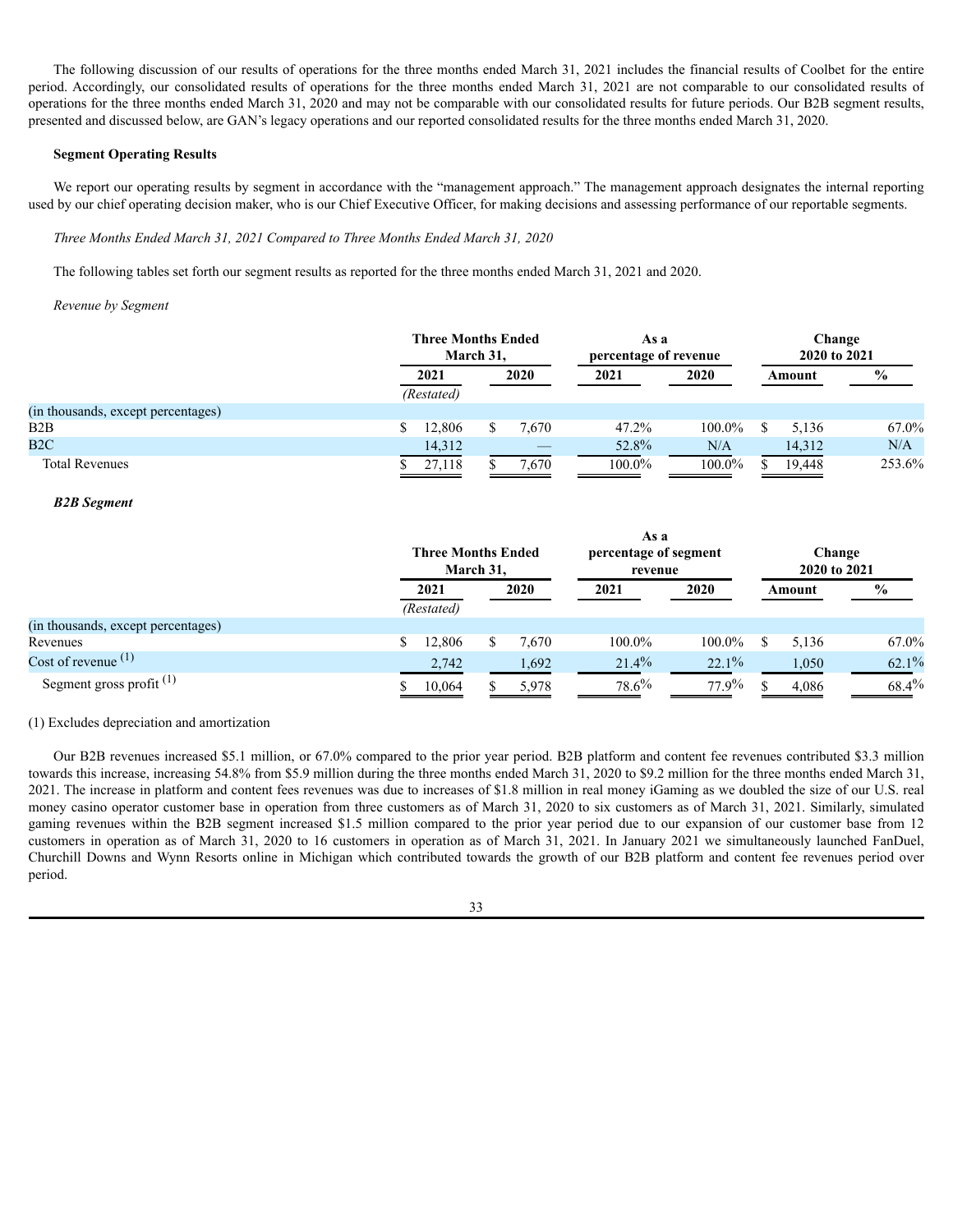B2B development services and other revenues additionally increased \$1.9 million compared to the prior comparable 2020 period, due to \$3.0 million patent licensing fee revenue recognized during the three months ended March 31, 2021, offset by a decrease of \$1.1 in development service revenues.

Our B2B segment cost of revenues increased \$1.1 million, or 62.1% compared to the three months ended March 31, 2020 as a result of our content licensing and processing fees increasing in in line with related revenues.

Segment gross profit margin for B2B, which excludes depreciation and amortization and is a measure of gross profit, was \$10.1 million for the three months ended March 31, 2021 (78.6% as a percentage of segment revenue), as compared to \$6.0 million for the three months ended March 31, 2020 (77.9% as a percentage of segment revenue).

# *B2C Segment*

|                                    |      | <b>Three Months Ended</b><br>March 31, |      |  | As a<br>percentage of segment<br>revenue |      | Change<br>2020 to 2021 |        |               |  |
|------------------------------------|------|----------------------------------------|------|--|------------------------------------------|------|------------------------|--------|---------------|--|
|                                    | 2021 |                                        | 2020 |  | 2021                                     | 2020 | Amount                 |        | $\frac{6}{9}$ |  |
| (in thousands, except percentages) |      |                                        |      |  |                                          |      |                        |        |               |  |
| Revenues                           |      | 14,312                                 |      |  | 100.0%                                   | n/a  |                        | 14,312 | n/a           |  |
| Cost of revenue $(1)$              |      | 5,977                                  |      |  | $41.8\%$                                 | n/a  |                        | 5,977  | n/a           |  |
| Segment gross profit $(1)$         |      | 8,335                                  |      |  | 58.2%                                    | n/a  |                        | 8,335  | n/a           |  |

# (1) Excludes depreciation and amortization

Segment gross profit for B2C, which excludes depreciation and amortization and is entirely comprised of Coolbet's operations and is a measure of gross profit, was \$8.3 million, or 58.2% as a percentage of segment revenue, for the three months ended March 31, 2021. Prior year revenue and costs of revenue are not included in our financial results due to the timing of the acquisition, which closed January 1, 2021.

# **Non-GAAP Financial Measures**

# *Adjusted EBITDA*

Adjusted EBITDA is a non-GAAP financial measure that is provided as supplemental disclosure, which is defined as net income (loss) before interest expense, net, income taxes, depreciation and amortization, impairments, share-based compensation expense and related expense, initial public offering related costs and other items which our Board of Directors considers to be infrequent or unusual in nature.

Management uses Adjusted EBITDA to measure its financial performance. Specifically, it uses Adjusted EBITDA (1) as a measure to compare its operating performance from period to period, as it removes the effect of items not directly resulting from core operations, and (2) as a means of assessing its core business performance against others in the industry, because it eliminates some of the effects that are generated by differences in capital structure, depreciation, tax effects and unusual and infrequent events. The presentation of Adjusted EBITDA is not intended to be used in isolation or as a substitute for any measure prepared in accordance with U.S. GAAP. Adjusted EBITDA, as defined, may not be comparable to similarly titled measures used by other companies in the industry, and Adjusted EBITDA may exclude financial information that some investors may consider important in evaluating our performance.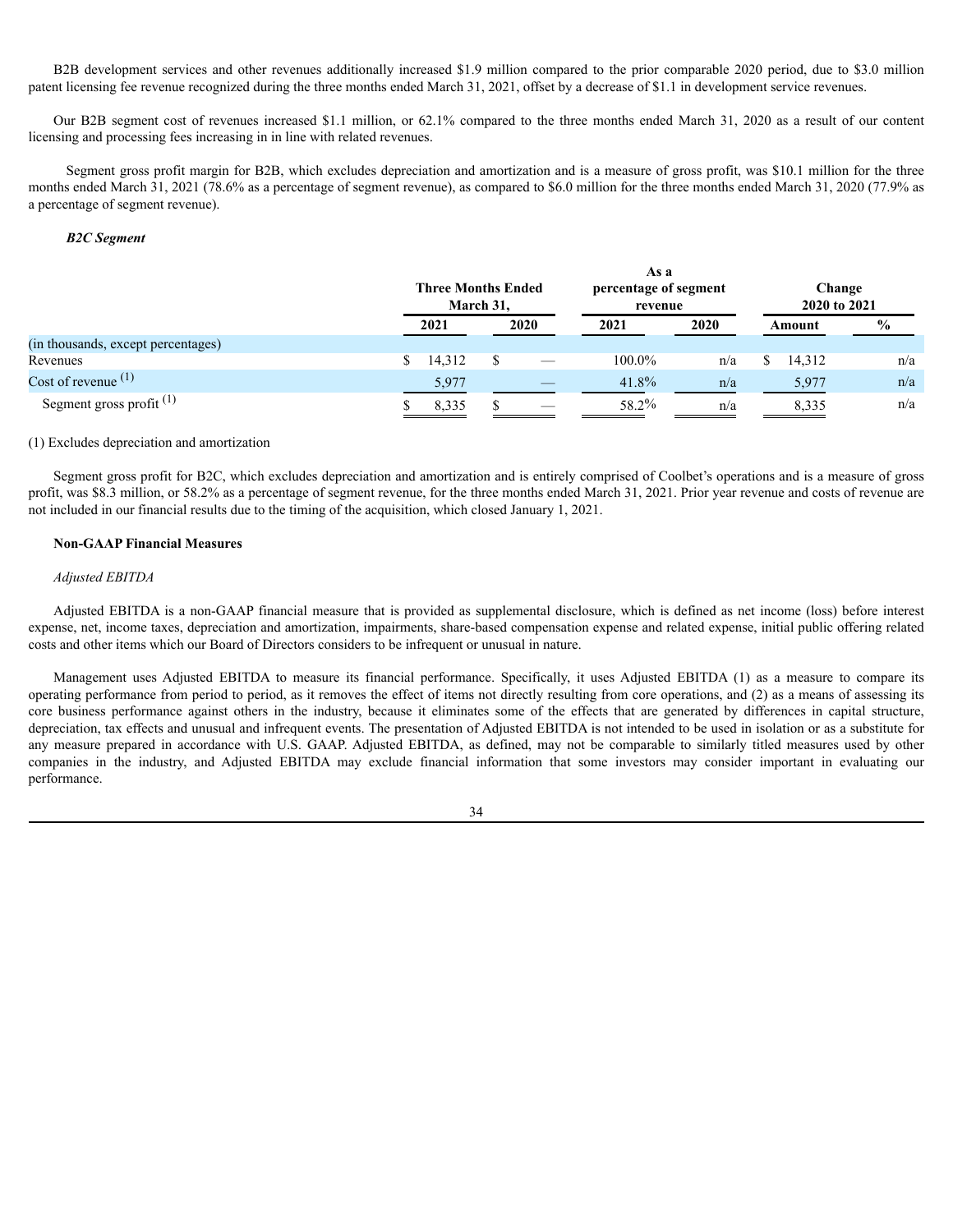Below is a reconciliation to Adjusted EBITDA from net income (loss) as presented in the condensed consolidated statements of operations for the three months ended March 31, 2021 and 2020:

|                                              |      | <b>Three Months Ended</b><br>March 31, |   |             |  |  |
|----------------------------------------------|------|----------------------------------------|---|-------------|--|--|
|                                              | 2021 |                                        |   | <b>2020</b> |  |  |
|                                              |      | (Restated)                             |   |             |  |  |
| (in thousands)                               |      |                                        |   |             |  |  |
| Net income (loss)                            |      | (5,610)                                | S | 694         |  |  |
| Income tax provision                         |      | 661                                    |   | 145         |  |  |
| Interest expense, net                        |      |                                        |   | 8           |  |  |
| Depreciation and amortization                |      | 3.994                                  |   | 853         |  |  |
| Share-based compensation and related expense |      | 1,491                                  |   | 295         |  |  |
| Initial public offering transaction related  |      |                                        |   | 554         |  |  |
| <b>Adjusted EBITDA</b>                       |      | 537                                    |   | 2,549       |  |  |

Adjusted EBITDA decreased by \$2.0 million, or 79%, to \$0.5 million from \$2.5 million in the prior period. The decrease was attributable to (i) personnel and related costs increasing to meet customer demand, (ii) increased professional services related to corporate infrastructure and Coolbet integration projects, and (iii) additional compliance requirements as a result of becoming a public company in the United States in May 2020, partly offset by an increase in revenues through organic growth in our B2B segment, coupled with the addition of Coolbet's gaming revenues in our B2C segment following the completion of our acquisition of Coolbet on January 1, 2021.

Depreciation and amortization expense increased by \$3.1 million during the three months ended March 31, 2021 compared to the three months ended March 31, 2020, mainly due to amortization of intangible assets (\$2.9 million) recognized in the acquisition of Coolbet.

Share-based compensation and related expense increased \$1.2 million during the three months ended March 31, 2021 compared to the three months ended March 31, 2020, driven by additional grants made after our initial public offering in May 2020, plus the use of different grant date fair value inputs such as peer group expected volatility and risk-free interest rate, among others.

### **Key Performance Indicators**

Our management uses the following key performance indicators ("KPIs") as indicators of trends and results of the business. These KPIs give our management an indication of the level of engagement between the player and our platforms. No estimation is necessary in quantifying these KPIs, nor do they represent U.S. GAAP based measurements. These KPIs are subject to various risks such as customer concentration, competition, licensing and regulation, and macroeconomic conditions. Refer to "Item 1A. Risk Factors" in our Annual Report on Form 10-K for further risks associated with our business which would affect these KPIs.

|                                            |    |                                        |    |       |               | Change       |               |
|--------------------------------------------|----|----------------------------------------|----|-------|---------------|--------------|---------------|
|                                            |    | <b>Three Months Ended</b><br>March 31, |    |       |               |              |               |
|                                            |    |                                        |    |       |               | 2020 to 2021 |               |
|                                            |    | 2021                                   |    | 2020  |               | Amount       | $\frac{6}{9}$ |
| B2B Gross Operator Revenue (in millions)   |    | 214.2                                  |    | 141.9 | Ъ.            | 72.3         | 51.0%         |
| B2B Active Player-Days (days, in millions) |    | 9.5                                    |    | 9.0   |               | 0.5          | $5.6\%$       |
| <b>B2B ARPDAU</b>                          | \$ | 22.48                                  | S. | 15.72 | <sup>\$</sup> | 6.76         | $43.0\%$      |
| <b>B2C Active Customers</b>                |    | 111,566                                |    | N/A   |               | N/A          | N/A           |
| <b>B2C Marketing Spend Ratio</b>           |    | 14%                                    |    | N/A   |               | N/A          | N/A           |
|                                            |    |                                        |    |       |               |              |               |
|                                            |    | 35                                     |    |       |               |              |               |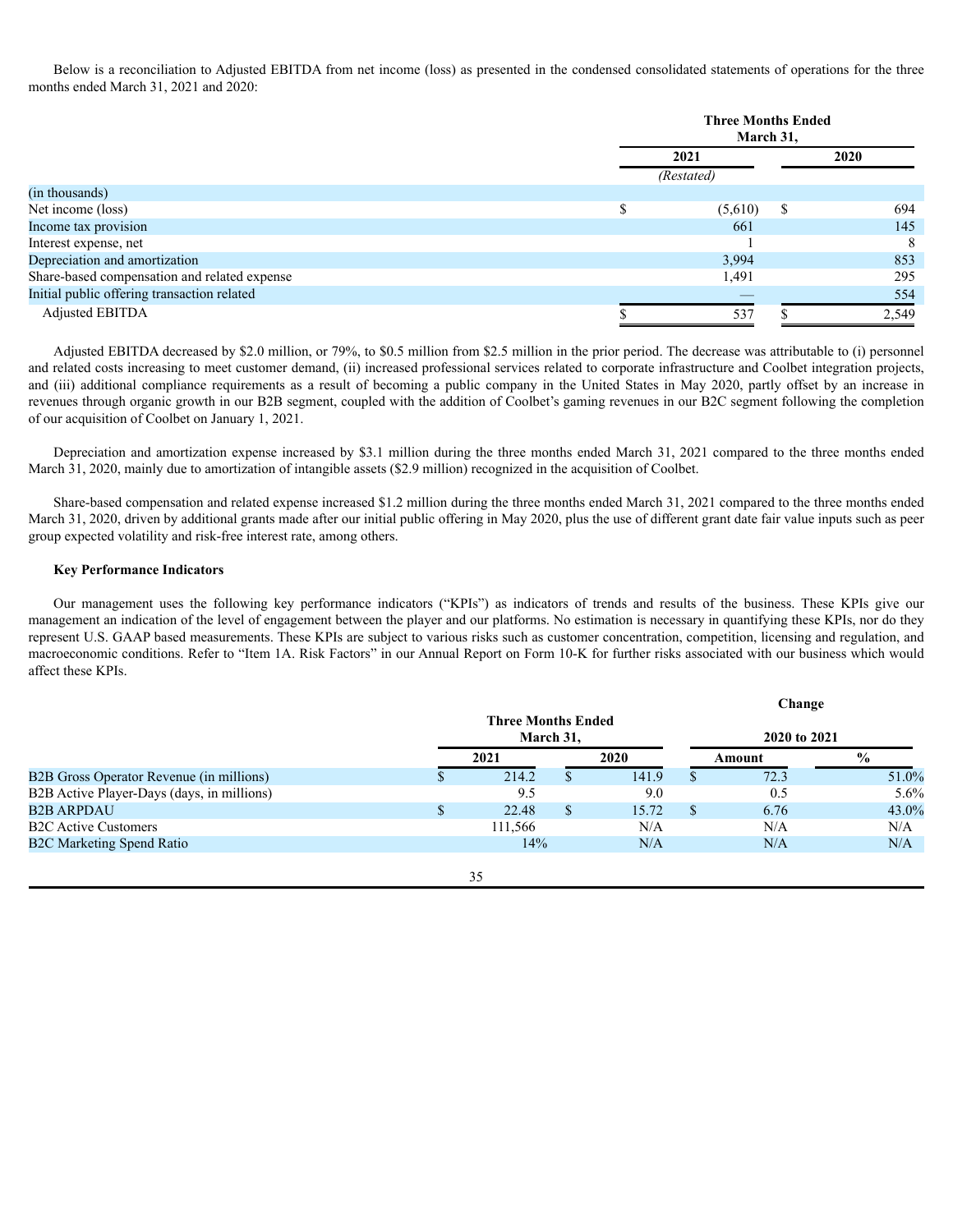#### *B2B Gross Operator Revenue*

We define B2B Gross Operator Revenue as the sum of our B2B corporate customers' gross revenue from SIM, gross gaming revenue from RMiG, and gross sports win from real money regulated sports betting. B2B Gross Operator Revenue, which is not comparable to financial information presented in conformity with U.S. GAAP, gives management and users an indication of the extent of transactions processed through our B2B corporate customers' platforms and allows management to understand the extent of activity that it is processing.

The increase in gross operator revenue for the three months ended March 31, 2021, as compared to the three months ended March 31, 2020, was primarily attributable to the acquisition of Coolbet in January 2021 and continued expansion of existing and new U.S. customers and business, coupled with a shift towards RMiG and SIM, which experienced substantial growth since the COVID-19 outbreak began disrupting retail casino operations and the sports betting calendar.

Expansion of existing and new customers in Pennsylvania combined with an annualized impact of our prior expansion into New Jersey contributed towards increases in RMiG gross operator revenues, while new customers and optimization of our platform since the COVID-19 outbreak drove growth in SIM gross operator revenues.

### *B2B Active Player-Days*

We define B2B Active Player-Days as unique individuals who log on and wager each day (either wagering with real money or playing with virtual credits used in SIM), aggregated during the respective period. By way of an illustrative example: one (1) unique individual logging in and wagering each day in a single calendar year would, in aggregate, represent 365 B2B Active Player-Days. B2B Active Player-Days provides an indicator of consistent and daily interaction that individuals have with our platforms. B2B Active Player-Days allows management and users to understand not only total users who interact with the platform but gives an idea of the frequency to which users are interacting with the platform, as someone who logs on and wagers multiple days are weighted heavier during the period than the user who only logs on and wagers one day.

The increase in B2B Active Player-Days for the three months ended March 31, 2021, as compared to the three months ended March 31, 2020, was primarily attributable to the continued expansion of existing and new U.S. customers and business, coupled with a shift towards RMiG and SIM, which experienced substantial growth since the COVID-19 outbreak began disrupting retail casino operations and the sports betting calendar. As those markets further recover from their COVID-induced interruptions, the major boosts seen in RMiG and SIM has started to subside, though we are still achieving strong levels of revenue from these markets.

### *B2B Average Revenue per Daily Active User*

We define B2B Average Revenue per Daily Active User ("ARPDAU") as B2B Gross Operator Revenue divided by the identified number of B2B Active Player-Days. This metric allows management to measure the value per daily user and track user interaction with the platforms, which helps both management and users of financial statements understand the value per user that is driven by marketing efforts and data analysis obtained from our platforms.

The increase in B2B ARPDAU in the three months ended March 31, 2021, as compared to the three months ended March 31, 2020, was primarily the result of higher growth in revenue in our highest-yield segment, which is U.S. RMiG platform, compared to growth in our SIM platform revenues. Additionally, the increase in B2B ARPDAU was the result of improved marketing efforts, which increased the amount of money paid by players. Both B2B Active Player-Days and Gross Operator Revenue expanded during the period, but Gross Operator Revenue expanded quicker than Active Player-Days. Based on expanded data obtained from the platform, we were able to adjust our product offerings to provide more popular and in-demand gaming content driving up the average value per player as the players were more satisfied with the product provided.

### *B2C Active Customers*

We define B2C Active Customers as a user that places a wager during the period. This metric allows management to monitor the customer segmentation, growth drivers, and ultimately creates opportunities to identify and add value to the user experience. This metric allows management and users of the financial statements to measure the platform traffic and track related trends.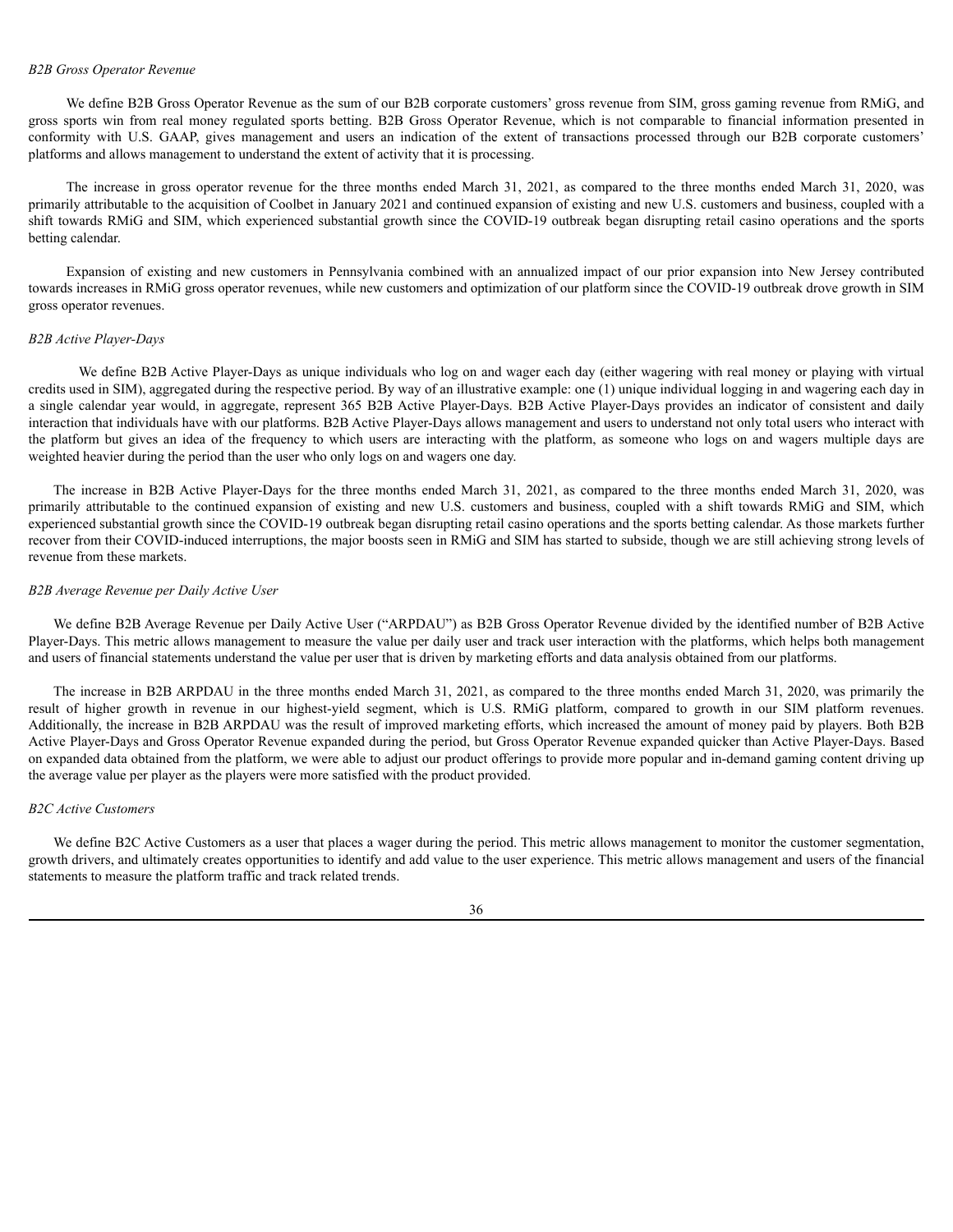### *B2C Marketing Spend Ratio*

We define B2C Marketing Spend Ratio as the total B2C direct marketing expense for the period divided by the total B2C revenues. This metric allows management to measure the success of marketing costs during a given period and compare across jurisdictions. Management and the users of the financial statements can use this metric as a comparison to peers and track the success of marketing costs over time versus revenue level, plus use as an indication of return on marketing investment.

### **Liquidity and Capital Resources**

We measure liquidity in terms of our ability to fund the cash requirements of our business operations, including working capital and capital expenditure needs, contractual obligations and other commitments, with cash flows from operations and other sources of funding. Our current working capital needs relate mainly to the expansion of our operations and the normal operation of our business. Our ability to meet these working capital needs and grow our business will depend on many factors, including our future working capital needs, the evolution of our operating cash flows and our ability to secure additional sources of financing. We have primarily funded our operations through cash on hand, cash generated from operations and through the sale of our ordinary shares in our initial public offering and follow-on offering.

As of March 31, 2021, we had an accumulated deficit of \$51.4 million, as a result of incurred losses from operations and net operating cash outflows in prior years. We believe cash on hand and cash generated from operations will be sufficient to meet our liquidity needs for the next 12 months. Our primary requirements for liquidity and capital are to finance working capital, capital expenditures and general corporate purposes. Our capital expenditure consists primarily of technology development costs, computer equipment, and costs to enter contracts. In the event that we are unable to sustain positive cash flow from operations and/or raise adequate financing, future operations may need to be scaled back by delaying hiring or reducing headcount. Our success will depend in part on our ability to continue to attract new customers, retain existing customers, and market our products and services. There can be no assurance that we will be able to achieve any or all of these success factors.

We expect our capital expenditures and working capital requirements to continue to increase in the immediate future, as we seek to expand our business. To the extent that our current resources, including our ability to generate operating cash flows, are insufficient to satisfy our cash requirements, we may need to seek additional equity or debt financing. Our ability to do so depends on prevailing economic conditions and other factors, many of which are beyond our control. If the needed financing is not available, or if the terms of financing are less desirable than we expect, we may be forced to decrease our level of investment in new products and technologies, discontinue further expansion of our business, or scale back our existing operations, which could have an adverse impact on our business and financial prospects.

As of March 31, 2021, we had cash of \$52.2 million compared to \$152.7 million as of December 31, 2020. On January 1, 2021, we acquired Coolbet for a purchase price of \$218.1 million, which included cash consideration, net of cash acquired of \$92.4 million.

### *Cash Flow Analysis*

A summary of our operating, investing and financing activities is shown in the following table:

|                                          | <b>Three Months Ended</b> |  |                            |  |           |               |
|------------------------------------------|---------------------------|--|----------------------------|--|-----------|---------------|
|                                          | March 31.                 |  | <b>Change 2020 to 2021</b> |  |           |               |
| (in thousands, except percentages)       | 2021                      |  | 2020                       |  | Amount    | $\frac{0}{0}$ |
|                                          | (Restated)                |  |                            |  |           |               |
| Net cash used in operating activities    | (4,536)                   |  | (1, 439)                   |  | (3,097)   | $(215.2)\%$   |
| Net cash used in investing activities    | (94, 626)                 |  | (971)                      |  | (93,655)  | n.m.          |
| Net cash used in financing activities    | (289)                     |  | (866)                      |  | 577       | 66.6%         |
| Effect of foreign exchange rates on cash | (1,018)                   |  | (850)                      |  | (168)     | $(19.8)\%$    |
| Net decrease in cash                     | (100, 469)                |  | (4,126)                    |  | (96, 343) | n.m.          |

n.m. = not meaningful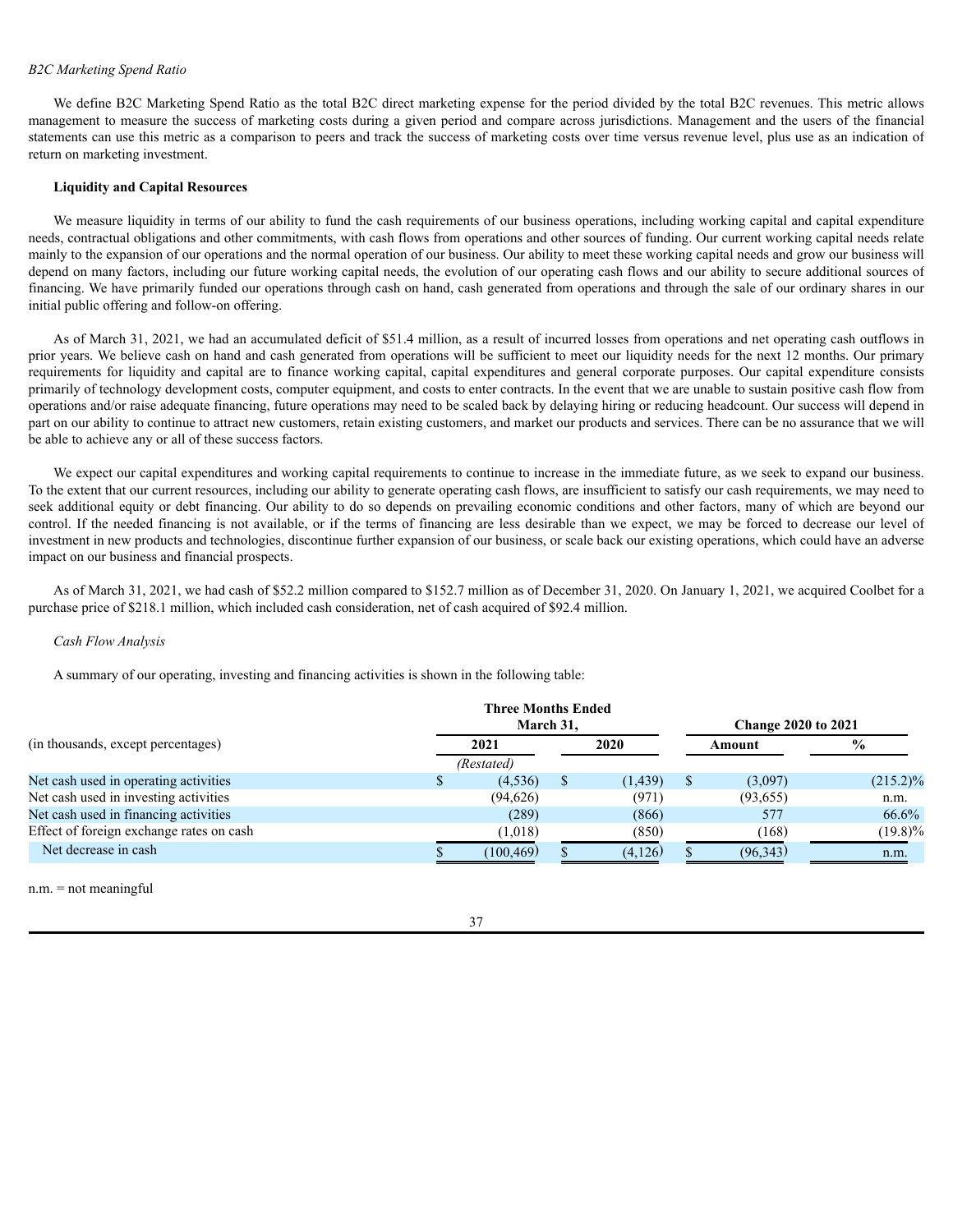### *Net Cash Used in Operating Activities*

Net cash used in operating activities increased \$3.1 million, or (215.2)%, from \$1.4 million net outflow during the three months ended March 31, 2020 to \$4.5 million net outflow for the three months ended March 31, 2021. The increase in net cash used in operating activities is primarily the result of the net loss for the current period and changes in operating assets and liabilities.

### *Net Cash Used in Investing Activities*

Net cash used in investing activities increased \$93.7 million, from \$1.0 million net outflow during the three months ended March 31, 2020 to \$94.6 million net outflow for the three months ended March 31, 2021. The increase is the result of \$92.4 million cash paid for the acquisition of Coolbet, net of cash acquired and a \$1.2 million increase in capitalized software development costs associated with new customer launches and future launches.

### *Net Cash Used in Financing Activities*

Net cash used in financing activities decreased \$0.6 million from a \$0.9 million net outflow during the three months ended March 31, 2020 to a \$0.3 million net outflow for the three months ended March 31, 2021. The decrease is mainly the result of lower payments of offering costs and higher proceeds from exercise of stock options during the current period.

### *Capital Resources*

We do not currently have any credit facilities or similar debt arrangements in place. We believe cash on hand and cash generated from operations will be sufficient to meet our liquidity needs for the next 12 months. To the extent that we are unable to sustain positive cash flow from operations, we expect to raise additional capital through the sale of debt or equity securities. There are no arrangements in place for any such financing at this time. We cannot provide any assurance as to the availability or terms of any future financing that we may require to support our operations.

# **Item 3. Quantitative and Qualitative Disclosures about Market Risk**

As a smaller reporting company as defined by Item 10 of Regulation S-K, we are not required to provide the information required by this Item.

### <span id="page-38-0"></span>**Item 4. Controls and Procedures (Restated)**

### **Evaluation of Disclosure Controls and Procedures**

Disclosure controls and procedures are designed to ensure that information required to be disclosed in our Exchange Act reports is recorded, processed, summarized and reported within the time periods specified in the SEC's rules and forms and that such information is accumulated and communicated to management, including our chief executive officer and chief financial officer (together, the "Certifying Officers"), as appropriate, to allow for timely decisions regarding required disclosure.

In designing and evaluating the disclosure controls and procedures, management recognizes that any controls and procedures, no matter how well designed and operated, can provide only reasonable assurance, not absolute assurance, of achieving the desired control objectives, and management is required to apply its judgment in evaluating the cost-benefit relationship of possible controls and procedures. Because of the inherent limitations in all control systems, no evaluation of controls can provide absolute assurance that misstatements will not occur or that all control issues, if any, have been detected. These inherent limitations include the realities that judgments in decision-making can be faulty and that breakdowns can occur because of simple error or mistake. The design of any system of controls is based, in part, upon certain assumptions about the likelihood of future events and there can be no assurance that any design will succeed in achieving its stated goals under all potential future conditions.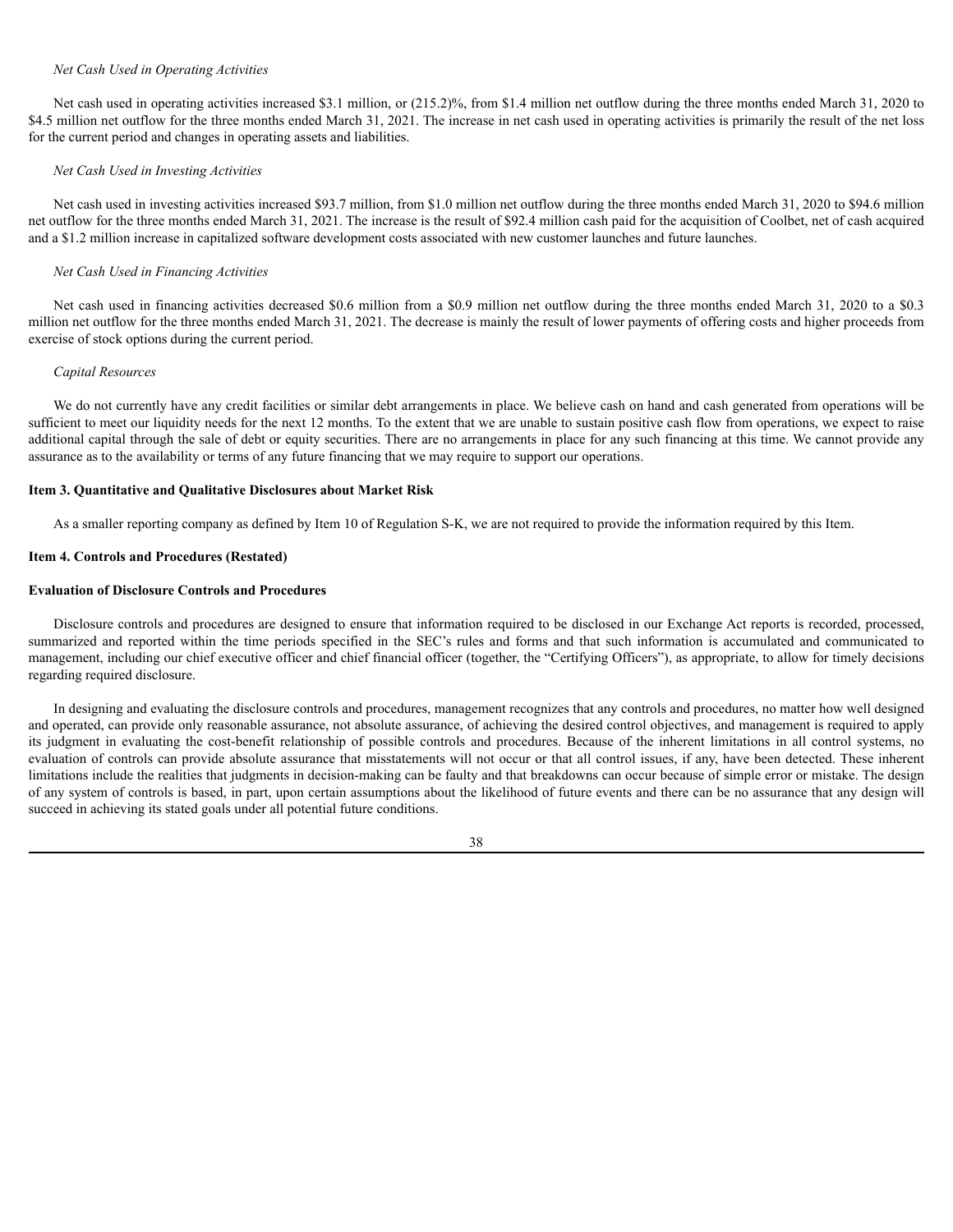As required by SEC Rule 13a-15(b), we carried out an evaluation, under the supervision and with the participation of our management, including the Certifying Officers, of the effectiveness of the design and operation of our disclosure controls and procedures as of the end of the period covered by this report. At the time of our Original Filing on May 17, 2021, the Certifying Officers concluded that, as of March 31, 2021, our disclosure controls and procedures were effective. Subsequent to the evaluation made in connection with our Original Filing, as described below, material weaknesses were identified in our internal control over financial reporting. Based on the foregoing, the Certifying Officers, concluded that our disclosure controls and procedures were not effective at the reasonable assurance level as of March 31, 2021. The Certifying Officers based their conclusion on the fact that the Company has identified a material weakness in controls over financial reporting, detailed below. In light of this fact, our management has performed additional analyses, reconciliations, and other procedures and have concluded that, notwithstanding the material weakness in our internal control over financial reporting, the condensed consolidated interim financial statements for the periods covered by and included in this Amendment No. 1 fairly present, in all material respects, our financial position, results of operations and cash flows for the periods presented in conformity with GAAP.

# **Material Weakness in Internal Control Over Financial Reporting**

As disclosed in this report elsewhere, a material weakness was identified in the Company's internal control over financial reporting for the period ended March 31, 2021. A material weakness is a deficiency, or combination of deficiencies, in internal control over financial reporting such that there is a reasonable possibility that a material misstatement of the Company's interim or annual condensed consolidated financial statements will not be prevented or detected on a timely basis. During the course of management's year-end procedures, the Company examined employee costs attributed to capitalized software development costs, net and concluded that certain time previously evaluated as capitalizable was not a direct cost of software development and accounted for inconsistently with applicable accounting principles. In addition, the Company evaluated the accounting for revenue from contracts with customers that include significant customization services, previously recognized upon launch, that only the Company can perform and are necessary for the set-up of instances of the RMiG platform, concluding the services are not distinct and the related contract consideration should be allocated to the single performance obligation consisting of the right to access the SaaS platform, recognized over time during the estimated term of the arrangement. Accordingly, management undertook a review of the cost capitalization and revenue recognition errors. The effects of this error resulted in an overstatement of capitalized software development costs, net, and an overstatement of development revenue resulting in an increase of previously reported net loss by \$1.1 million for the three months ended March 31, 2021. Management determined that the aggregate effect of these individual errors was material and resulted in a restatement to the unaudited condensed consolidated financial statements for the quarter ended March 31, 2021.

The Company's management and audit committee of the board of directors determined that material weaknesses exist related to the design and operating effectiveness of internal controls over the completeness and accuracy of accounting for, and disclosure of, capitalized software development costs, net and revenue recognition. Specifically, the Company did not (i) design appropriate management review controls to properly identify the appropriate costs of employee time allocated to capitalized software development costs, net, and (ii) did not have sufficiently formalized policies and procedures with respect to the capitalized software development process. In addition, the Company (i) did not design adequate procedures for customer contract reviews, (ii) had inadequate controls to appropriately apply the revenue recognition policy and (iii) had inadequate resources to properly evaluate technical aspects of revenue recognition, in each case with respect to contracts with customers.

### **Remediation Plans**

We are evaluating measures to remediate the identified material weaknesses. These measures include formalizing and documenting its policies and procedures surrounding capitalized software development costs and revenue recognition, designing and implementing training for the employees whose roles and activities may qualify for capitalization, instituting monthly meetings with the development leadership team to assess the status of all projects, formalizing the customer contract review process and enhancing the scrutiny and precision of the management review controls over the capitalization of software development and revenue recognition process.

We intend to continue to take steps to remediate the material weaknesses described above and further evolving our accounting processes, controls, and reviews. The Company plans to continue to assess its internal controls and procedures and intends to take further action as necessary or appropriate to address any other matters it identifies or are brought to its attention. We will not be able to fully remediate this material weakness until these steps have been completed and have been operating effectively for a sufficient period of time.

The actions that we are taking are subject to ongoing senior management review, as well as audit committee oversight. We will not be able to conclude whether the steps we are taking will fully remediate the material weakness in our internal control over financial reporting until we have completed our remediation efforts and subsequent evaluation of their effectiveness. We may also conclude that additional measures may be required to remediate the material weakness in our internal control over financial reporting, which may necessitate further action.

### **Changes in Internal Control over Financial Reporting**

Except as otherwise described herein, there was no change in our internal control over financial reporting that occurred during the period covered by this Amendment No. 1 that has materially affected, or is reasonably likely to materially affect, our internal control over financial reporting.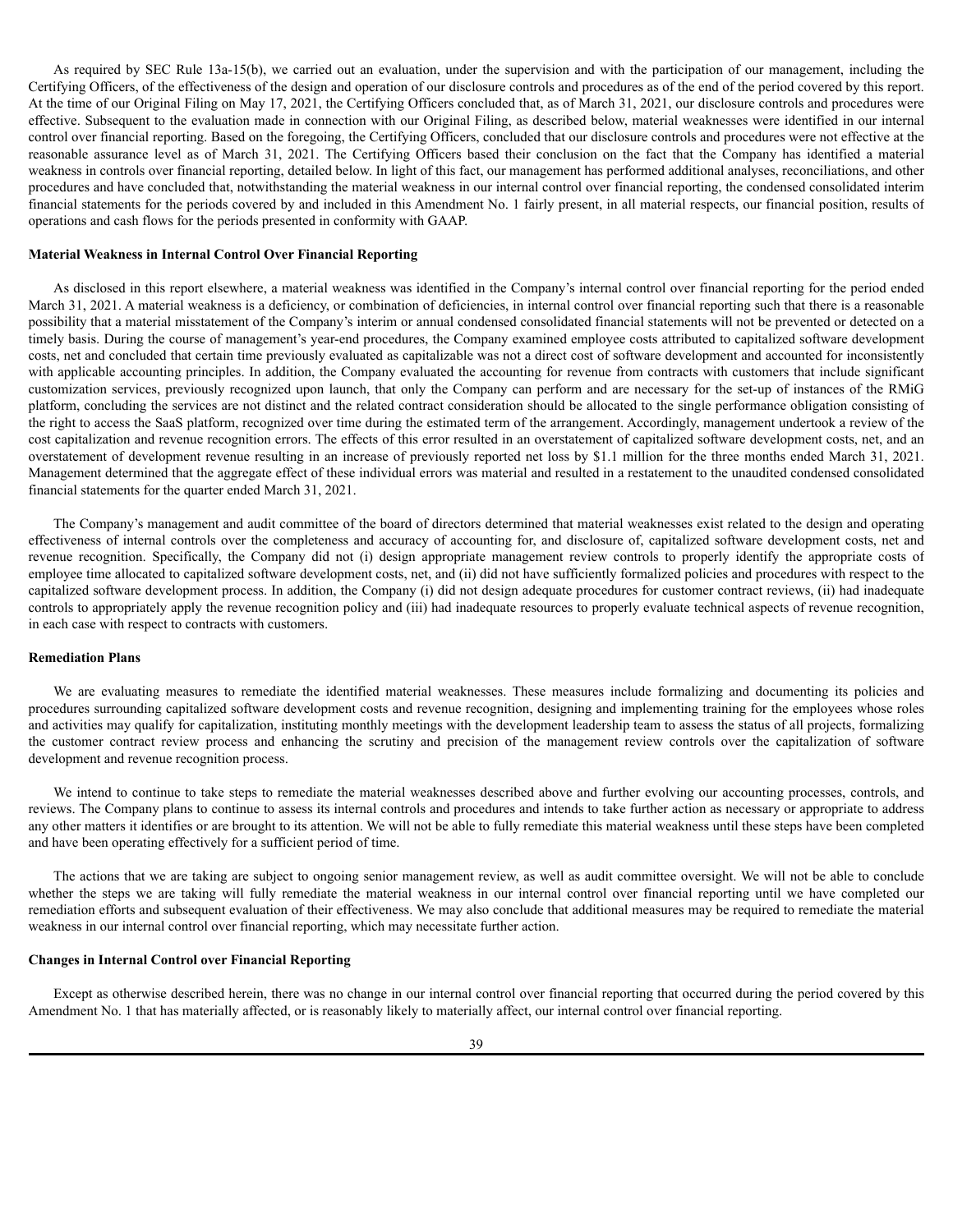# **PART II. OTHER INFORMATION**

# **Item 1. Legal Proceedings**

We are not currently a party to any legal proceedings that, in the opinion of our management, are likely to have a material adverse effect on our business. Regardless of outcome, litigation can have an adverse impact on us because of defense and settlement costs, diversion of management resources and other factors.

## <span id="page-40-0"></span>**Item 1A. Risk Factors**

Other than with respect to the material weakness described herein, which could further amplify our previously disclosed risks, particularly with respect to the consequences of a material weakness in internal control over financial reporting, there are no material changes from the risk factors as disclosed in our Annual Report on Form 10-K for the year ended December 31, 2020 filed with the SEC on March 31, 2021.

# **Item 2. Unregistered Sales of Equity Securities and Use of Proceeds**

The Registration Statement on Form S-1 (File No. 333-237372) for the initial public offering of our ordinary shares was declared effective by the Securities and Exchange Commission on May 4, 2020. The net proceeds from our initial public offering have been used for working capital purposes since the date of our initial public offering, in accordance with the planned use of proceeds set forth in our final prospectus filed with the Securities and Exchange Commission on May 4, 2020 pursuant to Rule 424(b)(4).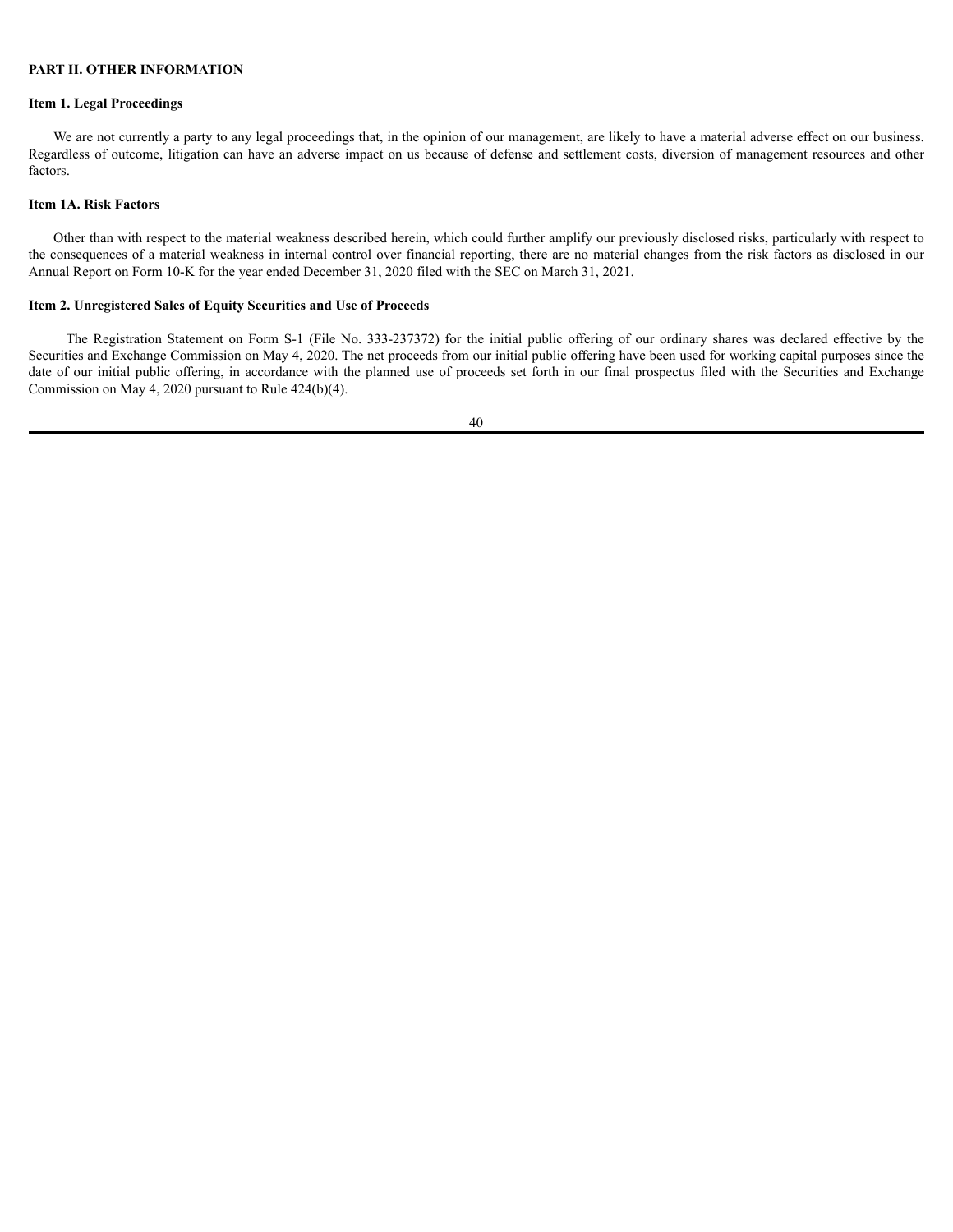# **Item 6. Exhibits**

A list of exhibits to this Amendment No. 1 to the Form 10-Q/A is set forth in the Exhibit Index below.

|                 |                                                                                                                                              |             | <b>Incorporation by Reference</b> |                  |                   |  |  |  |
|-----------------|----------------------------------------------------------------------------------------------------------------------------------------------|-------------|-----------------------------------|------------------|-------------------|--|--|--|
| <b>Exhibit</b>  |                                                                                                                                              | Filed       |                                   | <b>Exhibit</b>   |                   |  |  |  |
| <b>Number</b>   | <b>Description of Document</b>                                                                                                               | Herewith +  | Form                              | <b>Number</b>    | <b>Date Filed</b> |  |  |  |
| 3.1             | Memorandum of Association of GAN Limited                                                                                                     |             | $F-1$                             | $\overline{3.1}$ | April 17, 2020    |  |  |  |
| 3.2             | <b>Bye-Laws of GAN Limited</b>                                                                                                               |             | $F-1$                             | 3.2              | April 27, 2020    |  |  |  |
| 4.1             | Specimen certificate evidencing ordinary shares                                                                                              |             | $F-1$                             | 4.1              | April 27, 2020    |  |  |  |
| 4.3             | <b>Description of Securities</b>                                                                                                             |             | $10-K$                            | 4.3              | March 31, 2021    |  |  |  |
| 10.1            | <b>Employment Agreement with Dermot S. Smurfit</b>                                                                                           |             | $10-K$                            | 10.6             | March 31, 2021    |  |  |  |
| 10.2            | <b>Employment Agreement with Karen Flores</b>                                                                                                |             | $10-K$                            | 10.7             | March 31, 2021    |  |  |  |
| 10.3            | <b>Employment Agreement with Todd McTavish</b>                                                                                               |             | $10-K$                            | 10.8             | March 31, 2021    |  |  |  |
| 10.4            | <b>Employment Agreement with Simon Knock</b>                                                                                                 |             | $10-K$                            | 10.9             | March 31, 2021    |  |  |  |
| 10.5            | <b>Employment Agreement with Jeffrey Berman</b>                                                                                              |             | $10-K$                            | 10.10            | March 31, 2021    |  |  |  |
| 10.6            | <b>Employment Agreement with Donald Ryan</b>                                                                                                 |             | $10-K$                            | 10.11            | March 31, 2021    |  |  |  |
| 31.1            | Certification of Chief Executive Officer of Periodic Report                                                                                  | X           |                                   |                  |                   |  |  |  |
|                 | Pursuant to Rule $13a-14(a)$ and Rule $15d-14(a)$ .                                                                                          |             |                                   |                  |                   |  |  |  |
| 31.2            | Certification of Chief Financial Officer of Periodic Report                                                                                  | $\mathbf X$ |                                   |                  |                   |  |  |  |
|                 | Pursuant to Rule $13a-14(a)$ and Rule $15d-14(a)$ .                                                                                          |             |                                   |                  |                   |  |  |  |
| 32.1            | Certification of Chief Executive Officer Pursuant to 18 U.S.C.                                                                               | $\mathbf X$ |                                   |                  |                   |  |  |  |
|                 | Section 1350. *                                                                                                                              |             |                                   |                  |                   |  |  |  |
| 32.2            | Certification of Chief Financial Officer Pursuant to 18 U.S.C.                                                                               | $\mathbf X$ |                                   |                  |                   |  |  |  |
|                 | Section 1350. *                                                                                                                              |             |                                   |                  |                   |  |  |  |
| 101.INS**       | <b>Inline XBRL Instance Document</b>                                                                                                         |             |                                   |                  |                   |  |  |  |
| 101.SCH***      | Inline XBRL Taxonomy Extension Schema Document.                                                                                              | X           |                                   |                  |                   |  |  |  |
| 101.CAL***      | Inline XBRL Taxonomy Extension Calculation Linkbase<br>Document.                                                                             | $\mathbf X$ |                                   |                  |                   |  |  |  |
| 101.DEF***      | Inline XBRL Taxonomy Extension Definition Linkbase                                                                                           | $\mathbf X$ |                                   |                  |                   |  |  |  |
|                 | Document.                                                                                                                                    |             |                                   |                  |                   |  |  |  |
| 101.LAB***      | Inline XBRL Taxonomy Extension Label Linkbase Document.                                                                                      | $\mathbf X$ |                                   |                  |                   |  |  |  |
| 101.PRE***      | Inline XBRL Taxonomy Extension Presentation Linkbase                                                                                         | $\mathbf X$ |                                   |                  |                   |  |  |  |
|                 | Document.                                                                                                                                    |             |                                   |                  |                   |  |  |  |
| $104***$        | The cover page from this Amendment No. 1 to the Form 10-Q/A                                                                                  | $\mathbf X$ |                                   |                  |                   |  |  |  |
|                 | for the quarter ended March 31, 2021, has been formatted in                                                                                  |             |                                   |                  |                   |  |  |  |
|                 | Inline XBRL.                                                                                                                                 |             |                                   |                  |                   |  |  |  |
| $\ast$          | Furnished herewith.                                                                                                                          |             |                                   |                  |                   |  |  |  |
| $* *$           | The instance document does not appear in the Interactive Data File because its XBRL tags are embedded within the Inline XBRL                 |             |                                   |                  |                   |  |  |  |
|                 | document.                                                                                                                                    |             |                                   |                  |                   |  |  |  |
| ***             | Furnished herewith. Pursuant to Rule 406T of Regulation S-T, the Interactive Data Files on Exhibit 101 hereto are deemed not filed or        |             |                                   |                  |                   |  |  |  |
|                 | part of a registration statement or prospectus for purposes of Sections 11 or 12 of the Securities Act, are deemed not filed for purposes of |             |                                   |                  |                   |  |  |  |
|                 | Section 18 of the Exchange Act and otherwise are not subject to liability under those sections.                                              |             |                                   |                  |                   |  |  |  |
| $\! + \!\!\!\!$ | Filed herewith unless otherwise indicated as furnished herewith.                                                                             |             |                                   |                  |                   |  |  |  |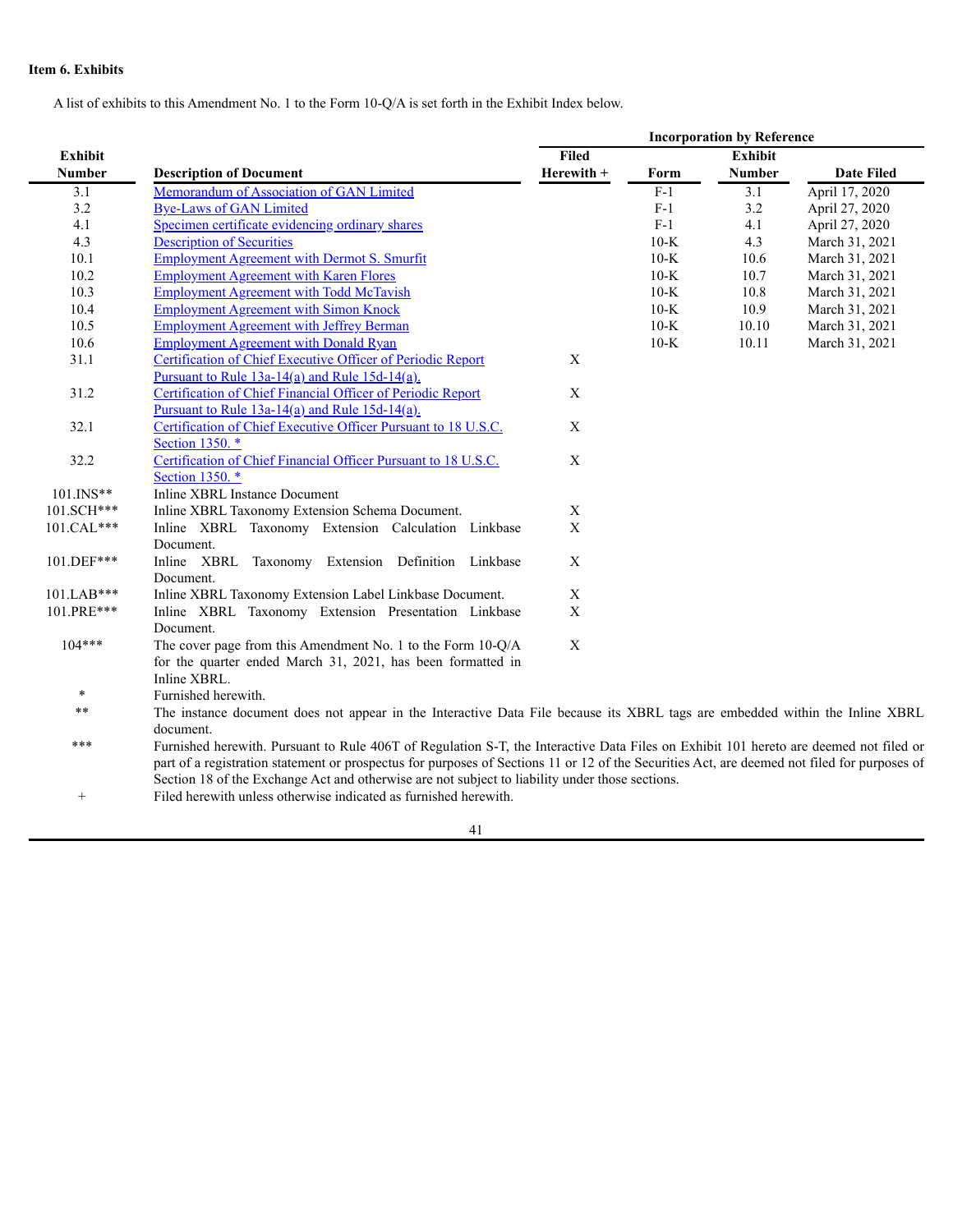# <span id="page-42-0"></span>**SIGNATURES**

Pursuant to the requirements of the Securities Exchange Act of 1934, the Registrant has duly caused this report to be signed on its behalf by the undersigned thereunto duly authorized.

|                      | <b>GAN</b> Limited                                                                                                |  |  |  |  |  |
|----------------------|-------------------------------------------------------------------------------------------------------------------|--|--|--|--|--|
| Date: April 15, 2022 | By: /s/ DERMOT S. SMURFIT<br>Dermot S. Smurfit<br>Chief Executive Officer<br>(Principal Executive Officer)        |  |  |  |  |  |
| Date: April 15, 2022 | /s/ KAREN E. FLORES<br>Karen E. Flores<br>Chief Financial Officer<br>(Principal Financial and Accounting Officer) |  |  |  |  |  |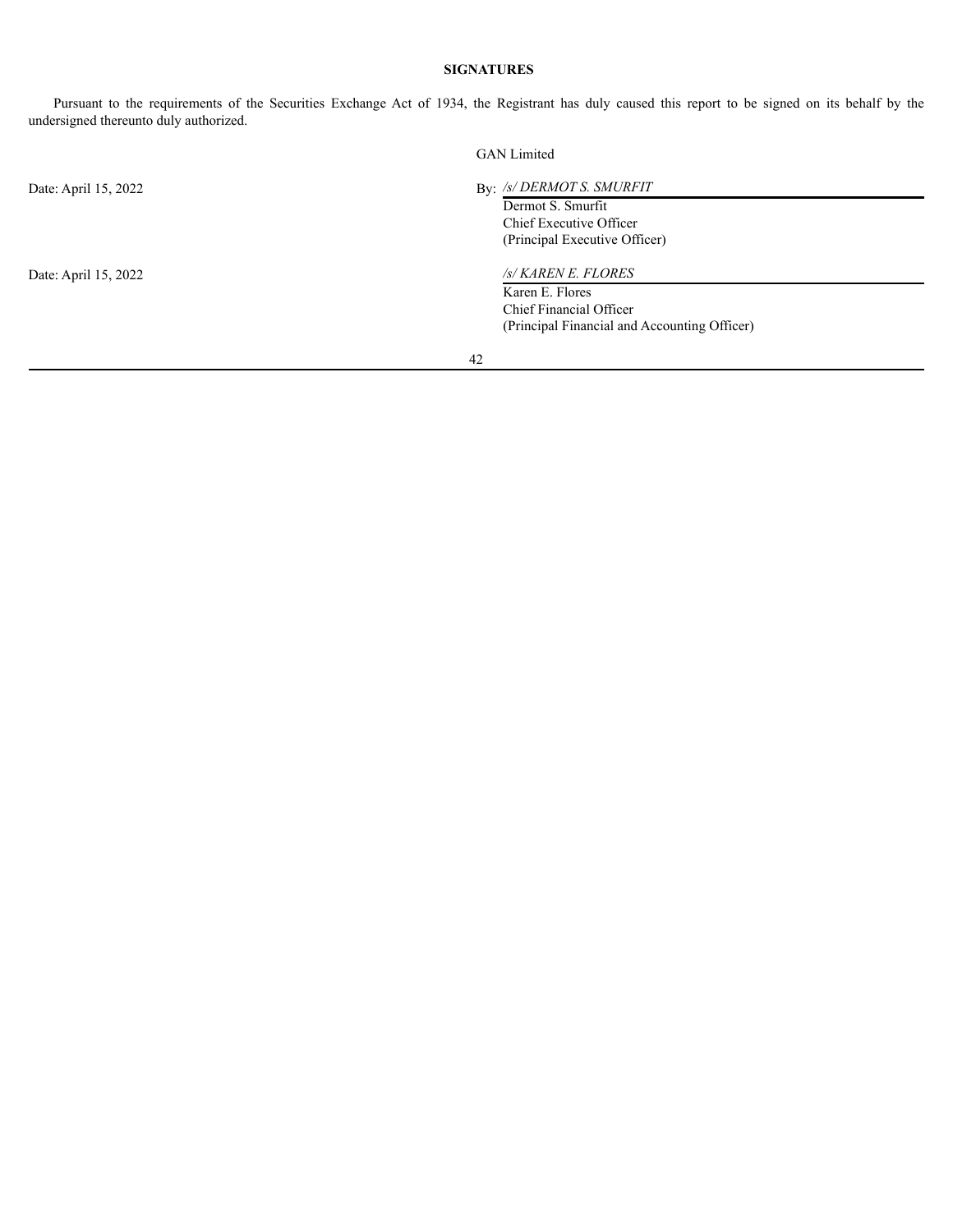# **Section 302 Certification of Chief Executive Officer**

<span id="page-43-0"></span>I, Dermot S. Smurfit, certify that:

- 1. I have reviewed this Amendment No. 1 to the quarterly report on Form 10-Q/A of GAN Limited;
- 2. Based on my knowledge, this report does not contain any untrue statement of a material fact or omit to state a material fact necessary to make the statements made, in light of the circumstances under which such statements were made, not misleading with respect to the period covered by this report;
- 3. Based on my knowledge, the financial statements, and other financial information included in this report, fairly present in all material respects the financial condition, results of operations and cash flows of the registrant as of, and for, the periods presented in this report;
- 4. The registrant's other certifying officer and I are responsible for establishing and maintaining disclosure controls and procedures (as defined in Exchange Act Rules 13a-15(e) and 15d-15(e)) for the registrant and have:
	- a. Designed such disclosure controls and procedures, or caused such disclosure controls and procedures to be designed under our supervision, to ensure that material information relating to the registrant, including its consolidated subsidiaries, is made known to us by others within those entities, particularly during the period in which this report is being prepared;
	- b. Intentionally omitted;
	- c. Evaluated the effectiveness of the registrant's disclosure controls and procedures and presented in this report our conclusions about the effectiveness of the disclosure controls and procedures, as of the end of the period covered by this report based on such evaluation; and
	- d. Disclosed in this report any change in the registrant's internal control over financial reporting that occurred during the registrant's most recent fiscal quarter (the registrant's fourth fiscal quarter in the case of an annual report) that has materially affected, or is reasonably likely to materially affect, the registrant's internal control over financial reporting; and
- 5. The registrant's other certifying officer and I have disclosed, based on our most recent evaluation of internal control over financial reporting, to the registrant's auditors and the audit committee of the registrant's board of directors (or persons performing similar functions):
	- a. All significant deficiencies and material weaknesses in the design or operation of internal control over financial reporting which are reasonably likely to adversely affect the registrant's ability to record, process, summarize and report financial information; and
	- b. Any fraud, whether or not material, that involves management or other employees who have a significant role in the registrant's internal control over financial reporting.

Date: April 15, 2022 */s/ DERMOT S. SMURFIT*

Dermot S. Smurfit Chief Executive Officer *(principal executive of icer)*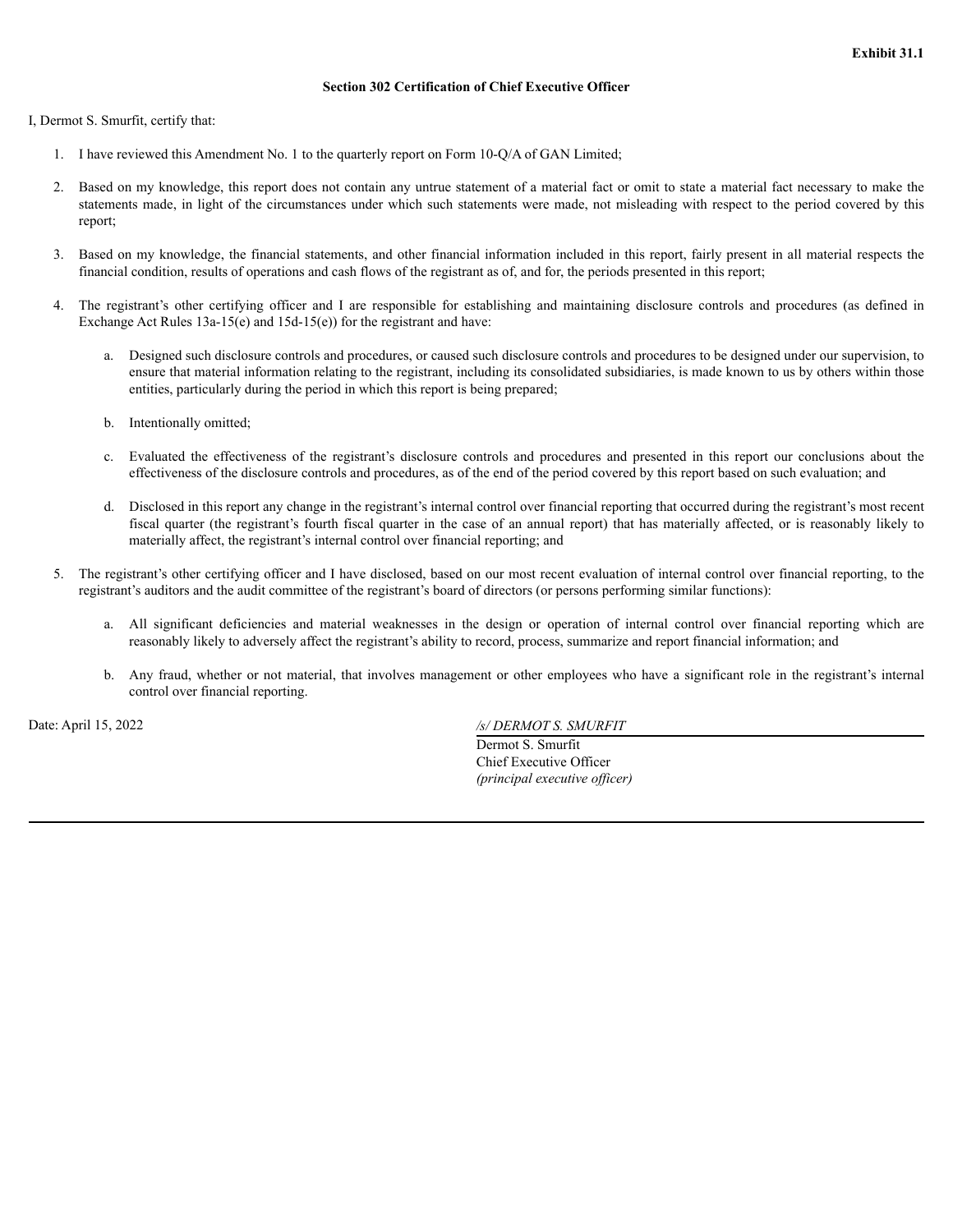# **Section 302 Certification of Chief Financial Officer**

<span id="page-44-0"></span>I, Karen E. Flores, certify that:

- 1. I have reviewed this Amendment No. 1 to the quarterly report on Form 10-Q/A of GAN Limited;
- 2. Based on my knowledge, this report does not contain any untrue statement of a material fact or omit to state a material fact necessary to make the statements made, in light of the circumstances under which such statements were made, not misleading with respect to the period covered by this report;
- 3. Based on my knowledge, the financial statements, and other financial information included in this report, fairly present in all material respects the financial condition, results of operations and cash flows of the registrant as of, and for, the periods presented in this report;
- 4. The registrant's other certifying officer and I are responsible for establishing and maintaining disclosure controls and procedures (as defined in Exchange Act Rules 13a-15(e) and 15d-15(e)) for the registrant and have:
	- a. Designed such disclosure controls and procedures, or caused such disclosure controls and procedures to be designed under our supervision, to ensure that material information relating to the registrant, including its consolidated subsidiaries, is made known to us by others within those entities, particularly during the period in which this report is being prepared;
	- b. Intentionally omitted;
	- c. Evaluated the effectiveness of the registrant's disclosure controls and procedures and presented in this report our conclusions about the effectiveness of the disclosure controls and procedures, as of the end of the period covered by this report based on such evaluation; and
	- d. Disclosed in this report any change in the registrant's internal control over financial reporting that occurred during the registrant's most recent fiscal quarter (the registrant's fourth fiscal quarter in the case of an annual report) that has materially affected, or is reasonably likely to materially affect, the registrant's internal control over financial reporting; and
- 5. The registrant's other certifying officer and I have disclosed, based on our most recent evaluation of internal control over financial reporting, to the registrant's auditors and the audit committee of the registrant's board of directors (or persons performing similar functions):
	- a. All significant deficiencies and material weaknesses in the design or operation of internal control over financial reporting which are reasonably likely to adversely affect the registrant's ability to record, process, summarize and report financial information; and
	- b. Any fraud, whether or not material, that involves management or other employees who have a significant role in the registrant's internal control over financial reporting.

Date: April 15, 2022 */s/ KAREN E. FLORES*

Karen E. Flores Chief Financial Officer *(principal financial of icer)*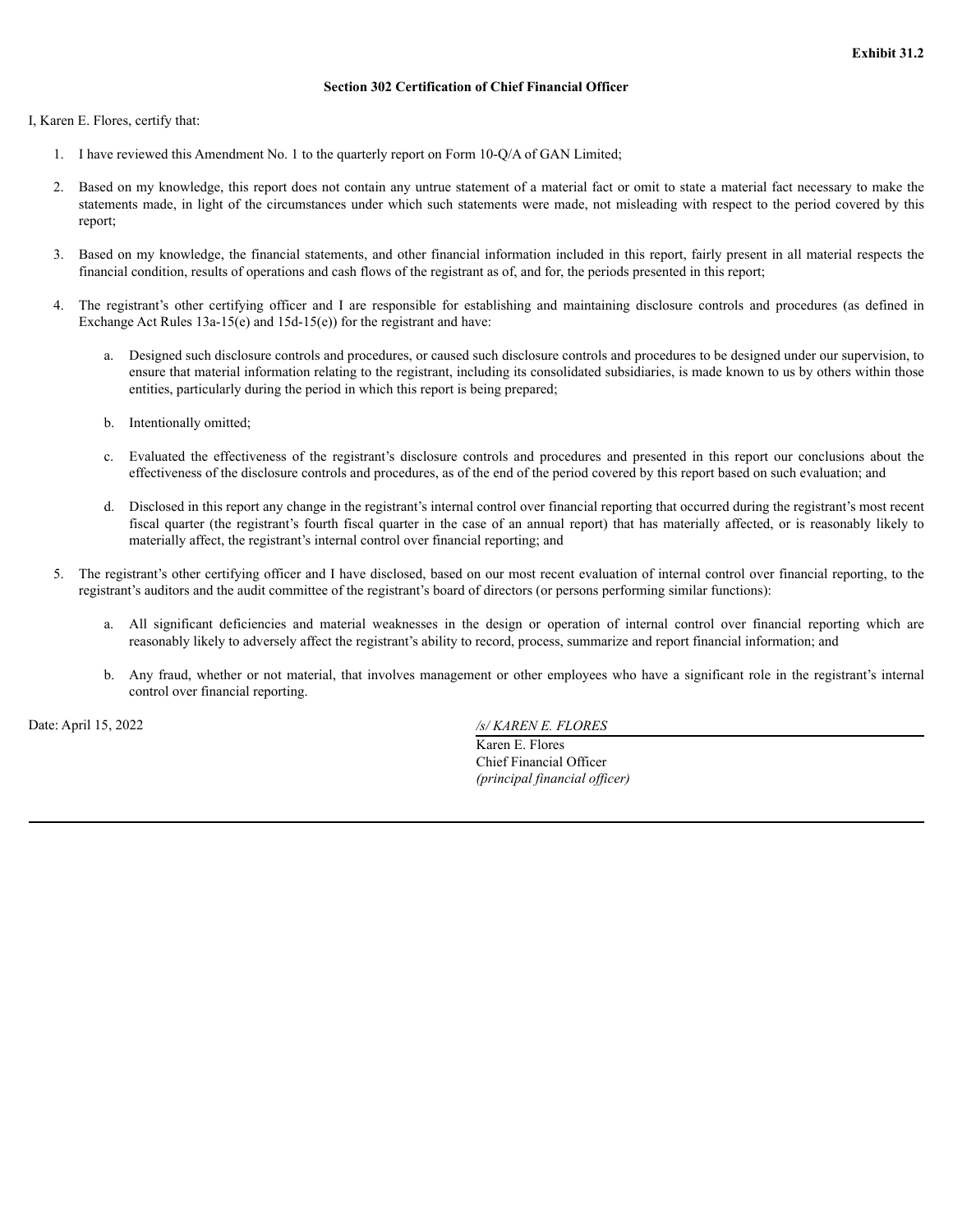# **Certification of Chief Executive Officer Pursuant to 18 U.S.C. Section 1350, as Adopted Pursuant to Section 906 of the Sarbanes-Oxley Act of 2002**

<span id="page-45-0"></span>I hereby certify pursuant to 18 U.S.C. Section 1350, as adopted pursuant to Section 906 of the Sarbanes-Oxley Act of 2002, that:

- The Amendment No. 1 to the Quarterly Report on Form 10-Q/A of GAN Limited (the "Company") for the quarter ended March 31, 2021 (the "Report") fully complies with the requirements of Section 13(a) or 15(d), as applicable, of the Securities Exchange Act of 1934, as amended; and
- the information contained in the Report fairly presents, in all material respects, the financial condition and results of operations of the Company.

Date: April 15, 2022 */s/ DERMOT S. SMURFIT*

Dermot S. Smurfit Chief Executive Officer *(principal executive of icer)*